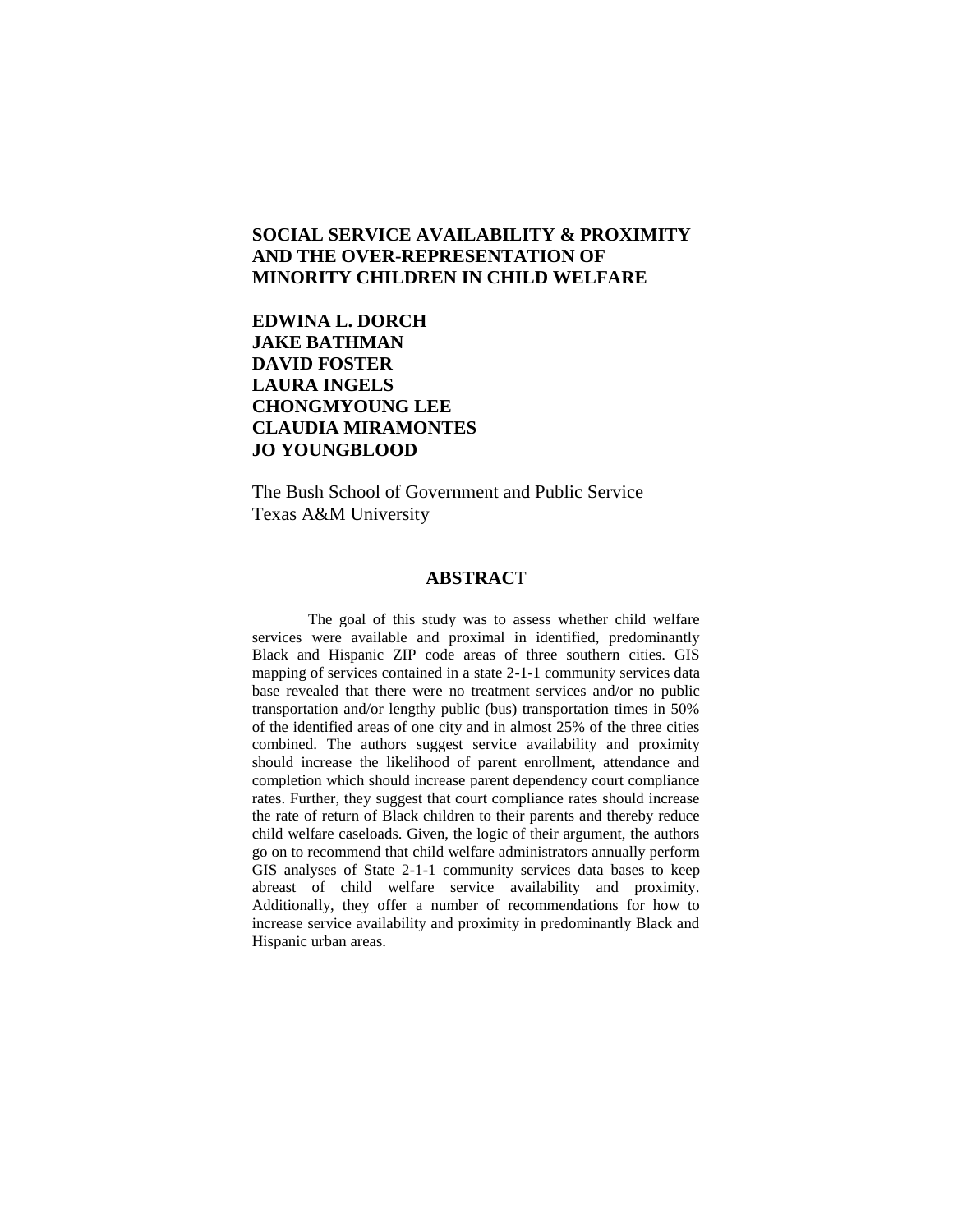Imagine the following scenario:

*A teacher accuses you of improperly disciplining your child to the point of maltreatment. A child welfare caseworker investigates the accusation, agrees and recommends that you attend a parent education class to learn more appropriate methods of discipline. A judge accepts the caseworker's professional judgment regarding the severity of the discipline and temporarily withdraws your custody rights and asks the caseworker to place your child in foster care until you learn more appropriate disciplinary techniques. You leave the court room, without your child and the rest of the morning you search for a parent education class to comply with the judge's orders. You determine that there is a class, offered at night, twice a week, for eight weeks and that you can be put on the waiting list to attend when a vacancy becomes available. You add your name to the waiting list but you are concerned that you have been put on a waiting list and that the agency is uncertain when you will be notified that you can enroll and complete the class. Yet, the indeterminate wait-time for service is not what worries you the most. What causes you more anxiety and apprehension about your ability to comply with the judge's orders is that - - you don't own a car and you have determined there is no city bus transportation to the agency address which is ten miles from your home*.

This study was undertaken to determine the likelihood that such a scenario could happen in Black and Hispanic urban areas for which families have relatively high involvement with the child welfare system.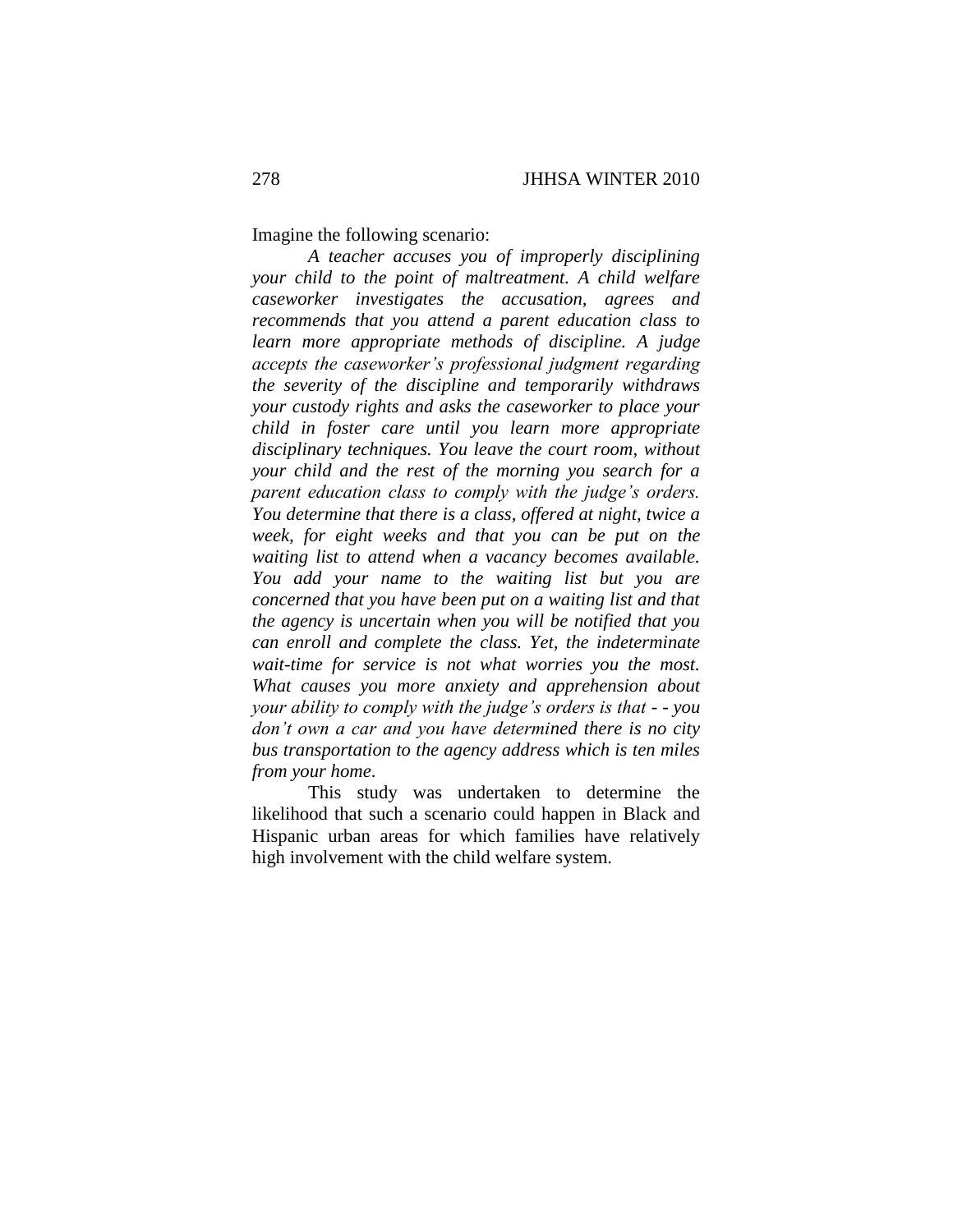# **REASONABLE EFFORTS TO PROVIDE CHILD WELFARE SERVICES**

The Adoption Assistance and Child Welfare Act (AACWA, P.L. 96-272, 1980) authorizes States to be reimbursed by the Federal Government for expenses incurred while administering foster care and adoption services *if* States submit "reasonable efforts" plans for approval by the Secretary of Health and Human Services. Reasonable efforts plans are state-specific (consult Child Welfare Information Gateway, 2006 for a comprehensive summary of each state's reasonable efforts statues), but fundamentally, AACWA mandates that judges scrutinize the "reasonable efforts" of every case within 60 days of foster care placement to determine if reasonable efforts actually have been made.

There have been innumerable disputes over the term "reasonable efforts" (see Kosanovich and Joseph, 2005 for a comprehensive summary of class action lawsuits, settlements and consent decrees against child welfare agencies for failure to provide services) but the most cited legal interpretation of the policy is embodied SUTER ET AL. *v.* ARTIST M. ET AL. (No. 90-1488, 1992) which alleged that the Director of the Illinois child welfare agency failed to make reasonable efforts to preserve and reunite families. The suit further alleged that in failing to provide services, he violated  $\S$  671(a)(15) of the AACWA. However, the court ruled that Section 671(a)(15) did not confer private rights to citizens to litigate against the government for failing to provide services. Furthermore the court reiterated that AACWA only requires States to have an approved case plan.

Contrary to the AACWA legislation, the Indian Child Welfare Act (ICWA) requires agencies to make "active efforts" to provide remedial services designed to prevent the breakup of Indian families. Hence, the ICWA's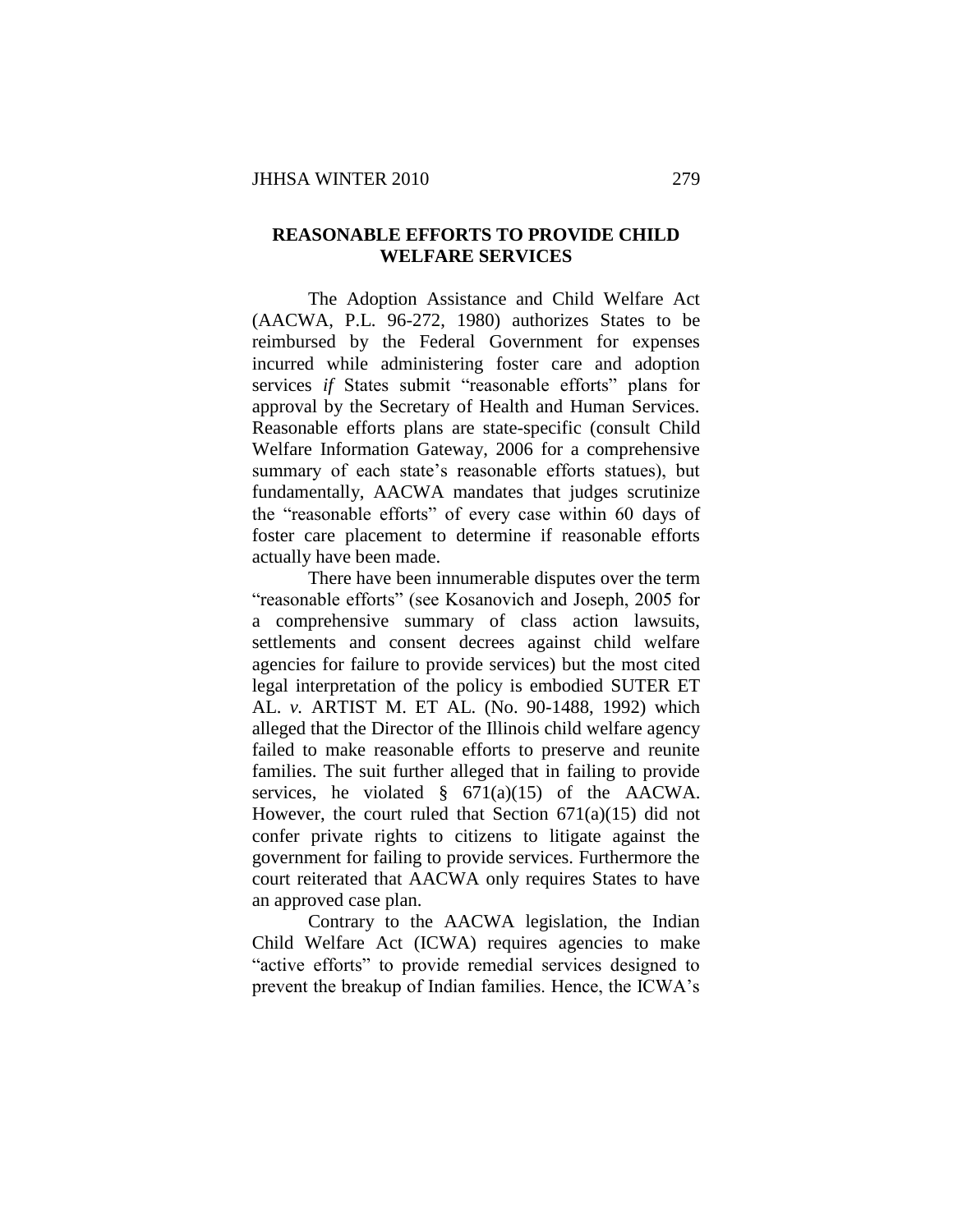"active efforts" requirement is more stringent than the AACWA's "reasonable efforts" requirement (for an exhaustive summary of court rulings which draw distinctions between "active and "reasonable" efforts standards, consult Andrews, 2002). Conflicting legislation and numerous court cases reveal a lack of both government and legal consensus regarding the provision of services to families. Additionally, the term "reasonable" inherently implies a level of *individual* discretion and its' intrinsic lack of specificity causes unease in parents, caseworkers, administrators and judges alike.

Yet, the Children's Bureau, a federal agency housed under Health and Human Services points out that there are three distinct aspects to the term: (1) reasonable efforts to assure child safety; (2) reasonable efforts to provide services and to maintain and/or reunify families; and (3) reasonable efforts to provide permanent homes for children when they cannot be reunified with their families (Child Appointed Special Advocates 2010). Furthermore, Alice Shotton, a legislative consultant, formerly an attorney with the Youth Law Center in San Francisco (which litigates to reduce out of home care) identifies the main components of "active efforts" to reunify families. Specifically, she indicates that the basic steps are: (1) identification of the danger that puts the children at risk of placement and justifies state intervention, (2) determining how the family problems are causing the danger to the children and (3) designing and providing services for the family to alleviate or diminish the danger to the child (Shotton 1989-1990). Shotton adds that, while the agency has the duty to make reasonable efforts, the court has the duty to determine whether the agency actually does so. Shotton also states that, it is attorneys who must investigate agency's assertions of reasonable efforts and challenge their assertions when appropriate. In other words, judges are to rely on attorneys to determine the amount and type of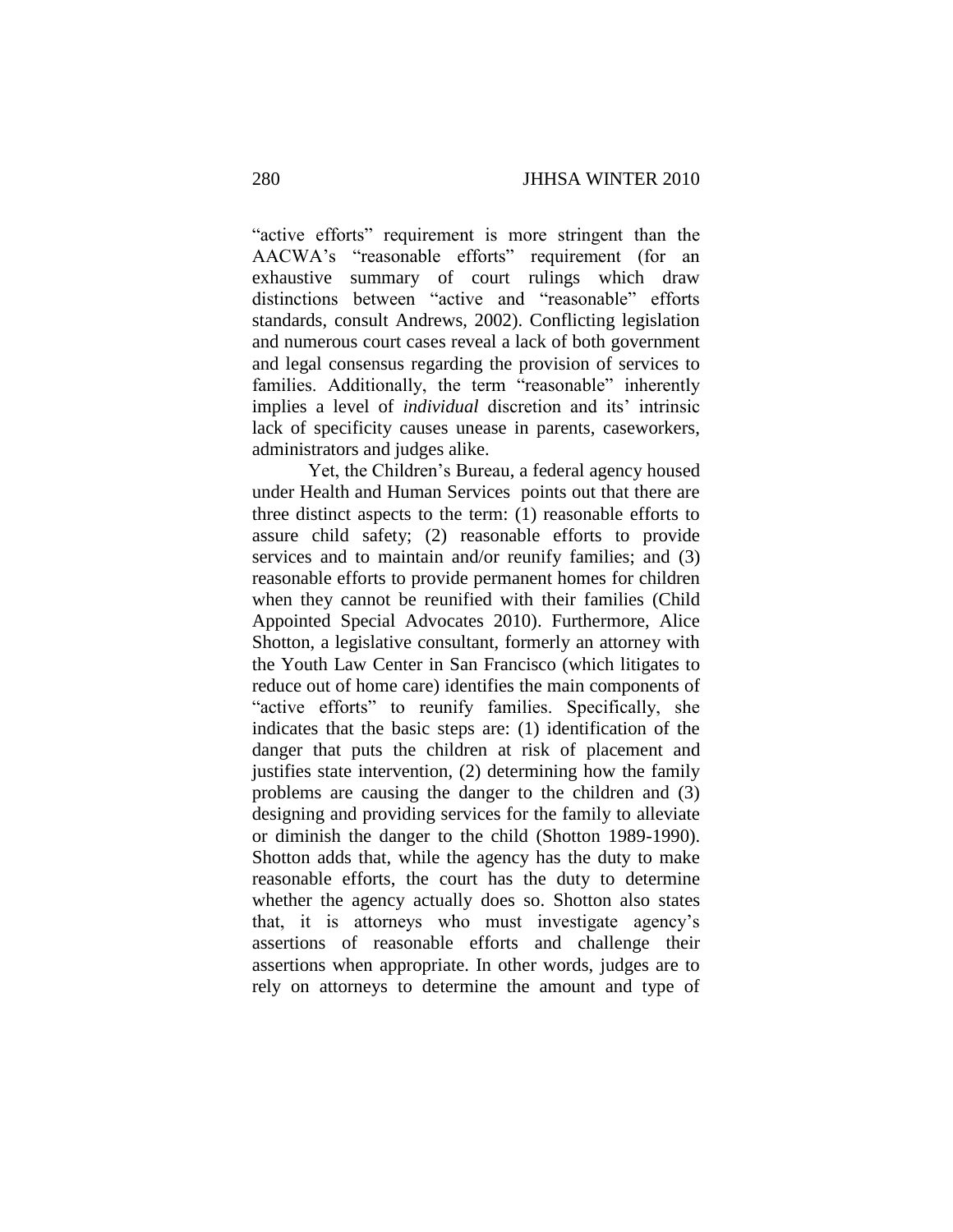services offered and/or provided to the families and to determine whether said amount is reasonable.

The federal government's entrustment of these determinations to the legal justice system, people who regularly make decisions about the credibility of human actions, seemed appropriate, but the resulting child client ethnicity statistics have caused some (see, for example, Roberts, 1999 and Pelton, 1993) to question whether reasonable efforts are indeed being made.

# **CHILD WELFARE CLIENT ETHNIC DISPROPORTIONALITY**

There is an ongoing debate in journals as to whether or not Black and White incidence of maltreatment is the same. The reason for the ongoing debate is caused by the fact that the congressionally mandated National Incidence Studies (see Sedlack & Broadhurst, 1996) yielded different results than subsequent analyses by other researchers. Even so, there is a consensus that Black children are placed in foster care at a greater rate than white children and all other minority children. Further, their rates are higher at every stage along the child welfare service continuum: from reporting to investigation, to substantiation, to placement (a number of authors have provided data on the percentages of Black children at each service stage but most notably Hill, 2006).

There are three categories of reasons for the overrepresentation of minorities in child welfare: child and parent factors, organizational factors and community factors (consult several chapters in Derezotes et al. for various descriptions of each of these). But with respect to community factors, Shotton (1989-1990) indicates that it is incumbent upon caseworkers and judges to determine the amount and types of community services available. Further,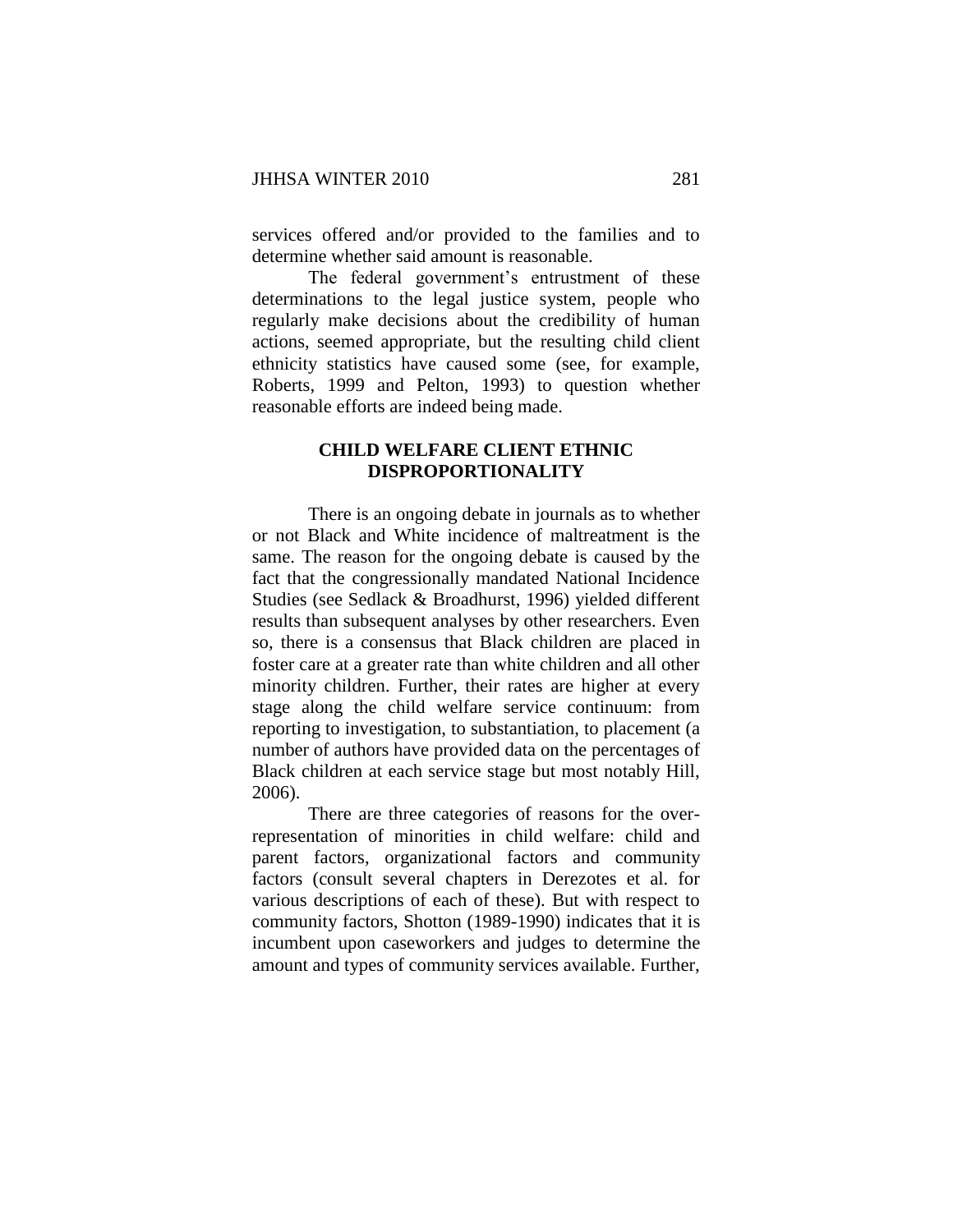such determinations are usually made by performing a community needs or assets assessment.

#### *Community Needs / Assets Assessments*

In a very thorough review of community needs assessments, Witkin (1994) noted some of the more exotic assessment methodologies (such as the nominal group process, Delphi techniques, incident techniques and environmental scanning). However, there are basically five types of community needs assessments: The [Existing Data](http://www.extension.iastate.edu/communities/tools/assess/existing.html)  [Approach,](http://www.extension.iastate.edu/communities/tools/assess/existing.html) the [Attitude Survey Approach,](http://www.extension.iastate.edu/communities/tools/assess/attitude.html) the [Key](http://www.extension.iastate.edu/communities/tools/assess/key.html)  [Informant Approach,](http://www.extension.iastate.edu/communities/tools/assess/key.html) the [Community Forum](http://www.extension.iastate.edu/communities/tools/assess/community.html) and the [Focus](http://www.extension.iastate.edu/communities/tools/assess/focus.html)  [Group Interview](http://www.extension.iastate.edu/communities/tools/assess/focus.html) Approach. However, a quick review of the definitions of these five approaches will help make the case for a sixth approach. *The Existing Data Approach* utilizes already compiled statistical data to obtain insights about community resources. This approach uses descriptive statistics such as census data, labor surveys, bank deposit data, sales tax reports, police reports, or school and hospital information to prepare an assessment report for the community. *The Attitude Survey Approach* utilizes information gathered from a representative sample of community residents. Data is collected by personal interviews, telephone surveys, hand-delivered questionnaires or mail questionnaires. Responses are generally representative of the whole community. The *Key Informant Approach* utilizes community leaders and decision makers who are knowledgeable about the community and can accurately identify priority needs and concerns. Key informants complete questionnaires or are interviewed to obtain their impressions of community needs. The information is then analyzed and reported to the community. *The Community Forum Approach* utilizes public meeting(s) during which participants discuss the needs facing the community, their priority, and options for addressing these priority needs. All members of the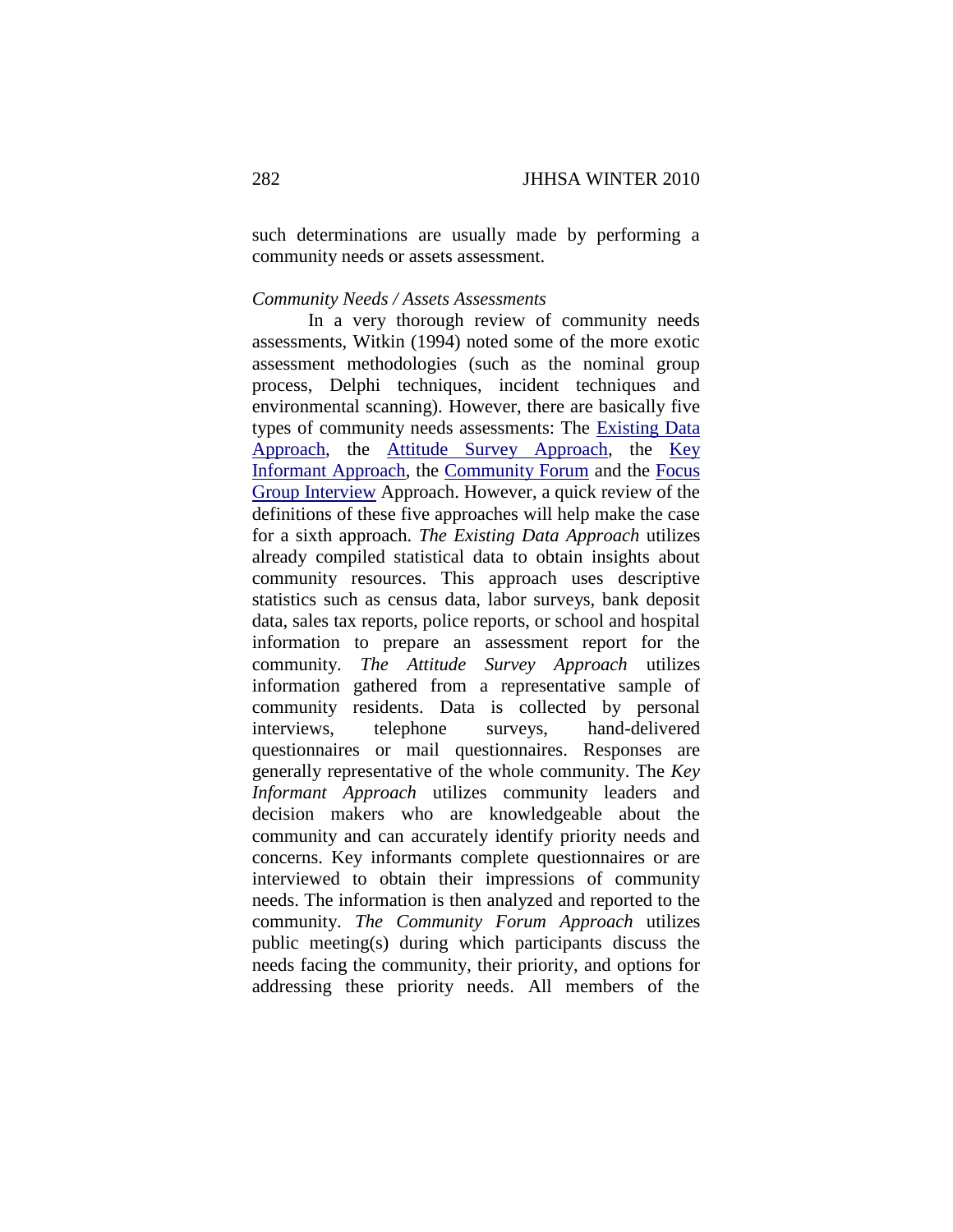community are encouraged to attend and express their concerns. Finally, *The Focus Groups Interview Approach* utilizes a group of people selected for their particular skills, experience, views, or positions to sort out the needs of the community (These descriptions are taken from the ISUE website March, 2010).

#### *Geographic Information Systems (GIS)*

The use of existing data is what distinguishes the Existing Data Approach from the four other approaches and the reason why the use of Geographic Information Systems (GIS) software can be listed under the Existing Data Approach. More specifically, GIS software utilizes address information in existing data bases to generate maps. For those unfamiliar with GIS, Robertson and Wier (1998) indicate that GIS is a relatively new technology; that it was initially developed in Canada in the 1960s for land inventory; that it was not until the 1980s that GIS became more widely used in other fields and that it was not until the 1990s that it began to be used by human service agencies. The article goes on to indicate how GIS can be used for a variety of child welfare administrative tasks including planning caseworker visits, recruitment and placement of foster care and plotting of caseload demographics. Two years after the Robertson and Weir article, Ernst (2000) was probably the first to use GIS to assist a child welfare agency (in Maryland) in mapping the rates and distribution of child abuse. However, Arundel et al. (2005) demonstrate how GIS could be used to map child welfare community services. Specifically he performed a GIS analysis of social service address stored in a Canadian 2-1-1 community services data base.

**C**all center specialists use the same database to refer residents to nearby services (although residents who own or have access to computers can go online and find the same information themselves). Since 1997, United Way of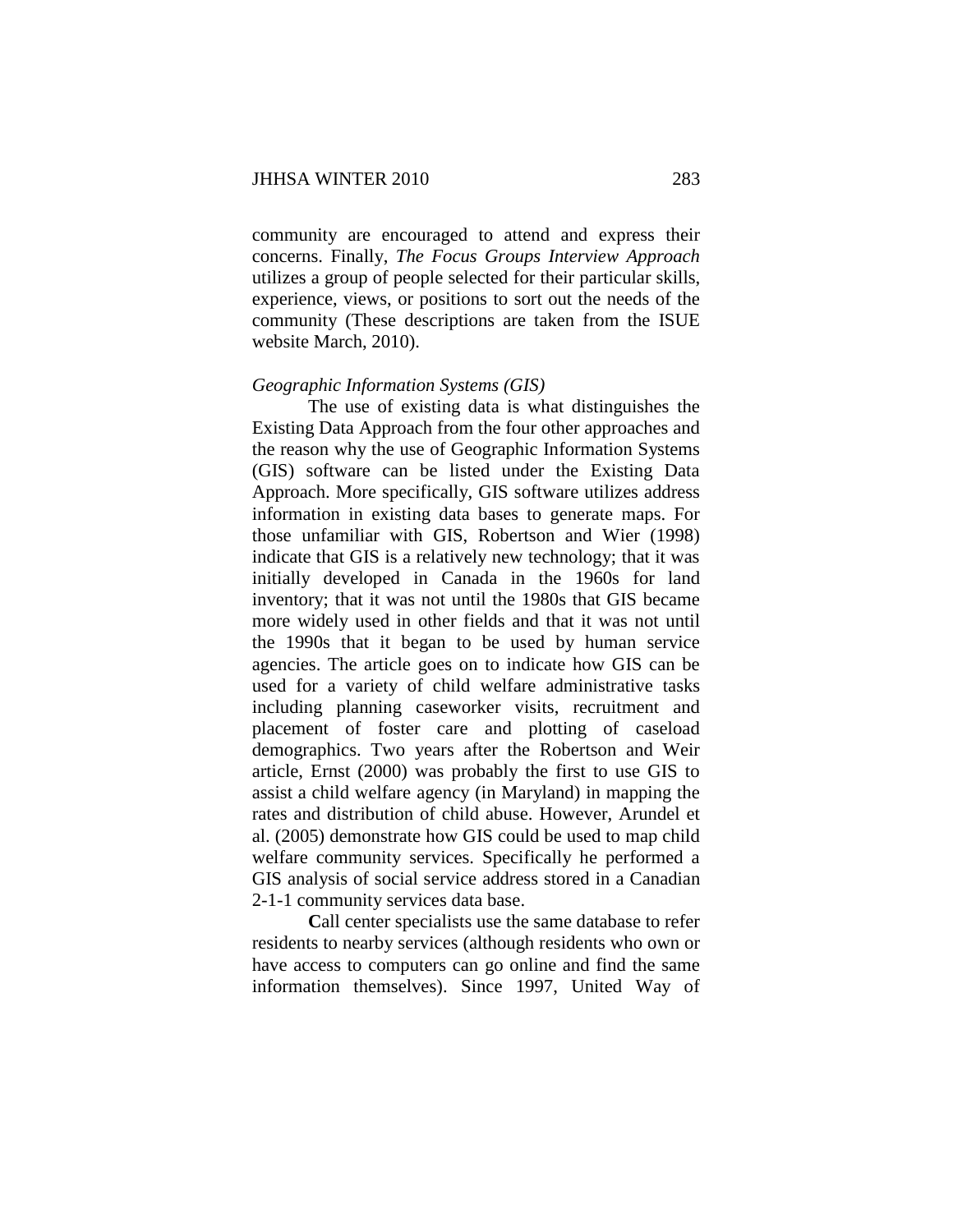America, in partnership with the Alliance of Information and Referral Systems, has assisted many states in implementing 2-1-1 services. Databases are typically updated once a year. Accreditation for the service is provided by the Alliance of Information and Referral Systems (AIRS). In 2000, the Federal Communications Commission (FCC) approved 2-1-1 for nation-wide use. Presently, roughly half of the states have 2-1-1 databases that can make referrals statewide (AIRS, 2010).

Arundel's GIS analyses allowed Canadian legislators and community residents to determine the amount of assets available which subsequently allowed them to better conceptualize their community development options. Specifically, neighborhood assets were assessed from five perspectives: availability, proximity, access, capacity and quality. *Availability* was the existence or absence of an asset or resource. *Proximity* was the physical distance and real and perceived proximity barriers like major roads or hills. *Access* was defined as hours of service, user fees and client eligibility criteria. *Capacity* included elements such as level and nature of funding, amount of physical building space and staffing levels and expertise and *quality* was defined in terms of the cultural sensitivity and language-appropriateness (See Table 1).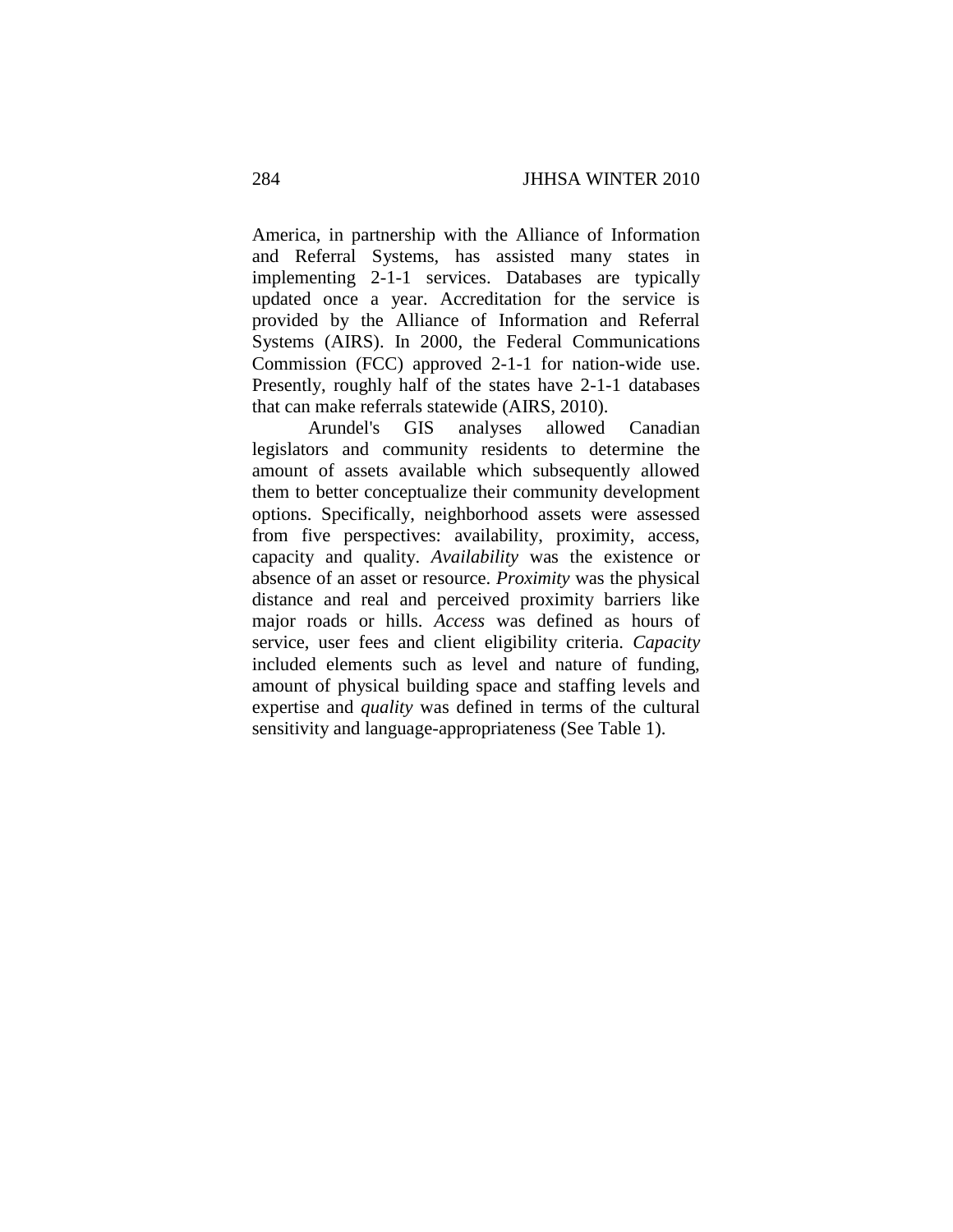| <b>Asset Variables</b> | <b>Facilitating Conditions</b>                                                                                                                                                           | <b>Barrier Conditions</b>                                                                                                                                        |
|------------------------|------------------------------------------------------------------------------------------------------------------------------------------------------------------------------------------|------------------------------------------------------------------------------------------------------------------------------------------------------------------|
| Availability           | Present<br>Planned/developing                                                                                                                                                            | Absent<br>Lost (e.g., cut or<br>relocated                                                                                                                        |
| Proximity              | Within neighborhood<br>Reasonably close (depends on<br>users)<br>Good Transportation to asset                                                                                            | Natural or constructed<br>physical barriers Not<br>easily accessible by<br>roads or transit Not<br>close to neighborhood<br>users                                |
| Accessibility          | No/low user fees or<br>equipment/participation fees<br>Promotion outreach to<br>potential users<br>No limited wait times<br>No eligibility requirement<br>Appropriate hours of operation | User fees/no subsidies<br>Restrictive eligibility<br>Limited hours of<br>operation<br>Long waiting lists                                                         |
| Capacity               | Not at full capacity all the time<br>Well maintained physical<br>conditions<br>Adequate use of volunteers to<br>enrich program<br>Continuous program and stable<br>program funding       | Always over capacity<br>and underfunded<br>State of disrepair<br>Understaffed<br>Over-reliance on<br>volunteers to run basic<br>programs                         |
| Quality                | Responsive to users<br>Culturally based or sensitive<br>Multilingual and multicultural<br>Adaptive modes of service/<br>support<br>Appropriate expertise and skill<br>base               | Hierarchy of support<br>provided (e.g., English<br>speaking vs. non-<br>English speaking)<br>Rigid/inflexible modes<br>of service/support<br>Under-skilled staff |

Table 1

Arundel, C., Clutterbuck, P., & Cleverly, S., (2005). Strong Neighbourhoods Task Force, Putting Theory into Practice: Asset, Mapping in Three Toronto Neighbourhoods, Research Project #5,

The study presented below attempted to assess the extent to which GIS analyses of a state 2-1-1 community service data base could be useful in determining the availability and proximity of child welfare services in predominantly Black and Hispanic areas of three cities in Texas.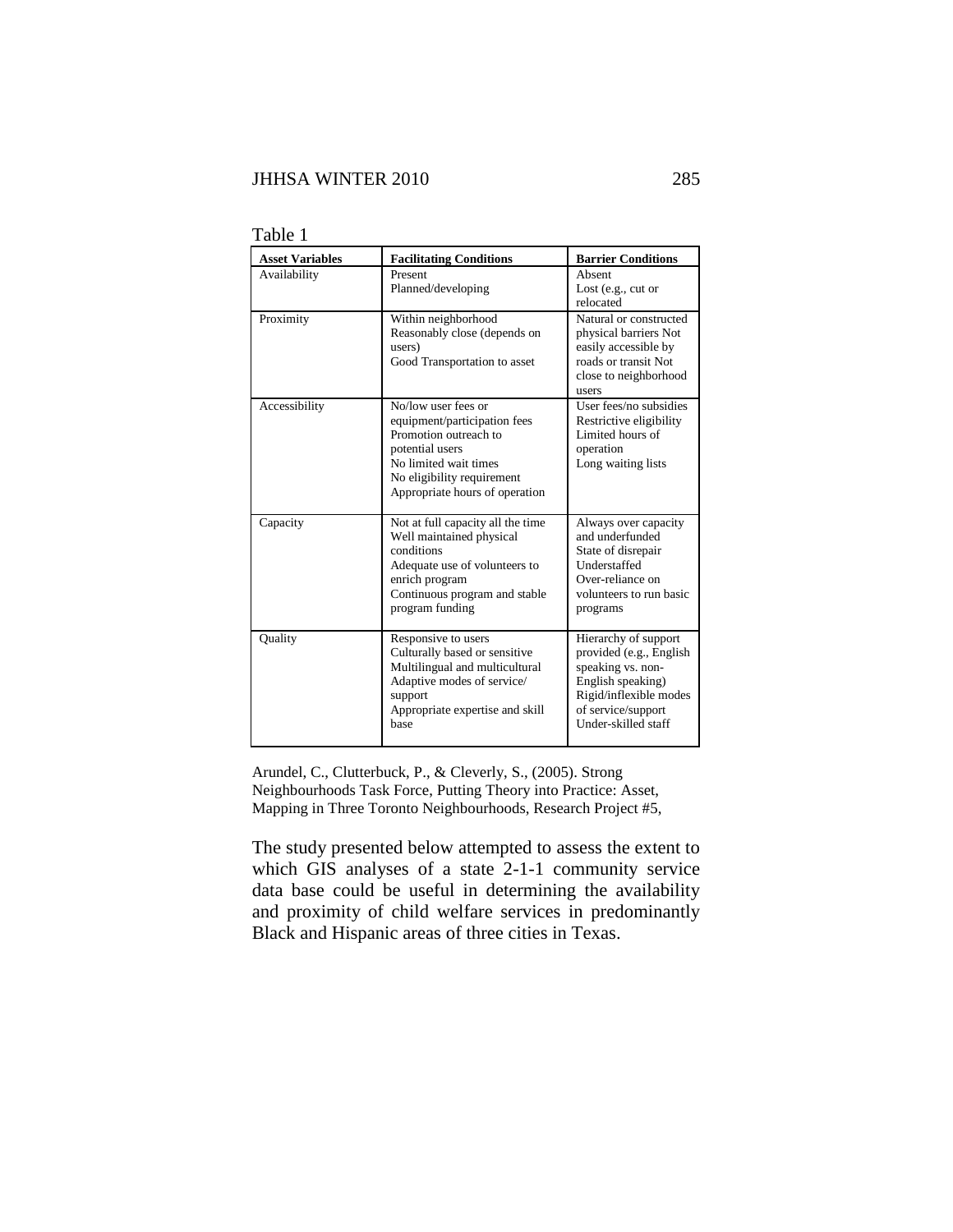## **TRANSITION**

## *Texas Community Needs / Assets Assessments*

The Center for the Study of Social Policy (2004) indicated that 46 states had an over-representation of Black children in foster care relative to their percent in the state population. Further, in their categorization of states as being either moderate, high or extreme in their overrepresentation, of Black children in foster care, they characterized Texas as being high. Texas child welfare, like other states, has engaged in a number of initiatives to reduce the amount of disproportionality in their state. And like other states it has engaged in community initiatives to reduce the over-representation of Black children in foster care.

Texas Department of Family Protective Services (DFPS) community engagement model originated in the Beaumont-Port Arthur, Texas region in the late 1990s. The Model consists of four interdependent stages: Community Awareness and Engagement, Community Leadership, Community Organization, and Community Accountability. The model is steeped in anti-racist principles and its' methodology consists, in part, of collecting and elevating anecdotal stories from community residents who have been involved in the child welfare system. Disproportionality specialists and community advisory committees (concerned with the over-representation of minority children in child welfare) are located in each of eleven regions throughout the state.

Since 2008, Texas DFPS has been involved in assessing the "expressed" needs (Bradshaw, 1972) of minority communities through the use of [key Informants,](http://www.extension.iastate.edu/communities/tools/assess/key.html)  community forums and focus groups and DFPS has acknowledged that some communities have a wealth of treatment resources, while others have few (Texas Child and Family Services Review, February 2009, p.75). Yet,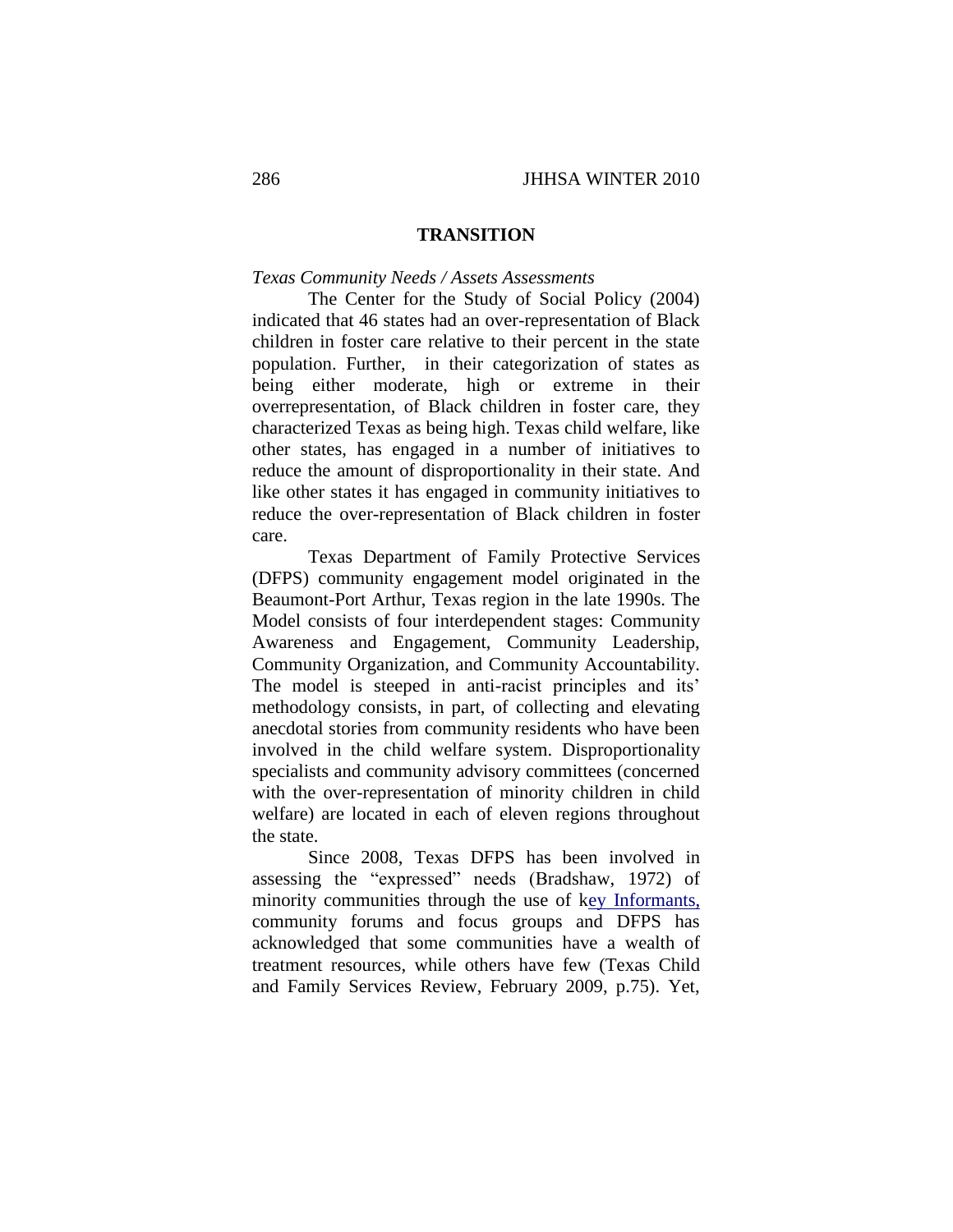DFPS was uncertain whether there were substantial service gaps throughout predominantly Black and Hispanic ZIP codes with relatively high involvement in the child welfare system and they were uncertain as to whether these service gaps impacted minority and particularly Black overrepresentation in their child welfare system and hence should be included in their various statistical causal models.

# **CHILD CLIENT ETHNIC DISPROPORTIONALITY AND CAUSAL MODELING**

As part of Senate Bill 6 passed by the 79th Texas Legislature in 2005, Texas DFPS prepares ongoing reports on child welfare disproportionality. Their first report indicated "There was a pattern of overrepresentation in counties with sizable African-American populations: Dallas, Bexar, Tarrant, Harris, and Travis counties" (Texas Health and Human Services Commission, Department of Family and Protective Services, January, 2006 p. 5). In response to this over-representation in these counties, Texas DFPS developed a "Removals Model" and a "Substitute Care Model."

The Removals Model used an "adjusted odds ratio" which was calculated from logistical regression analysis to determine contribution of a number of variables (such as ethnicity, gender, age, income, number of children in household, married parent, teen parent, number of alleged victims, alleged perpetrators, type of allegation). The odds were measured against the CPS decision to close the case with no further action. Their State-wide analysis *did not* reveal a consistent association between ethnicity and the decision to remove a child from the home when controlling for the other factors (such as poverty, family structure, age of the alleged victim, type of alleged abuse, and the source of the report).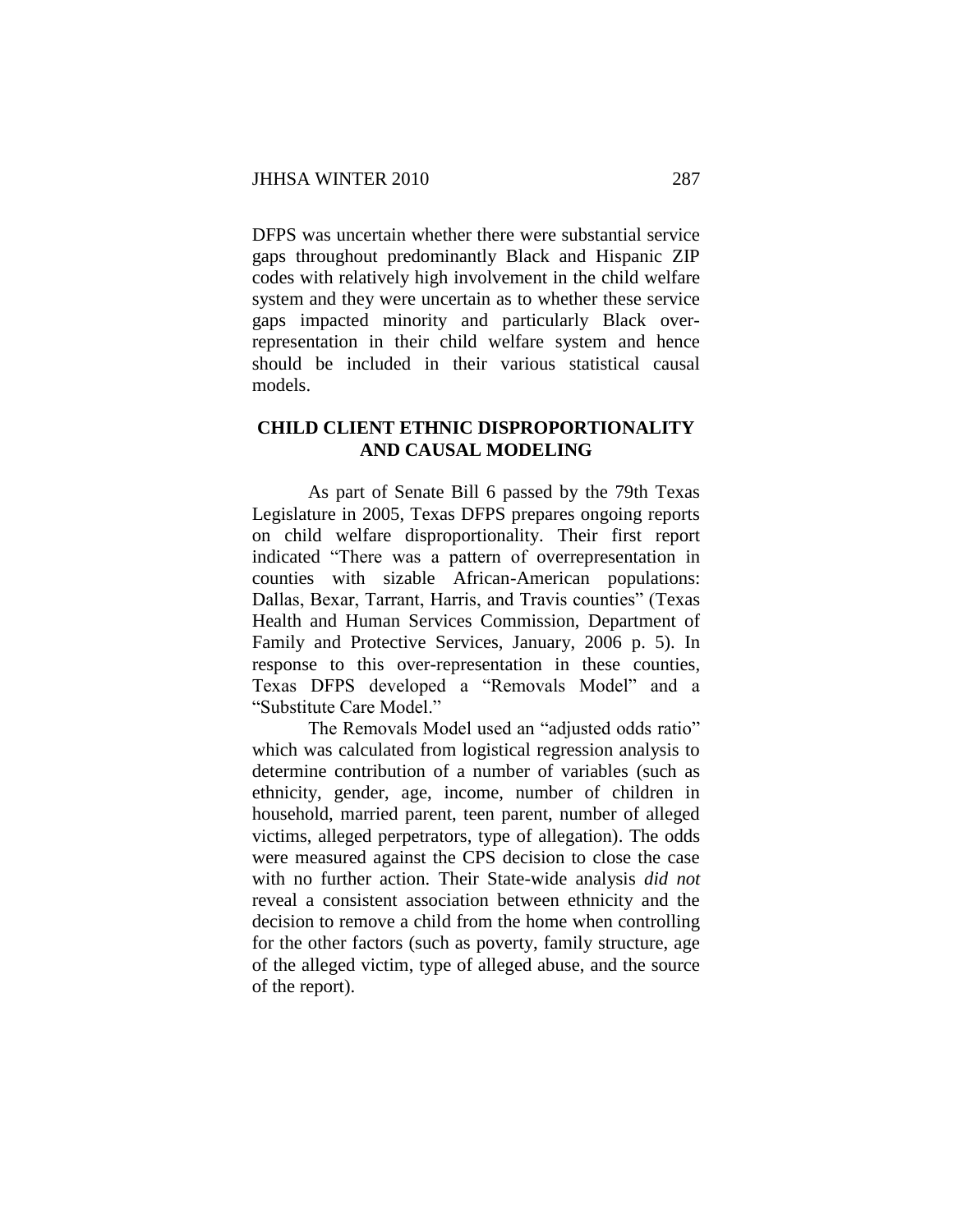The Substitute Care Model examined the speed with which children in substitute care obtained a permanent placement or aged out at age 18. Risk ratios were calculated in the same way as odds ratios described above. However, when other factors (mentioned above) were taken into account, Texas DFPS found Black children spent significantly more time in substitute care. Child welfare researchers have used logistic regression models, almost exclusively, to examine the weight of the contribution of various factors to placement in foster care and family reunification (for example, see Gryzlak et al., Sedlak and Schultz, Baird, Johnson and Harris et al. in Derezotes et al., 2005). Thus, Texas DFPS uses a type of analysis commonly used by researchers in child welfare. Unfortunately, logistic regression modeling (child welfare researcher's analysis of choice) has not been decisive in arriving at a cause or a set of causes for the overrepresentation of Blacks in foster care. What's more, there has been a fierce and ongoing debate as to whether ethnicity or poverty is the *key* factor in producing the overrepresentation (Bartholet, 2009 provides for an extensive review of the history of the debate).

In addition to using regression analysis to parse the relative contributions of a number of factors to foster care placement, Texas DFPS, like a number of other states, has been using a Relative Rate Index to compare the foster care outcomes children from various ethnic groups. Specifically, DFPS uses Caucasian clients as a reference and compares the rates of occurrence for other groups to White rates which is always one. A number greater than one means that group is more likely to have an event occur than White children and a number less than one meant that the group was less likely to have the event occur than White children (a history of the development of the Relative Rate Index can be found on the website for the National Resource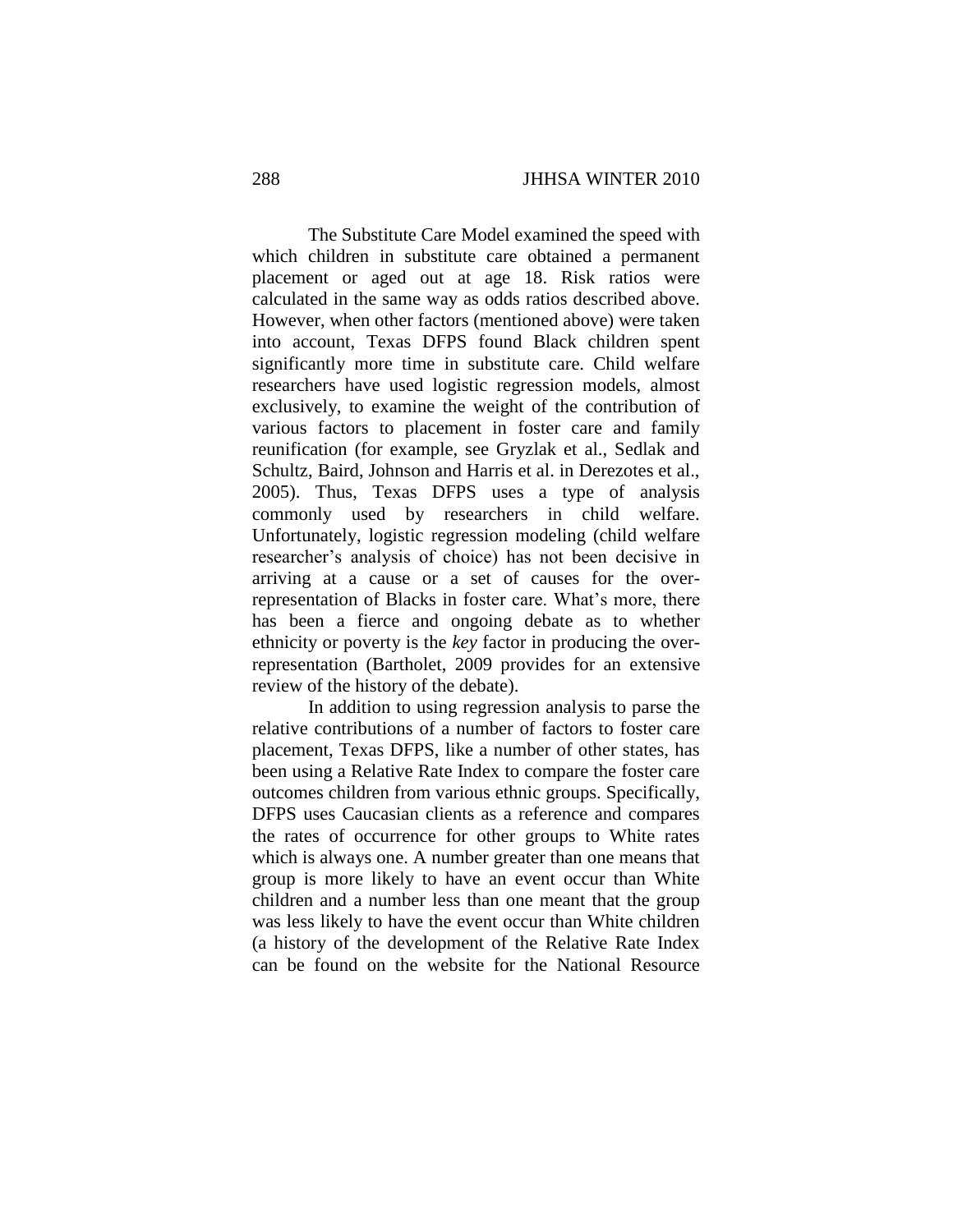Center for Family Centered Practice at the University of Iowa, School of Social Work).

The Texas DFPS Relative Rate Index revealed that between 2005 and 2008, the rate of removal for African American children went from 8.7 percent to 6.2 percent, a 2.5 percentage point net decrease, and the rate of removals for Native American children went from 9.9 percent to 7.8 percent, a 2.2 percentage point net decrease (Texas Department of Family and Protective Services, March 2010). Even so, the rate at which Black children enter foster care remains high and, above all other ethnic groups in Texas. Hence, the search for the causes of such high Black foster care rates continued.

This study did not attempt to assess the extent to which ethnicity contributed to the over-representation of Blacks in the Texas child welfare system and it did not attempt to assess the extent to which amount of their family income contributed to their over-representation. Instead, in collaboration with DFPS, this study attempted to determine whether it was possible lack of treatment services in predominantly Black and Hispanic areas could be a lurking (or hidden) factor contributing to the over-representation of Blacks in the child welfare system.

The logic of the study was as follows: If predominantly Black and Hispanic areas lack treatment services, then administrators should consider treatment availability and proximity as "lurking" or unrecognized causal factors in future causal models predicting the likelihood of child welfare family involvement. However, if predominantly Black and Hispanic areas have services within a proximal distance, then there is no need to include amount of treatment services in future causal models as other factors are probably causing the ethnic variance in involvement in the child welfare system.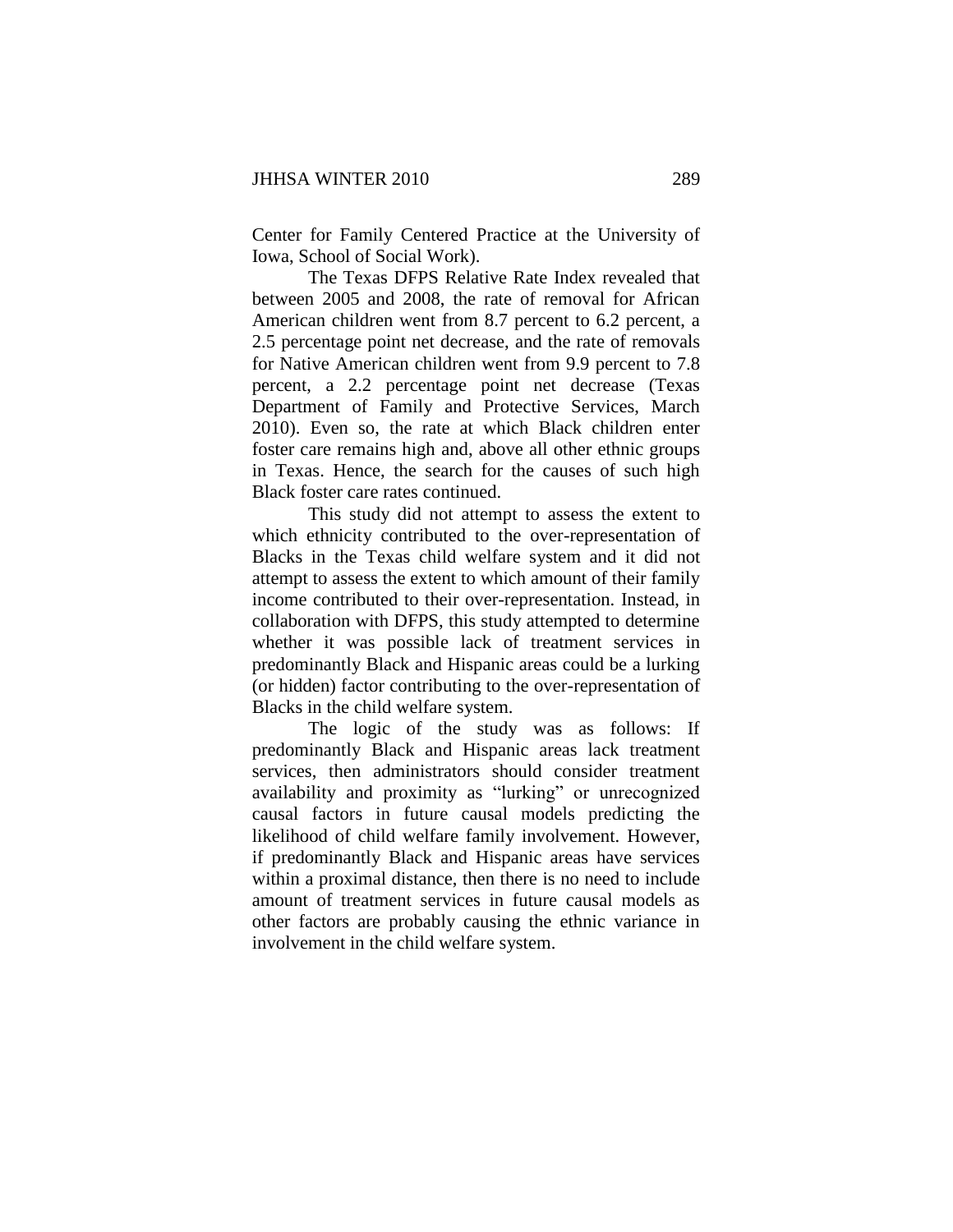# *Parent Education Treatment Services*

Parents accused of child abuse and/or neglect need a range of community services but there is some evidence that certain types of services are needed more than others. Specifically, it is estimated that more than half of all parents involved in the child welfare system nationwide, including those with children in foster care as well as those receiving services at home, attend parent education programs. As a result, approximately 440,000 American families participate in voluntary or court-mandated parent education programs each year (Barth et al. 2005). These statistics suggests parent education is pivotal to child welfare reasonable efforts to maintain and reunify families. Hence, the goal of this study was to perform a GIS analysis of the Texas 2-1-1 community services data base to determine the availability and proximity of parent education services in ZIP codes with high rates of involvement with the child welfare system.

# **METHOD**

Phase One:

#### *Study Locations*

Texas Department of Health and Human Services, Department of Family and Protective Services (DFPS), is divided into 11 regions and this study involved three of the eleven regions (see Figure 1). Texas DFPS indicated "There was a pattern of overrepresentation in counties with sizable African-American populations: Dallas, Bexar, Tarrant, Harris, and Travis counties" (Texas Health and Human Services Commission, Department of Family and Protective Services, Jan. 2006 p. 5). However, DFPS identified eight ZIP codes in the Dallas-Fort Worth-Arlington area, Region 3; eight ZIP codes in the Houston area, Region 6 and sixteen ZIP codes in the San Antonio area, Region 8 (see Table 2 for a list of the specific ZIP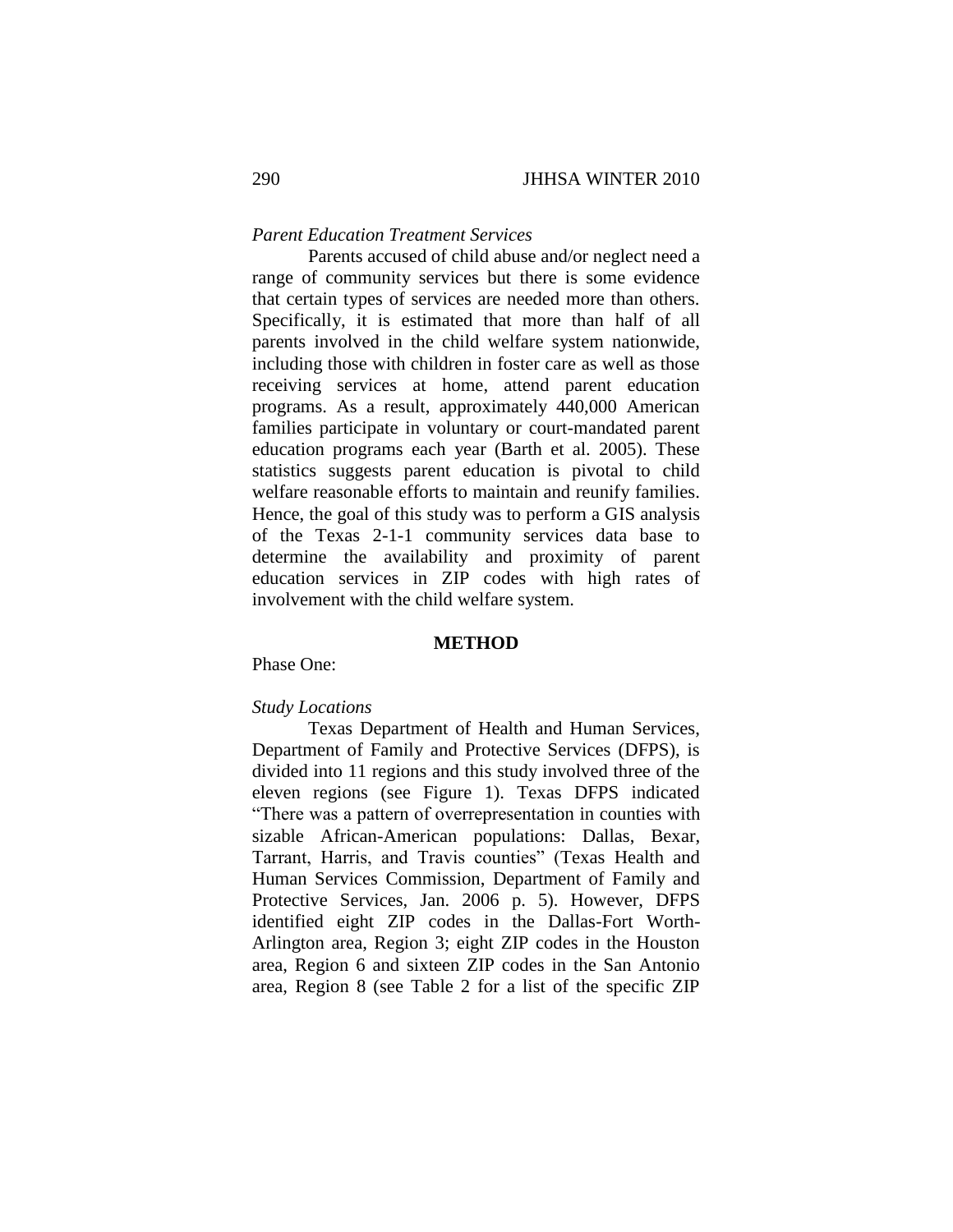codes). Black residents ranged from 7.8% to 78.2% in Dallas ZIP codes, from 54.37% to 93.82% in Houston ZIP Codes and from 1.93% to 58.56% in San Antonio ZIP codes (i.e., the greatest number of Black residents was in Houston ZIP codes). Residents' incomes ranged from \$18,161 to\$ 54,433 in Dallas ZIP codes; from \$17,183 to \$39,436 in Houston ZIP codes and from \$18,304 to \$46,417 in San Antonio ZIP codes (i.e., the lowest income range was in Houston).

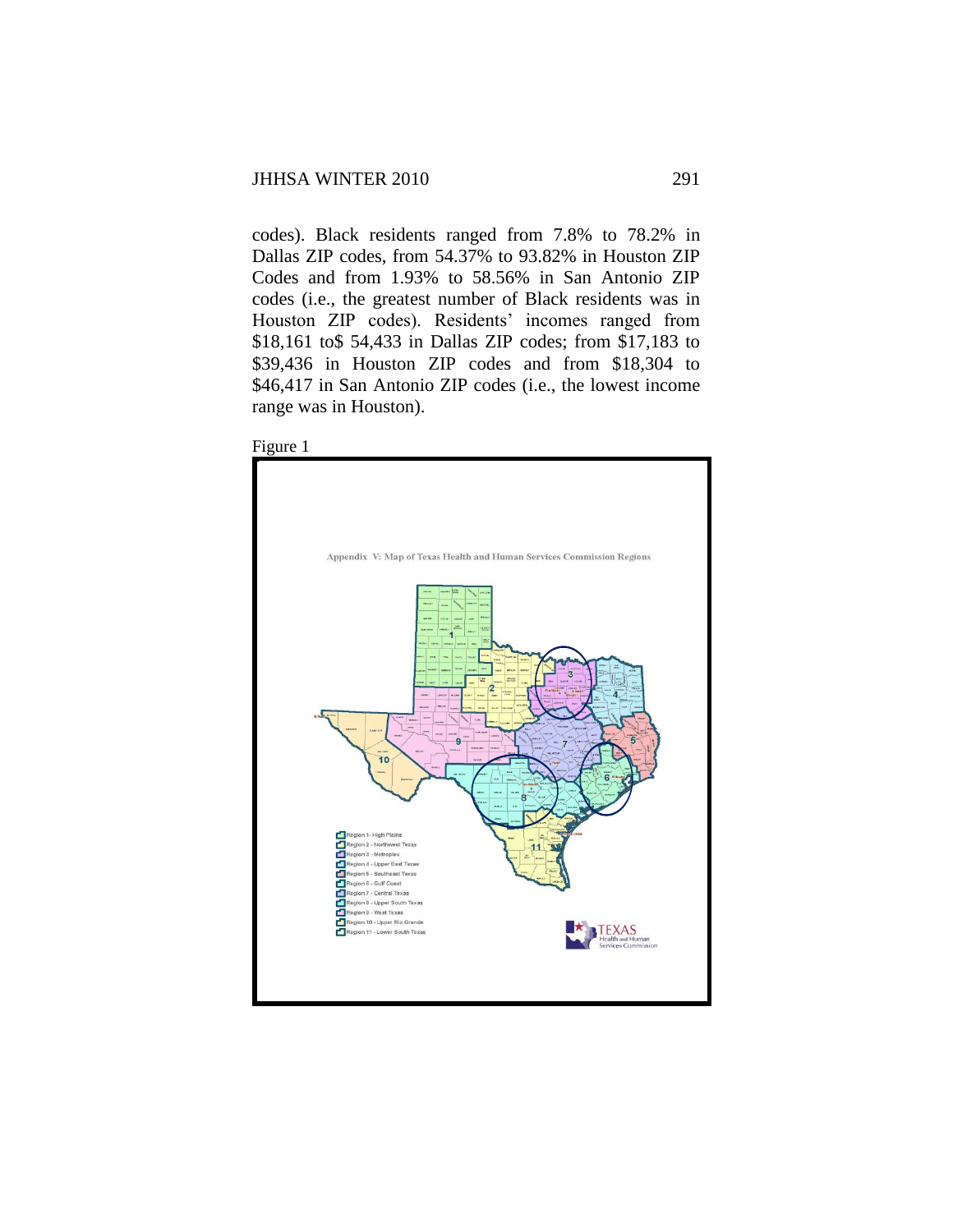## *Child Welfare Ethnic Disproportionality in Texas*

In Texas, the rate at which Black families are investigated, substantiated, or placed in foster care is approximately twice the rate at which they are represented in the state child population. American Indians, Caucasians and Hispanics are as likely to be investigated, substantiated and placed in foster care as they are represented in the state child population. Asians and Pacific Islanders are much less likely to be investigated, substantiated, or placed in foster care than they are represented in the state child population (The Texas Health and Human Services Commission, Department of Family and Protective Services, July, 2006).

Phase Two: The Texas 2-1-1 Database

2-1-1 Texas, a private, not-for-profit  $501(c)(3)$ organization formerly known the Community Helpline, provides free information over the phone and on-line regarding health and human services provided by more than 60,000 state and local programs. It is accredited by the national Alliance of Information and Referral Systems (AIRS).

Three call center supervisors (who had received several weeks of call center training in locating services) identified parent education agencies and created a list of agencies stored in the 2-1-1 Texas data base. They used both the terms "parent education" and "parenting classes" to select the agencies listed.

Phase Three: Calculating Distances

#### *Step One: Data Base Creation*

Three tables were created in Microsoft Excel for Dallas, Houston and San Antonio. Each table consisted of six columns (i.e., a Name, Address, City and ZIP Code, driving distance and public transit time column).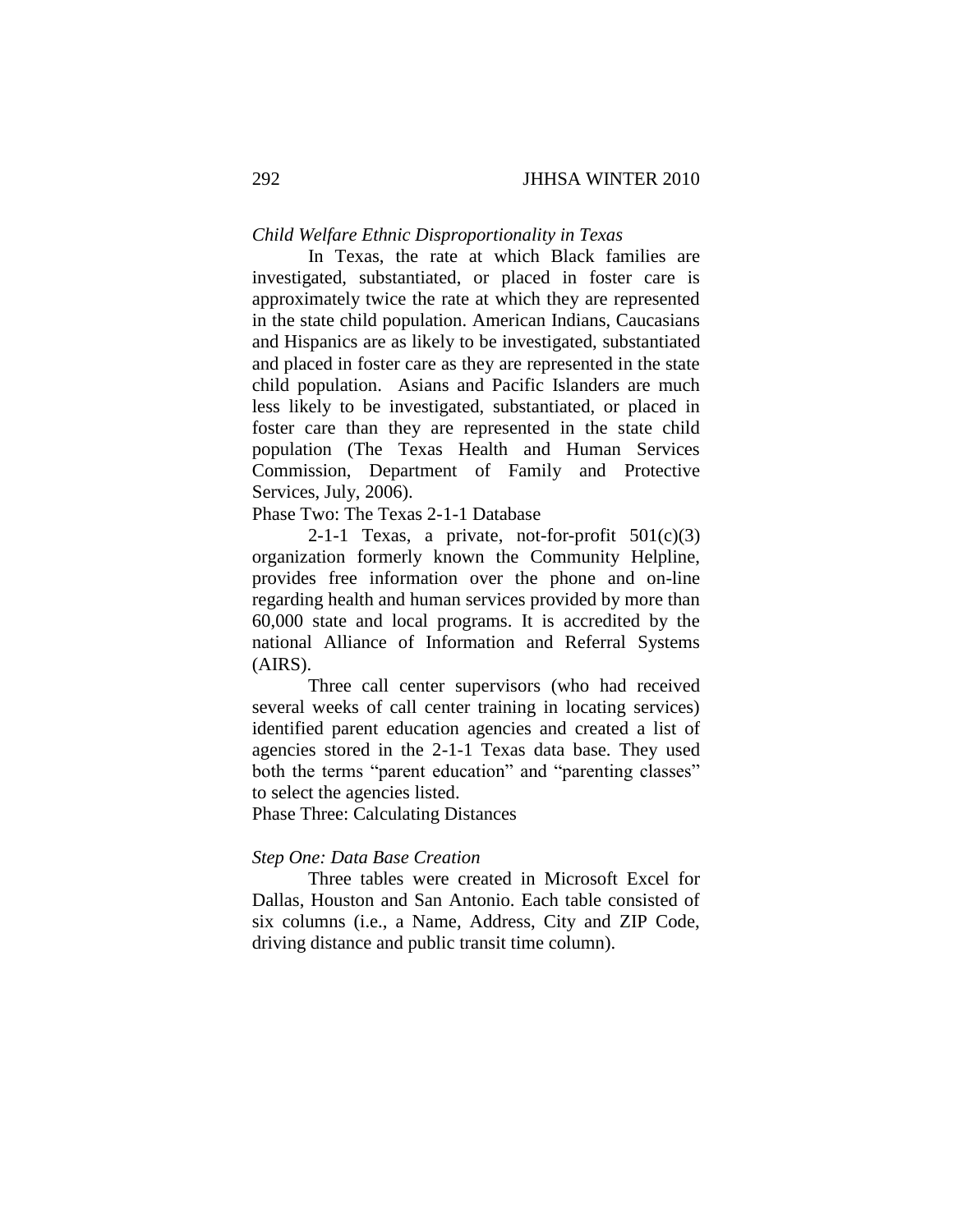#### *Step Two: Calculation of Driving Time to Destination*

Driving time was calculated using the online version of Google Maps. Driving time was calculated from the center each of the 32 ZIP codes to each facility within a ten mile driving radius of the ZIP code. Google Maps allows for two inputs when calculating driving distance: a starting address and a destination address. Hence the center of the ZIP code was used as the starting address and the SA and PE address (e.g. 123 N. Main St., City, TX, 70123) was the destination address.

# *Step Three: Calculation of Amount of Mileage to Destination*

The mileage from these two points was inserted into the appropriate Excel cell – across from the agency name. This step was repeated for estimated public transit times according the season of the year and the time of day. Wednesday mid-morning was chosen to standardize all calculations.

#### *Step Four: Map Creation*

In order to study the availability of facilities in relation to ZIP codes, a process called geocoding was used, whereby a street address (such as 123 N. Main St., City, TX 70123) was translated into an exact geographic location. Geocoding takes regular addresses as input and gives latitude and longitude as output. There are numerous websites and software programs that could have been used for this. However, Batchgeocode was chosen because of its simplicity. Specifically, this site accepted four fields (agency name, street address, city and ZIP code) that were copied from the Excel file for each of the six tables with 2- 1-1 facility address information.

We downloaded a .KML file (using the "Google Earth KML" button). A KML file is a "Keyhole Markup Language" file, giving Google Maps or Google Earth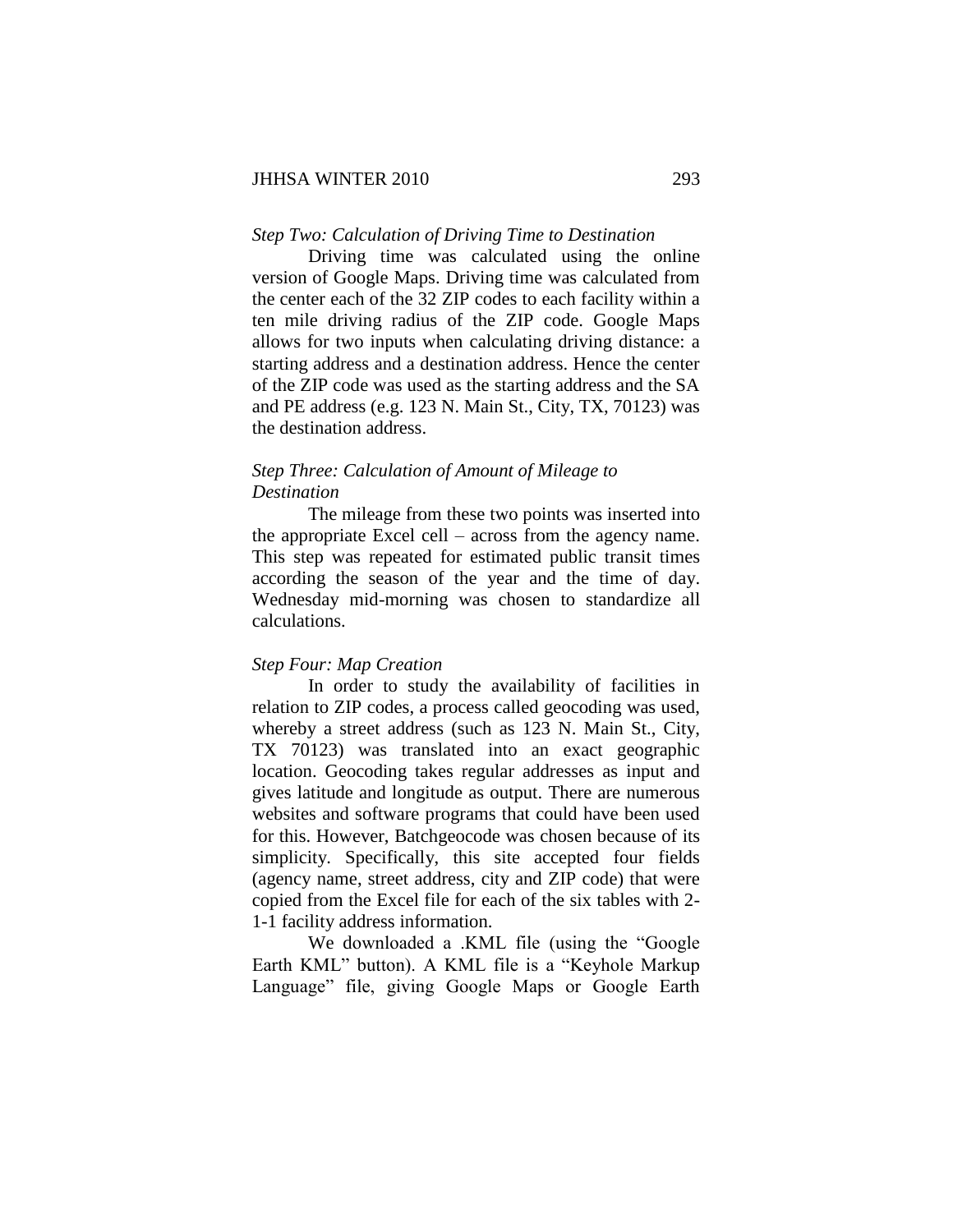information on latitude and longitude, or other map data. This file was then uploaded to a custom Google Map and displayed in combination with any other map. To upload a map to Google Maps online, you must have a Google account, which can be created at https://www.google.com/accounts. At the Google Maps website (http://maps.google.com), click the "My Maps" link, followed by "Create new map." Clicking the "Import" link, the user may browse his or her computer for the previously downloaded .KML file. Once selected and uploaded, Google Maps can display the 2-1-1 facility location data.

Google Earth allows the user to create and display custom overlays--or additional information such as colorized shapes--onto a map. ZIP code boundaries were overlaid and manually traced over with a polygon tool (a tool in Google Earth which allows the user to create custom shapes, in this case shapes that conform to the boundaries of a ZIP code), allowing us to color and shade each ZIP code area. The maps of these regions' ZIP codes were saved as a .KML file and uploaded to the browser-based Google Maps (at http://maps.google.com) and added to the previously completed geocoded facilities maps (see step 3 in the Creating the maps section above).

Excel spreadsheet calculations

The number of parent education referrals per ZIP was assessed by tabulating the number of number of time parent education appeared in the approved electronic case plans per zip code/ for the year 2008 (see PE agencies column, Table 2).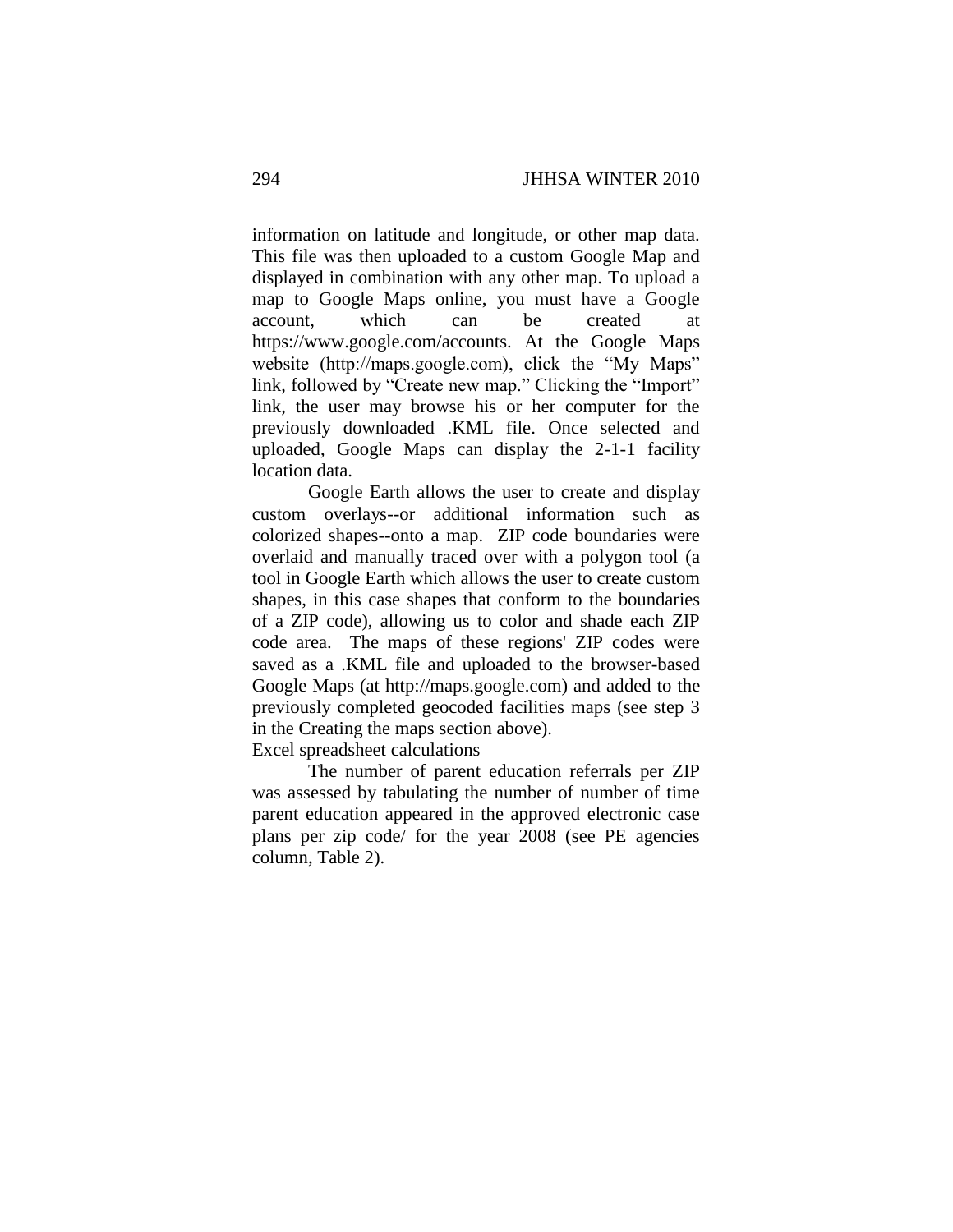#### **RESULTS**

The 2-1-1 Texas community service data bases did not provide information on either agency capacity or agency quality. The implications of this missing information (as well as the implications for accessibility information) are presented in the discussion section below.

Some identified ZIP codes had zero agencies but a large number of parent referrals e.g., ZIP code 78223 in San Antonio had zero parent education agencies but 94 parent referrals and ZIP code 78229 in San Antonio had zero parent education agencies but 84 parent referrals. Other zip codes had a large number of agencies relative to the number of parent referrals e.g., ZIP Code 78204 in San Antonio had 20 agencies and 28 parent referrals (see Table 2). Homeschool Instruction for Parents of Preschool Youngsters (HIPPY), AVANCE and DePelchin were three private parent education agencies with multiple locations in one or more of each of the cities studied.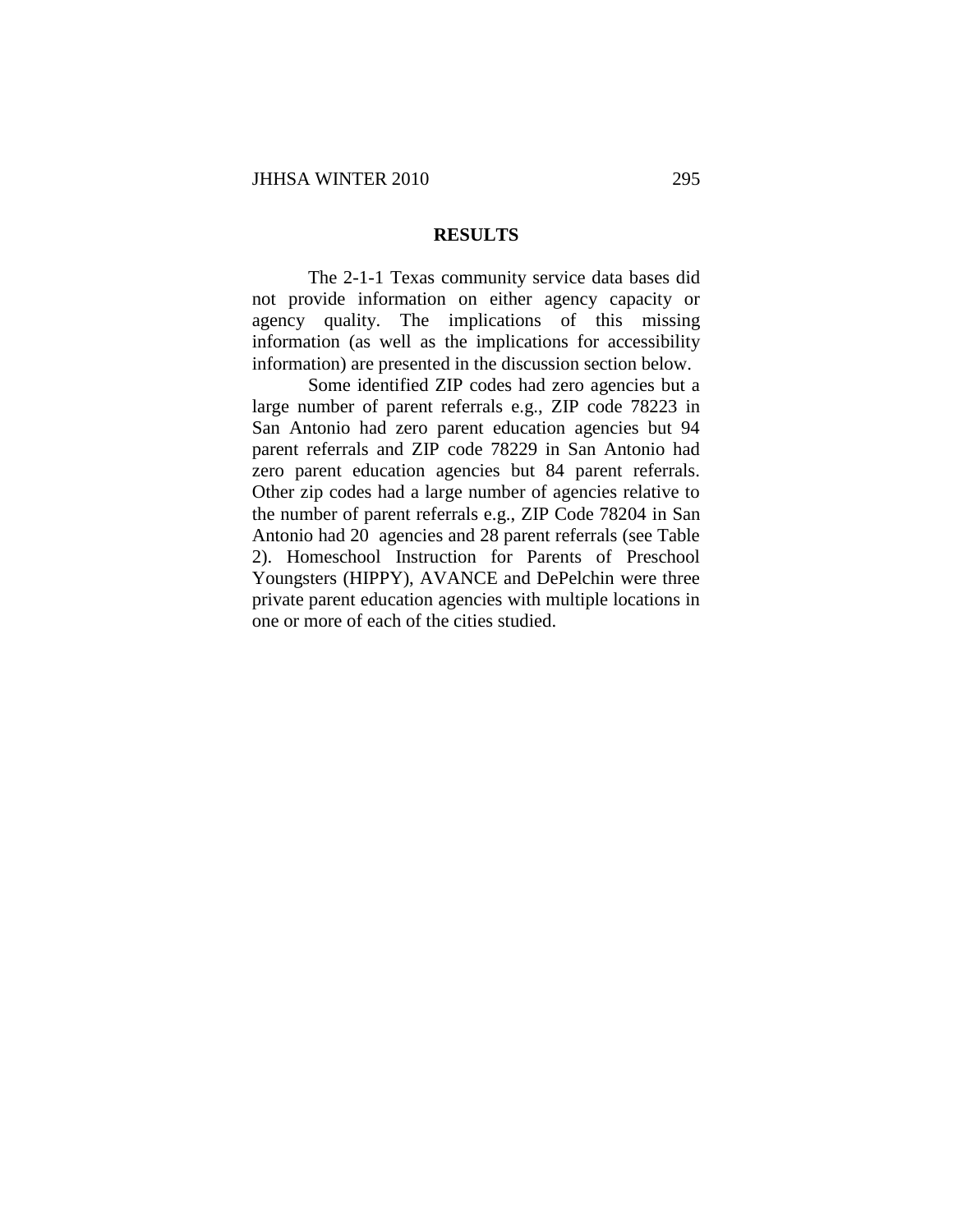| Table 2                                     |  |
|---------------------------------------------|--|
| The Community Parent Education Assets Index |  |

| City     | ZIP Code                     | Population Land area (# Black |              |       | % Black | #Hispanic | %Hispanic | White |        |       |     | % of White Med Income PE referrals PE agencies (5mile) |
|----------|------------------------------|-------------------------------|--------------|-------|---------|-----------|-----------|-------|--------|-------|-----|--------------------------------------------------------|
|          | Region 03 - Dallas/Arlington |                               |              |       |         |           |           |       |        |       |     |                                                        |
| Dallas   | 75216                        | 49681                         | 14.23        | 38889 | 78.28%  | 9421      | 19.00%    | 4568  | 9.19%  | 24960 | 40  | 1                                                      |
|          | 76201                        | 48808                         | 12.71        | 4319  | 8.85%   | 8768      | 18.00%    | 36449 | 74.68% | 30231 | 8   | 4                                                      |
| Denton   | 76205                        | 35424                         | 28.88        | 2804  | 7.92%   | 4062      | 11.50%    | 28577 | 80.67% | 54433 | 11  | 3                                                      |
|          | 76103                        | 14302                         | 5.82         | 3409  | 23.84%  | 4289      | 30.00%    | 7878  | 55.08% | 33019 | 37  | 5                                                      |
|          | 76104                        | 17511                         | 5.85         | 10018 | 57.21%  | 4585      | 26.20%    | 4291  | 24.50% | 18161 | 46  | 10                                                     |
| Ft.Worth | 76105                        | 22047                         | 5.69         | 11091 | 50.31%  | 9004      | 40.80%    | 5777  | 26.20% | 22710 | 87  | 4                                                      |
|          | 76112                        | 39436                         | 11.04        | 18371 | 46.58%  | 4155      | 10.50%    | 17130 | 43.44% | 34295 | 124 | $\overline{\mathbf{c}}$                                |
|          | 76119                        | 40484                         | 15.84        | 22470 | 55.50%  | 9378      | 23.20%    | 12345 | 30.49% | 27377 | 80  | $\overline{3}$                                         |
|          | Region 06 - Houston          |                               |              |       |         |           |           |       |        |       |     |                                                        |
|          | 77004                        | 30379                         | 6.09         | 21999 | 72.42%  | 3570      | 11.80%    | 5082  | 16.73% | 20840 | Unk | 3                                                      |
|          | 77016                        | 29753                         | 10.45        | 23650 | 79.49%  | 5084      | 17.10%    | 2992  | 10.06% | 23835 | Unk | $\mathbf{0}$                                           |
|          | 77026                        | 27593                         | 6.84         | 18649 | 67.59%  | 8574      | 31.10%    | 4596  | 16.66% | 17183 | Unk | 1                                                      |
| Houston  | 77047                        | 11112                         | 14.19        | 7942  | 71.47%  | 1945      | 17.50%    | 1935  | 17.41% | 35384 | Unk | 0                                                      |
|          | 77048                        | 14267                         | 11.01        | 12579 | 88.17%  | 1098      | 7.70%     | 827   | 5.80%  | 27391 | Unk | 0                                                      |
|          | 77051                        | 13235                         | 5.62         | 12417 | 93.82%  | 519       | 3.90%     | 274   | 2.07%  | 17529 | Unk | 0                                                      |
|          | 77033                        | 27676                         | 6.02         | 23327 | 84.29%  | 3801      | 13.70%    | 1687  | 6.10%  | 26544 | Unk | 1                                                      |
|          | 77088                        | 47739                         | 11.15        | 25956 | 54.37%  | 10502     | 22.00%    | 12602 | 26.40% | 39436 | Unk | $\overline{c}$                                         |
|          | Region 08 - San Antonio      |                               |              |       |         |           |           |       |        |       |     |                                                        |
| Kerville | 78028                        | 33883                         | 257.71       | 726   | 2.14%   | 6668      | 19.70%    | 29868 | 88.15% | 34374 | 121 | 4                                                      |
| Seguin   | 78155                        | 39843                         | 359.32       | 2573  | 6.46%   | 16119     | 40.50%    | 29260 | 73.44% | 37642 | 89  | $\overline{\mathbf{c}}$                                |
|          | 78201                        | 47387                         | 7.19         | 914   | 1.93%   | 38881     | 82.00%    | 33305 | 70.28% | 26725 | 76  | 9                                                      |
|          | 78202                        | 11746                         | 2.33         | 5044  | 42.94%  | 6113      | 52.00%    | 3918  | 33.36% | 18304 | 46  | 19                                                     |
|          | 78204                        | 11905                         | 2.77         | 119   | 1.00%   | 10847     | 91.10%    | 7008  | 58.87% | 24153 | 26  | $\overline{20}$                                        |
|          | 78207                        | 56348                         | 7.14         | 1787  | 3.17%   | 52268     | 92.80%    | 34930 | 61.99% | 20117 | 217 | 18                                                     |
|          | 78208                        | 5079                          | $\mathbf{1}$ | 777   | 15.30%  | 3763      | 74.10%    | 2831  | 55.74% | 20692 | 24  | 11                                                     |
|          | 78209                        | 40675                         | 10.55        | 1698  | 4.17%   | 9926      | 24.20%    | 35236 | 86.63% | 46417 | 39  | 5                                                      |
| San      | 78210                        | 37345                         | 7.19         | 2484  | 6.65%   | 30088     | 80.60%    | 21320 | 57.09% | 26522 | 84  | 12                                                     |
| Antonio  | 78216                        | 37282                         | 14.03        | 1446  | 3.88%   | 15621     | 41.90%    | 29349 | 78.72% | 35324 | 60  | $\mathbf{1}$                                           |
|          | 78217                        | 32502                         | 10.85        | 3028  | 9.32%   | 10123     | 31.10%    | 23963 | 73.73% | 40967 | 58  | 6                                                      |
|          | 78220                        | 16668                         | 7.08         | 9761  | 58.56%  | 4970      | 29.80%    | 4115  | 24.69% | 26920 | 46  | 0                                                      |
|          | 78223                        | 43225                         | 39.47        | 1870  | 4.33%   | 29701     | 67.30%    | 27539 | 63.71% | 30145 | 94  | 0                                                      |
|          | 78227                        | 46668                         | 22.3         | 3705  | 7.94%   | 29376     | 63.70%    | 27506 | 58.94% | 30222 | 150 | 8                                                      |
|          | 78229                        | 27585                         | 5.98         | 2029  | 7.36%   | 13531     | 49.10%    | 18434 | 66.83% | 30675 | 84  | 0                                                      |
|          | 78242                        | 28786                         | 9.06         | 1386  | 4.81%   | 23036     | 80.00%    | 17033 | 59.17% | 27556 | 98  | 5                                                      |

Referrals to parent education were taken from CPS 2008 case records. An accurate record of the amount of referrals from Houston zip codes could not be obtained.

## *Dallas GIS Map Results*

Dallas/Arlington/Fort Worth ZIP codes identified by the Department of Family Protective Services (DFPS) diproportionality task force members are colored on the map below. Each balloon is a parent education agency listed in the 2-1-1 Texas community services data base.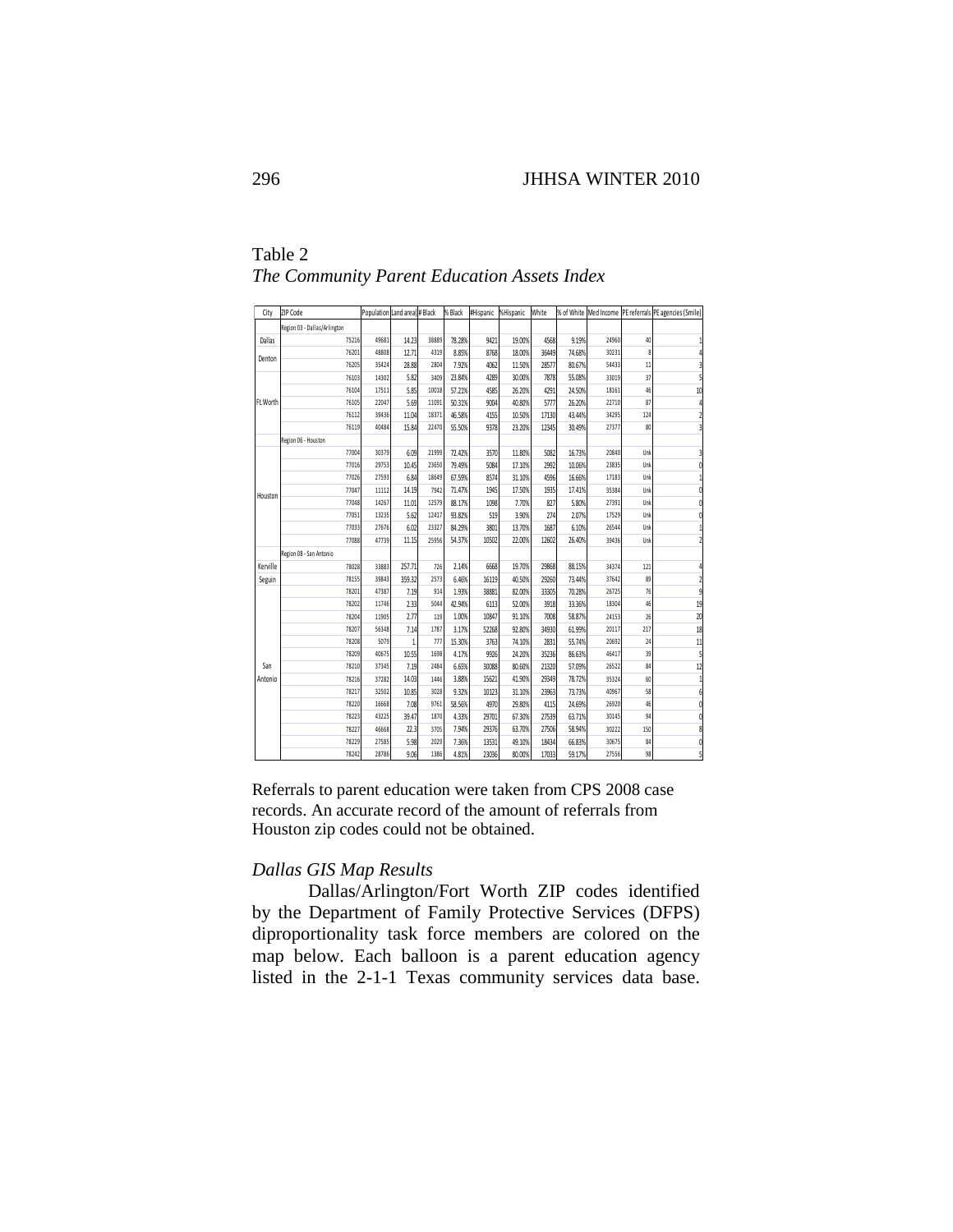Circled areas of each shaded ZIP code reveal areas of the identified ZIP codes that lack parent education agencies. DFPS provided contracts to thirty-eight parent education agencies in the Dallas-Arlington area. However, the maps below reveal that contracted agencies were located in the circled areas of need.



# *Dallas Availability and Proximity Results*

Five of the eight (or 62%) of the identified ZIP codes in the Dallas-Arlington-Fort Worth area had at least one agency within two miles; all eight had at least one agency within five miles and all eight had at least one agency within ten miles. Driving distances ranged from 5.2 to 9.17 miles and public transportation time ranged from 31.33 to 62.56 minutes.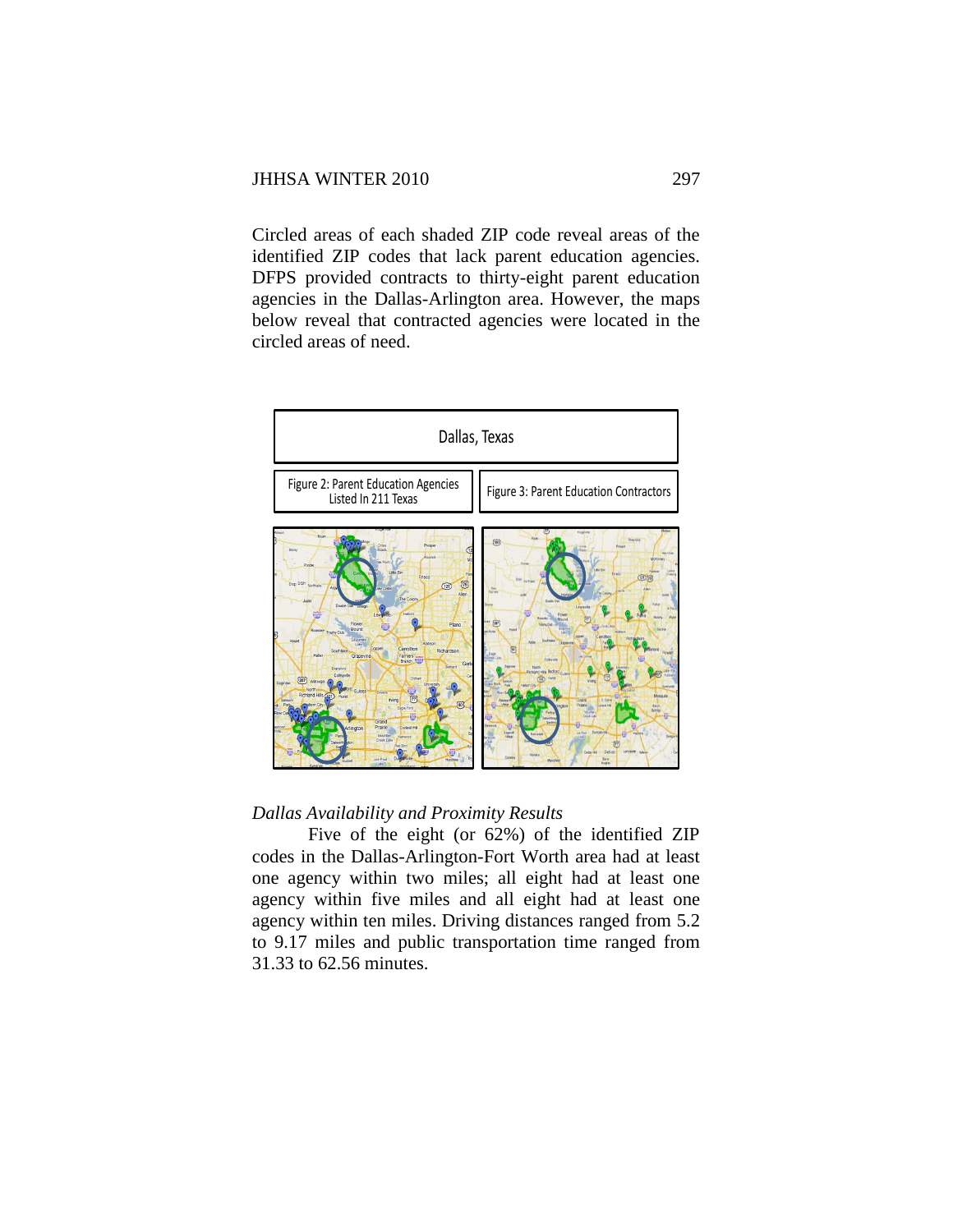| Dallas, Texas                          |          |                |                |    |                                     |       |                                              |                           |  |  |  |
|----------------------------------------|----------|----------------|----------------|----|-------------------------------------|-------|----------------------------------------------|---------------------------|--|--|--|
| Table 3: Parent Education Availability |          |                |                |    | Table 4: Parent Education Proximity |       |                                              |                           |  |  |  |
|                                        |          |                |                |    |                                     |       | <b>Parent Education</b><br><b>Facilities</b> |                           |  |  |  |
| City                                   | ZIP code | PE             | PE             | PE | ZIP code                            |       | Driving<br>Distance                          | Public<br>Transit<br>Time |  |  |  |
| Dallas                                 | 75216    | 1              | 1              | 6  |                                     |       |                                              | (Minute)                  |  |  |  |
|                                        |          | $\mathfrak z$  |                |    | <b>Dallas</b>                       | 75216 | 9.68                                         | 62.56                     |  |  |  |
| Denton                                 | 76201    |                | 4              | 4  | Denton                              | 76201 | 5.2                                          | <b>NA</b>                 |  |  |  |
|                                        | 76205    | $\mathbf{0}$   | 3              | 4  |                                     | 76205 | 6.78                                         | <b>NA</b>                 |  |  |  |
|                                        | 76103    | $\mathbf{1}$   | 5              | 13 |                                     | 76103 | 6.97                                         | 31.33                     |  |  |  |
|                                        | 76104    | $\mathbf{1}$   | 10             | 10 |                                     | 76104 | 6.71                                         | 36.33                     |  |  |  |
| Ft. Worth                              | 76105    | $\overline{2}$ | 4              | 11 | Ft. Worth                           | 76105 | 6.89                                         | 33                        |  |  |  |
|                                        | 76112    | $\mathbf{0}$   | $\overline{2}$ | 10 |                                     | 76112 | 8.52                                         | 43                        |  |  |  |
|                                        | 76119    | $\theta$       | 3              | 9  |                                     | 76119 | 9.17                                         | <b>NA</b>                 |  |  |  |

## *Houston GIS Map Results*

Houston ZIP codes identified by the Department of Family Protective Services (DFPS) disproportionality task force members are shaded on the map below. Each balloon on the colored ZIP code area is a parent education agency listed in the 2-1-1 Texas community services data base. Circled areas of each colored ZIP code reveal areas that lack parent education agencies. DFPS provided contracts to ten (10) parent education agencies. However, the maps below reveal that contracted agencies were not located in the circled areas of need.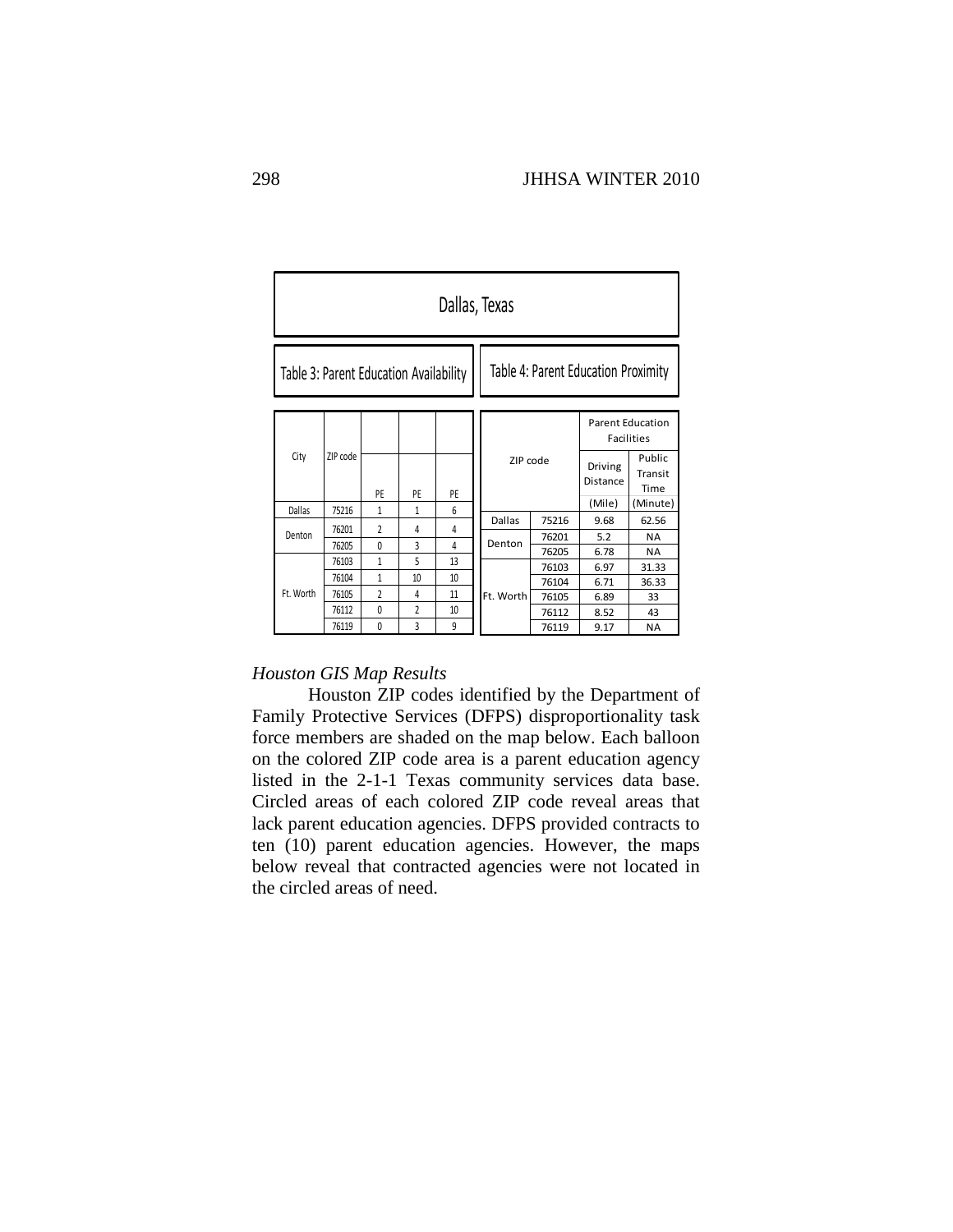

# *Houston Availability and Proximity Results*

Only one of the eight ZIP codes (or, only 12.5%) of the identified ZIP codes in the Houston area had at least one agency within two miles; four (or, only 50%) had at least one agency within five miles and six (or 75%) had at least one agency within ten miles. The average driving distance ranged from 9.8 to 18.2 miles and public transportation time ranged from 57.1 to 124.6 minutes (or over two hours).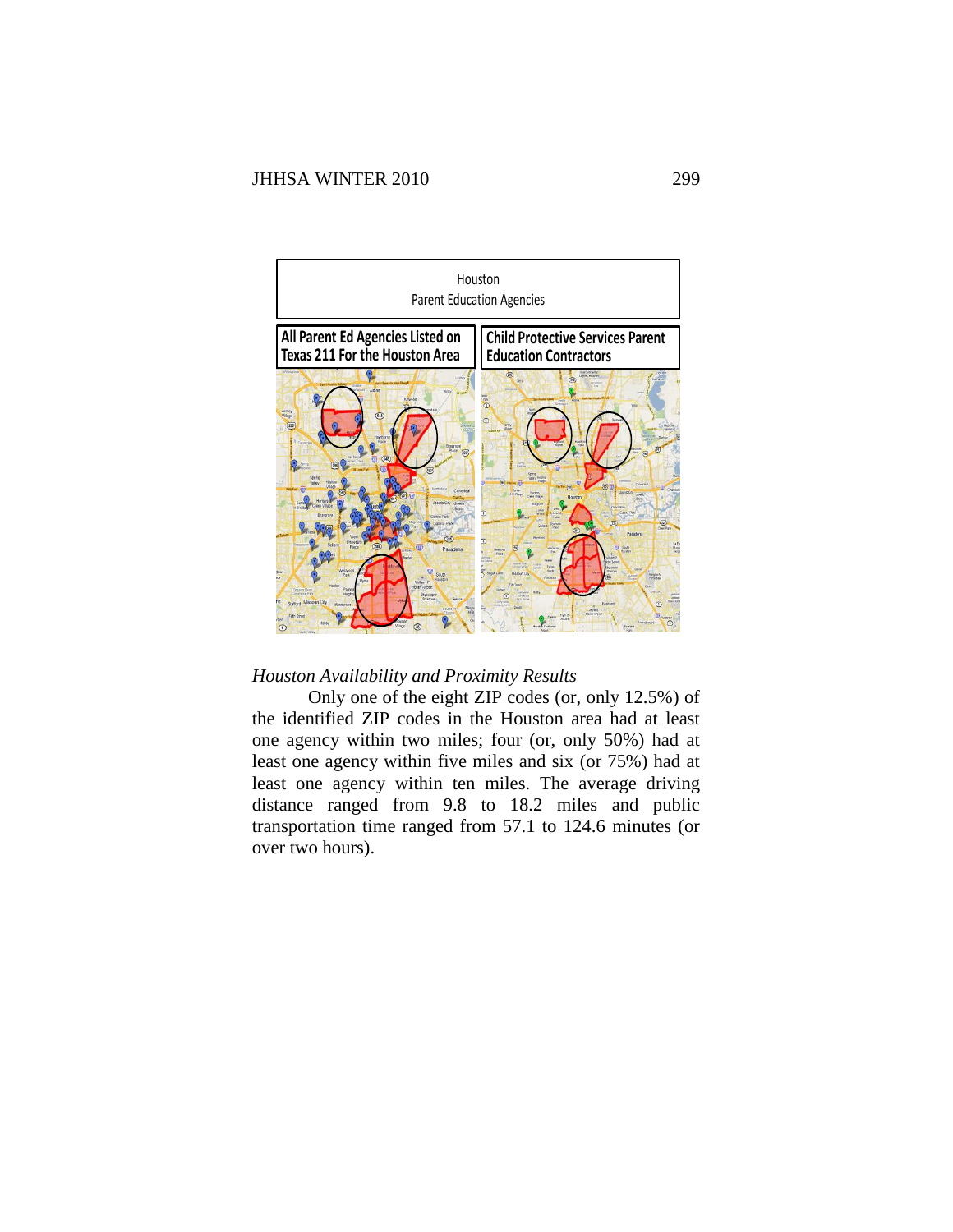| Houston, Texas                         |          |              |                |                |           |                                    |                     |                           |  |  |  |  |
|----------------------------------------|----------|--------------|----------------|----------------|-----------|------------------------------------|---------------------|---------------------------|--|--|--|--|
| Table 5: Parent Education Availability |          |              |                |                |           | Table6: Parent Education Proximity |                     |                           |  |  |  |  |
| City                                   | ZIP code | PE           | PE             | PE             | ZIP code  |                                    | Driving<br>Distance | Public<br>Transit<br>Time |  |  |  |  |
|                                        | 77004    | 3            | 3              | 10             | Ft. Worth | 76119                              | 9.17                | <b>NA</b>                 |  |  |  |  |
|                                        | 77016    | 0            | $\theta$       | $\theta$       |           | 77004                              | 9.77                | 57.11                     |  |  |  |  |
|                                        | 77026    | $\mathbf{0}$ | 1              | $\overline{7}$ |           | 77016                              | 17.92               | 101.63                    |  |  |  |  |
|                                        | 77047    | $\mathbf{0}$ | $\theta$       | $\theta$       |           | 77026                              | 14.4                | 76.68                     |  |  |  |  |
| Houston                                |          |              |                |                | Houston   | 77047                              | 15.79               | 124.58                    |  |  |  |  |
|                                        | 77088    | 0            | $\overline{2}$ | 4              |           | 77088                              | 14.68               | 86.58                     |  |  |  |  |
|                                        | 77048    | $\theta$     | $\Omega$       | 1              |           | 77048                              | 18.22               | 117.53                    |  |  |  |  |
|                                        | 77051    | 0            | $\theta$       | 10             |           | 77051                              | 12.09               | 73.47                     |  |  |  |  |
|                                        | 77033    | $\theta$     | 1              | 6              |           | 77033                              | 12.81               | 75                        |  |  |  |  |

## *San Antonio GIS Map Results*

San Antonio ZIP codes identified by the Department of Family Protective Services (DFPS) disproportionality task force members are shaded on the map below. Each balloon on the colored ZIP code area is a parent education agency listed in the 2-1-1 Texas community services data base. Circled areas of the colored ZIP code reveal areas that lack parent education agencies. DFPS provided contracts to three parent education agencies but these were not located in the circled areas of need.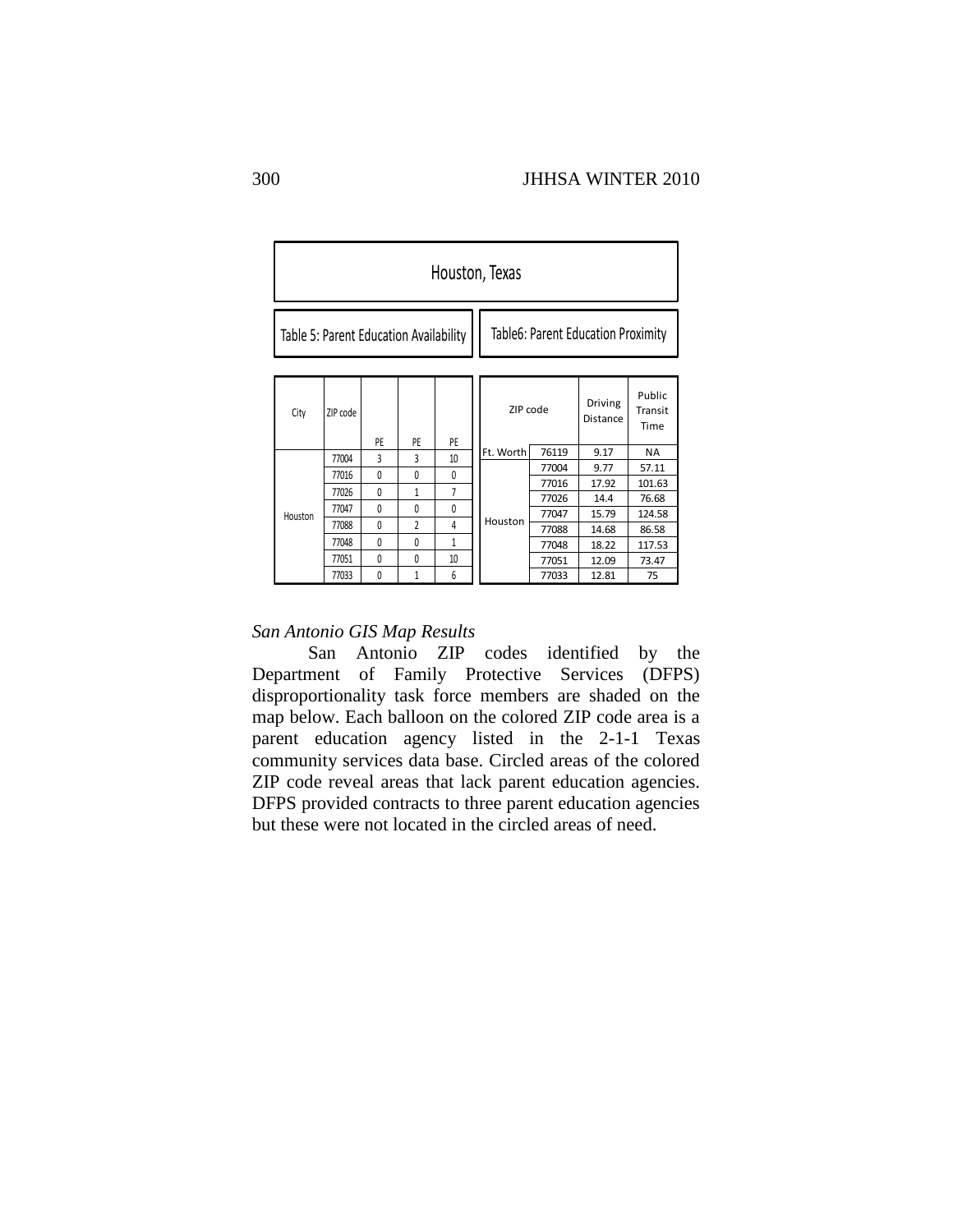

# *San Antonio Availability and Proximity Results*

Eight of the sixteen (or, 50%) of the identified San Antonio ZIP codes had at least one agency within two miles; thirteen (or, 81%) had at least one agency within five miles and 15 (or, 93%) had at least one agency within 10 miles. The average driving distance ranged from1.1 miles to 17.34 miles and the average driving time ranged from 40.78 to 82.73 minutes (or over an hour).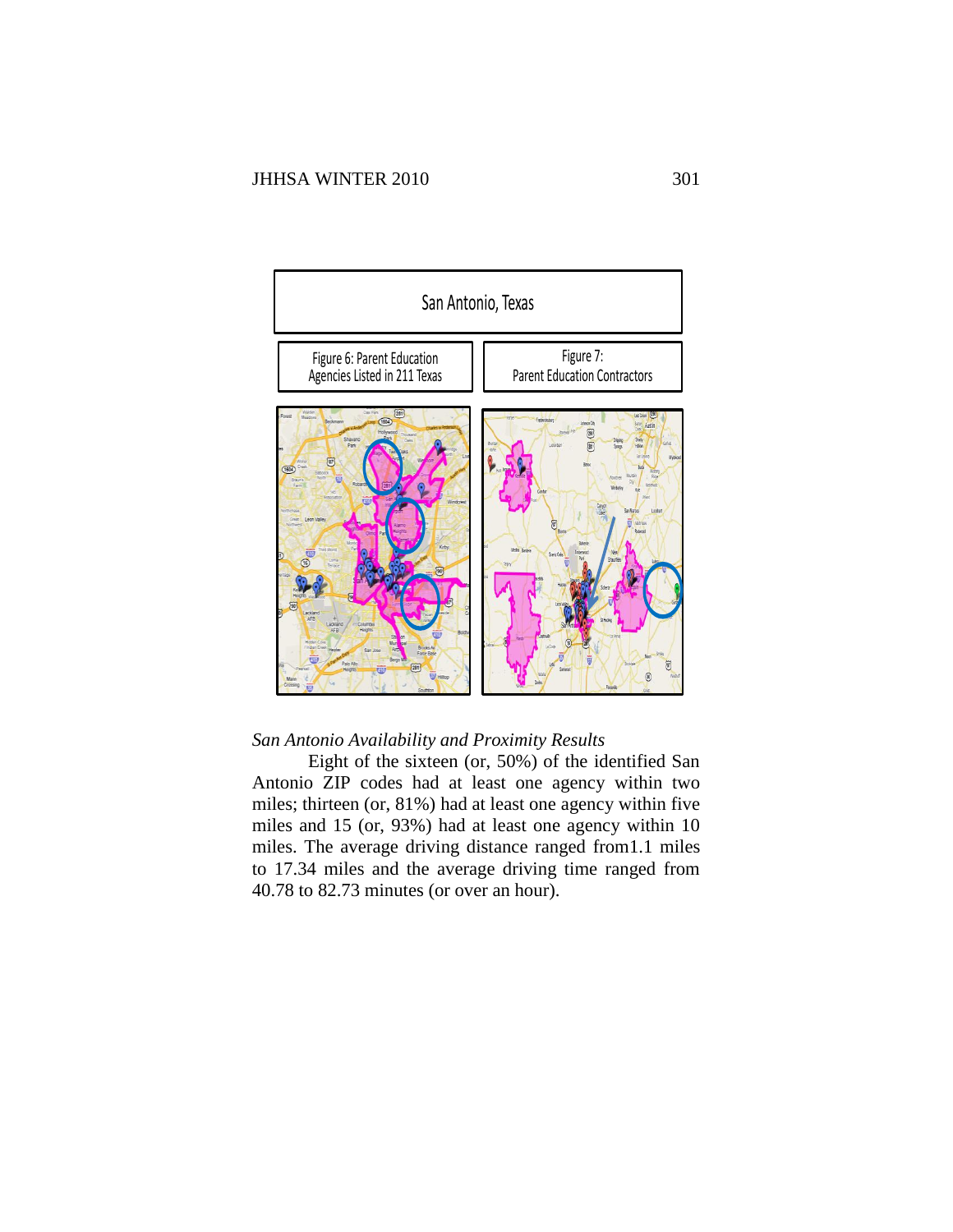| San Antonio, Texas |                                        |                         |                |                |                                     |  |                |                     |                                              |  |  |
|--------------------|----------------------------------------|-------------------------|----------------|----------------|-------------------------------------|--|----------------|---------------------|----------------------------------------------|--|--|
|                    | Table 7: Parent Education Availability |                         |                |                | Table 8: Parent Education Proximity |  |                |                     |                                              |  |  |
| City               | ZIP code                               | PE                      | PE             | PE             |                                     |  |                | Driving<br>Distance | <b>Public</b><br>Transit<br>Time<br>(Minute) |  |  |
| Kerrville          | 78028                                  | $\overline{4}$          | $\overline{4}$ | 4              | City                                |  | ZIP code       | (Mile)              |                                              |  |  |
| Sequin             | 78155                                  | $\overline{2}$          | $\overline{2}$ | $\overline{2}$ | Kerrville                           |  | 78028          | 0.28                | N/A                                          |  |  |
|                    | 78201                                  | $\Omega$                | 9              | 26             | Seguin                              |  | 78155          | 1.1                 | N/A                                          |  |  |
|                    | 78202                                  | 5                       | 19             | 26             |                                     |  | 78201          | 7.82                | 45.46                                        |  |  |
|                    | 78204                                  | 9                       | 20             | 29             |                                     |  | 78202          | 7.05                | 41.84                                        |  |  |
|                    | 78207                                  | 11                      | 18             | 31             |                                     |  | 78204          | 6.11                | 41.65                                        |  |  |
|                    | 78208                                  | $\overline{\mathbf{4}}$ | 11             | 26             |                                     |  | 78207          | 5.71                | 40.78                                        |  |  |
|                    | 78209                                  | $\Omega$                | 5              | 29             |                                     |  | 78208          | 7.55                | 44.16                                        |  |  |
|                    | 78210                                  | 5                       | 12             | 24             |                                     |  | 78209          | 9.12                | 48.38                                        |  |  |
|                    | 78216                                  | $\mathbf{0}$            | 1              | 7              |                                     |  | 78210          | 7.51                | 42.32                                        |  |  |
|                    | 78217                                  | $\Omega$                | 6              | $\overline{7}$ |                                     |  | 78216<br>78217 | 12.4<br>14          | 69.78<br>60.57                               |  |  |
|                    | 78220                                  | $\Omega$                | $\mathbf{0}$   | 7              |                                     |  | 78220          | 12.75               | 73.43                                        |  |  |
|                    | 78223                                  | $\Omega$                | $\mathbf{0}$   | $\mathbf{0}$   |                                     |  | 78223          | 17.34               | 82.73                                        |  |  |
|                    | 78227                                  | $\overline{7}$          | 8              | 18             |                                     |  | 78227          | 10.04               | 60.76                                        |  |  |
| San                | 78229                                  | $\mathbf{0}$            | 0              | 17             | San                                 |  | 78229          | 10.84               | 56.14                                        |  |  |
| Antonio            | 78242                                  | 0                       | 5              | 19             | Antonio                             |  | 78242          | 12.61               | 68.97                                        |  |  |

# **DISCUSSION**

Large numbers of Black children were being placed in foster care in Houston, Dallas and San Antonio and Texas DFPS suspected poverty was the primary cause for the over-representation. DFPS was aware that there were service gaps throughout the state but administrators wondered if it was possible there were substantial service gaps in predominantly Black and Hispanic areas and further they wondered if it was possible these service gaps could be contributing to the amount of Black and Hispanic children in their the child welfare system.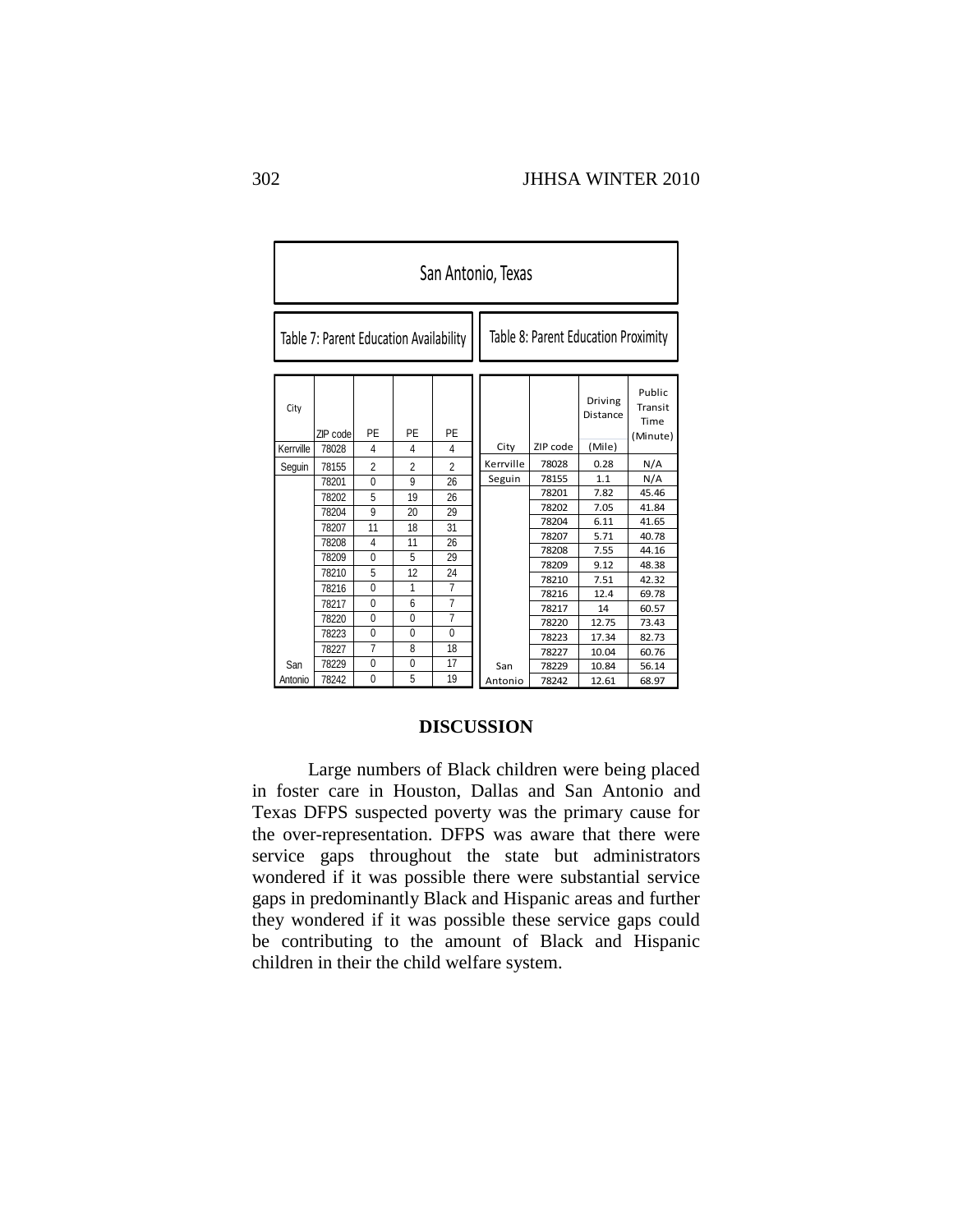This study attempted to answer the question – "Are there gaps in parent education services in predominantly Black and Hispanic areas of Dallas, Houston and San Antonio. The answer was and remains important because amount of service availability is *one* measure of *one* type of state and local child welfare system effort to maintain children in their homes and/or to reunify children with their parents i.e., *one* measure of the amount of "reasonable efforts" being made by the state and local child welfare stakeholders. Additionally, a determination of the availability and proximity of services in predominantly Black and Hispanic areas might help us understand the factors that contribute to the over-representation of minority children at all stages of the child welfare system.

# *Community Needs / Assets Assessments: Service Availability and Proximity*

A series of GIS analyses of the 2-1-1 Texas data base revealed that, although roughly 75% of the identified ZIP code areas had one or more agencies within a proximal distance, 50 % in one city and approximately 25% across all three cities had no agencies within a five-mile driving radius of the identified ZIP codes and/or no bus transportation and/or long public transportation times. Results also revealed that DFPS parent education *contractors* were not located in most identified areas of concern. Moreover, results revealed a number of multiplelocation private agencies were not located in many identified areas of concern. These results provided Texas DFPS with objective data about (parent education) treatment service availability, proximity and gaps in predominantly Black and Hispanic areas with relatively high rates of involvement in the child welfare system and suggest service availability and proximity should be considered a potential contributing factor to the over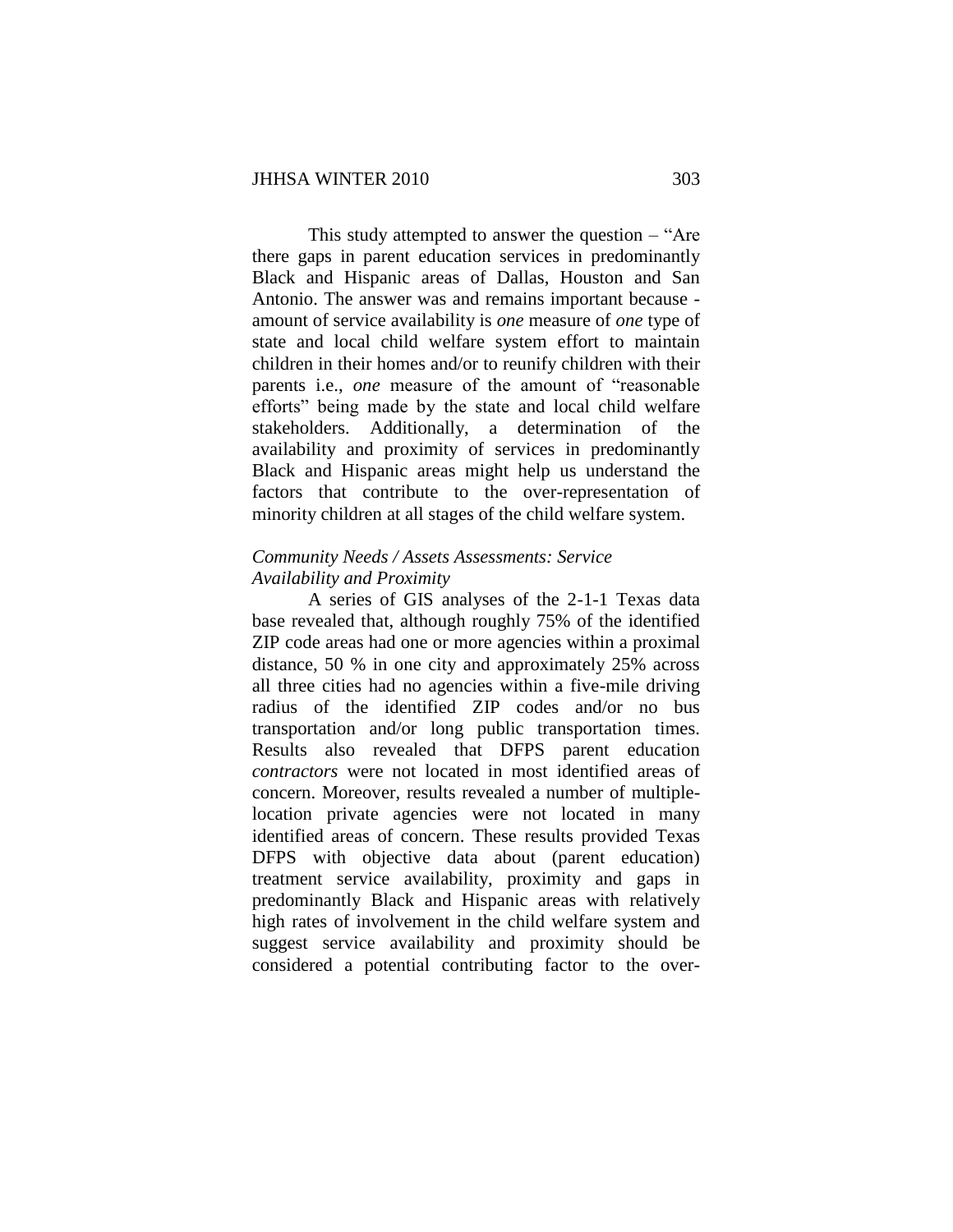representation of Black children in the child welfare system.

# *Child Client Ethnic Disproportionality And Causal Modeling*

Using their Substitute Care Model, Texas DFPS has examined the speed with which children in substitute care obtained a permanent placement or, aged-out, at age 18, and they found that, when other factors were taken into account, Black children spent significantly more time in substitute care (p. 10). The city of Houston has the greatest number of Black foster care placements in Texas and this study found that fifty percent of the identified, predominantly Black, Houston, ZIP codes had no parent education agencies within a five-mile driving radius. What is interesting to note about this finding is that, in Texas, there is no Hispanic child welfare disproportionality and this study found that there is an abundance of parent education agencies in San Antonio which is predominantly Hispanic. The fact that many predominantly Black areas lack treatment services and that many predominantly Hispanic areas had an abundance of treatment services suggest that services could be a "lurking" (hidden and/or correlated) variable contributing to high rates of minority involvement in the child welfare system (see Figure 8 for a graphic representation of this idea).

Only further research can establish the true validity of the impact of the availability of treatment services on foster care. Yet Table 1 gives Texas DFPS the capability of examining the contribution of various service dimensions to the over-representation of Black children in foster care. In other words, Table 1 allows Texas DFPS to quantify service dimensions and include them in their Removal and Substitute Care Models and regression equations. Additionally, in the future, a community service availability score can be the number of (parent education)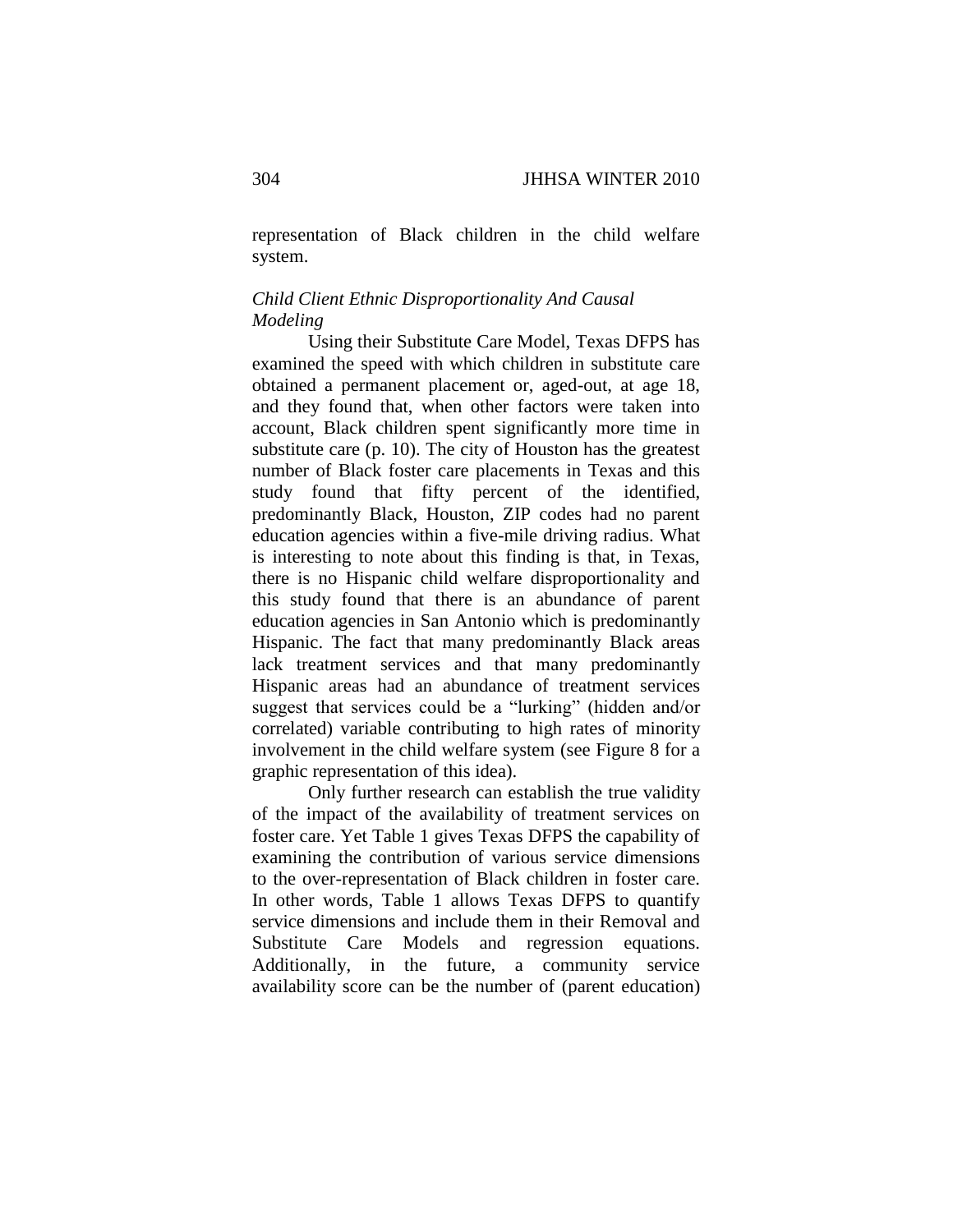services in an identified area; a community proximity score can be the average driving distance and/or public transit travel time in an identified area; a capacity score can be the average number of agency slots in the area etc. Further, given this type of quantification of service dimensions, a composite community service score can be generated such that the availability score  $+$  the proximity score  $+$  the capacity score + quality score + the accessibility score =  $a$ *composite* community service score. The quantification of service dimensions allows Texas DFPS to look at environmental attributions of causality in addition to person (or, parent, child and caseworker) attributions of causality for the over-representation of minority children in the child welfare system.

The Race Matters Consortium has played a leading role in developing a *Racial Equity Scorecard* and *t*he Scorecard allows stakeholders to determine the rate of disproportionality across various ethnic groups. This study provided an opportunity to develop a table like Table 2 which can now enable Texas child welfare stakeholders to determine the availability and proximity of (parent education) treatment services in predominantly minority areas with high rates of involvement with the child welfare system relative to the availability and proximity of services in other areas that have less involvement in the child welfare system. Hence, it can be considered a first iteration of a *Community Treatment Services Equity Scorecard,* or a complement to the Racial Equity Scorecard.

# *Macro Level "Reasonable Efforts" To Provide Parent Education And Reduce Disproportionality*

Texas DFPS community advisory committees in Region 3 (Dallas, Denton and Tarrant counties); Region 6 (Houston, Sunnyside, 5th Ward and 3rd Ward) and Region 8 (Bexar County, San Antonio) have accomplished a great deal. Specifically, they acknowledged community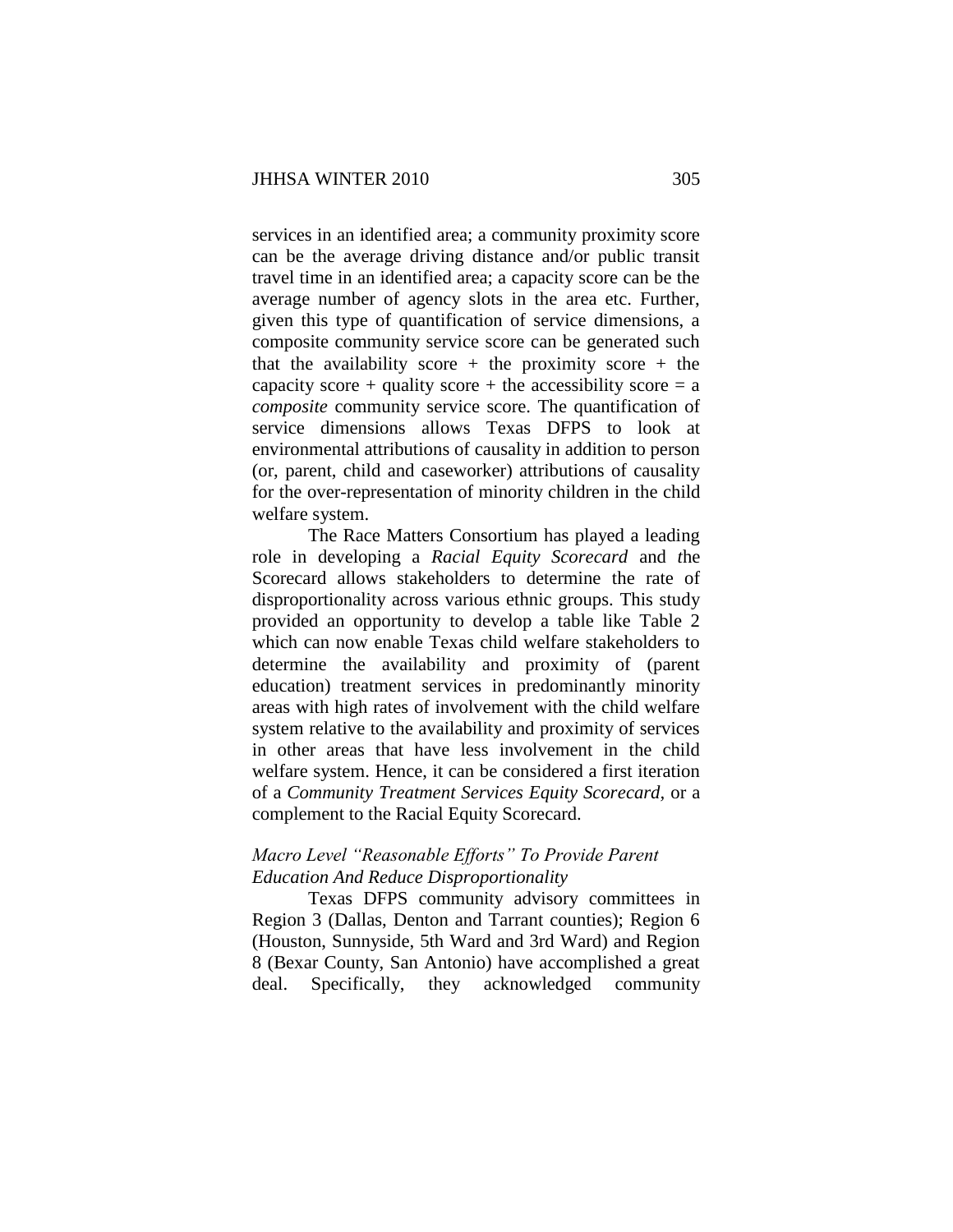leadership, assembled key informants, raised community awareness, improved communication and assessed "expressed" community needs. However, they did not have objective data of community needs.

Texas DFPS recognizes that knowledge management is a process of creating, sharing, considering *and* using knowledge (Nutley et al., 2007). Hence, they are considering the appointment of "knowledge brokers" whose job description will include navigating between regional disproportionality specialists and regional disproportionality advisory committees (each responsible for assessing the causal factors involved in the overrepresentation of minority children in the child welfare system) and researchers and initiating, monitoring, disseminating and integrating research hypotheses, methods and results.

Further, DFPS Texas is considering the viability of the following suggested strategies for improving the availability, proximity, capacity, accessibility and quality of the parent education services:

# *Parent Education Availability, Proximity, and Capacity* DFPS is considering:

- Hiring a Geographic Information System Software (GIS) expert to perform regular GIS analyses of the 2-1-1 Texas 2-1-1 community service data base(s) to supplement current case-by-case reasonable efforts. Stakeholders could consult Robertson and Wier (1998) for advice the use of GIS soft and hardware in child welfare;
- Revising the current parent education contractor Requests for Proposal (RFP). Revised RFPs could: (1) target service contracts for Black and Hispanic ZIP code areas with high foster care rates; (2)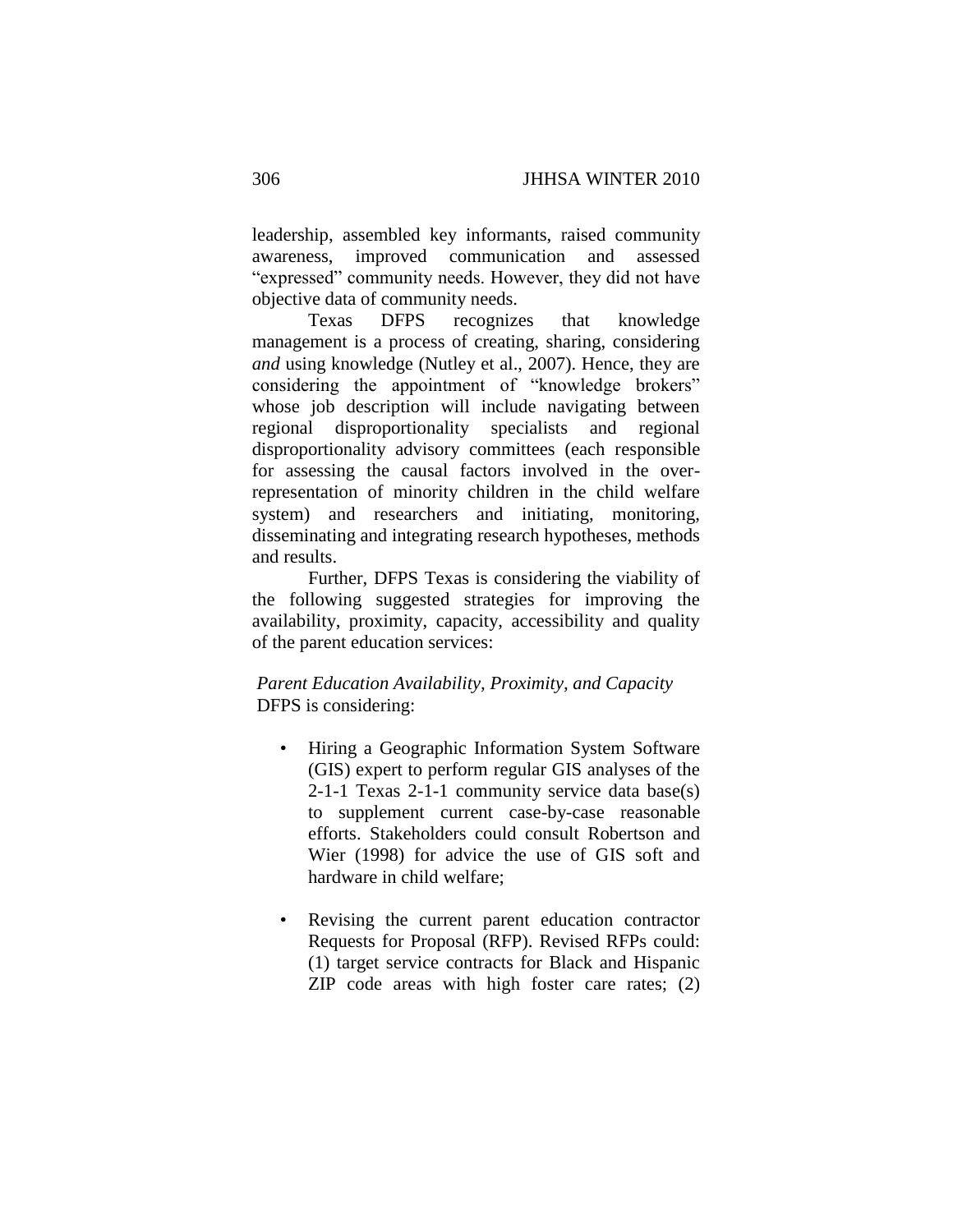purchase the number of parent education slots at least comparable to the number of parent education referrals in an area; (3) offer contracts to agencies that have an identified range of course and certificate types for a range of clients types per Meeker and Johnson 2005, Lundahl et al. 2006 and Smith et al. 1994 and evidence-based parent education programs per Meeker & Levison Johnson, 2005 or Kaminski et al. 2008;

- Creating a community subcommittee to review state family preservation and reunification services funding and attend to Kasia O'Neill Murray's overview of our current child welfare financing structure and the major avenues through which federal funds enter the system (Pew Charitable Trust, 2007).
- Collaborating with philanthropic funders: Almost two million dollars was donated to parent education agencies in Texas (The Foundation Center, 2010). DFPS could collaborate with these same philanthropic funders to provide services in identified areas and to place self-directed CDROM parent education classes such as Parenting Wisely in area public hospital maternity and pediatric wards, YMCA and Boys and Girls Clubs and local libraries as a prevention strategy.
- Purchasing vans and assigning (retired) caseworkers to provide parent education from the vans in identified disproportionality areas: In Charlottesville, Virginia, purple colored vans park in both neighborhoods and in shopping malls and "parents walk over to get advice on problems they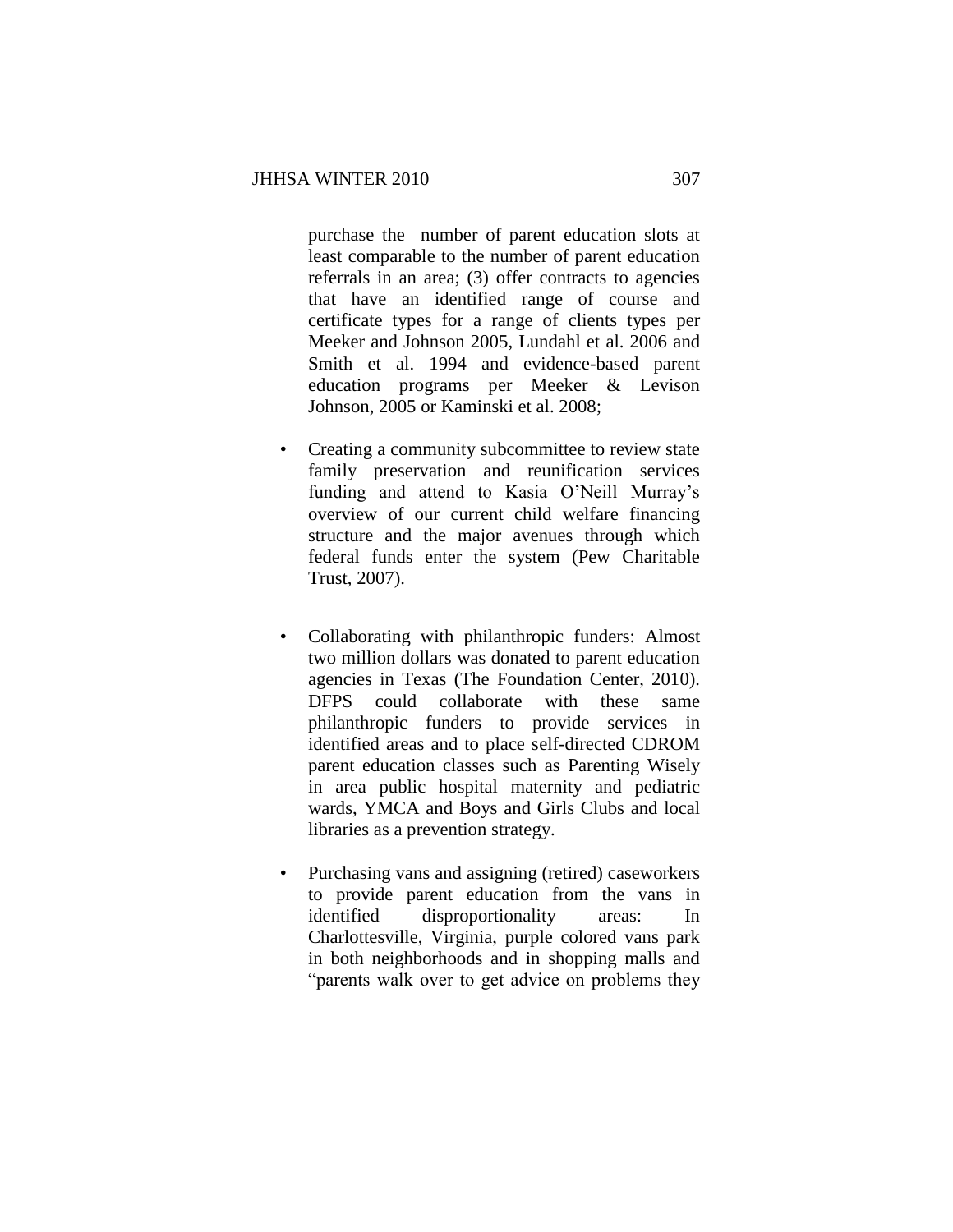are having with their kids, information about upcoming parenting classes and workshops or just a friendly ear to listen. They can step into the van to watch a video about positive discipline, communication skills, child development or stress reduction strategies, or to borrow a parenting book, meet with a group of neighbors to brainstorm solutions to common problems, and/or request an individual parent consultation session" (Mobile Parent Education Project, 2010). DFPS parent education staff in vans could supplement staff in the current Family Resource Centers (FRC, 2010).

Contracting with area university professors who specialize in parent education to produce public access television parent education: Dallas iMedia Network is a private nonprofit corporation and public access television provider in Dallas and Houston MediaSource (HMS) is a non-commercial 501(c)(3) Public Access Television channel in Houston. Parents could complete public-access parent education courses in their own homes and public access coordinators could submit parent's certificates of completion to their caseworkers.

# *Parent Education Quality* DFPS is considering:

- - Creating minimum quality standards for parent education classes. Foster parents are required to attend parent education classes for a specified number of hours on specified topics ranging from attachment issues, loss issues, discipline, effects of abuse and neglect and sexual abuse (Parent Resource for Information, Development and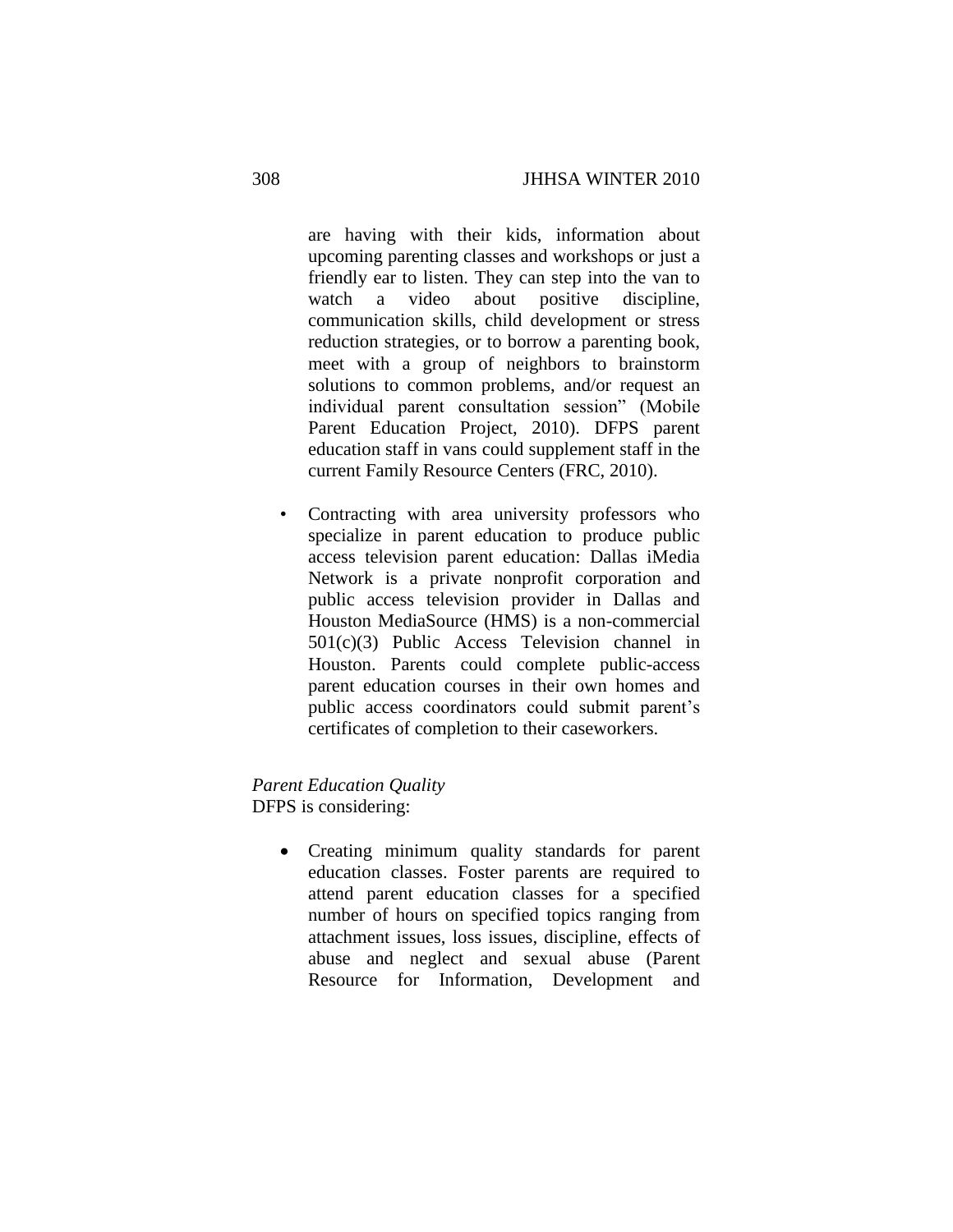Education, PRIDE 2010). Further, divorcing parents are required to attend parent education courses for a specified number of hours on specific topics (Texas Family Code § 105.009 - The Parent Education and Family Stabilization Course). Hence stakeholders could advocate for a *minimum* number of hours of instruction on *specified* topics according to child welfare case allegation type.

- Evaluating their parent education programs. Matthews, J & Hudson, A. (2001), the National Parent Education Network, NPEN (2010), the Children Youth and the Families Education and Youth Research Network (CYFERnet, 2010) all provide very thorough discussions of best-practice parent education evaluation tools and strategies and stakeholders could build similar parent education evaluation units.
- Creating a statewide method of credentialing or certifying parent educators. The University of Minnesota, Parent and Family Education Licensure program prepares parent educators to teach courses on intellectual, emotional, cultural, social, and physical needs of both parents and children UMN (2010). The University of North Texas offers classes in parent education but does not have offer a credentialing or certificate program. Child welfare stakeholders could advocate for a University-based parent education certificate program in Texas.
- Providing community needs/assets assessment training to child welfare judges and prosecutors and child welfare administrators. Training could be provided through the National Council of Juvenile and Family Court Judges (NCJF, 2010) and the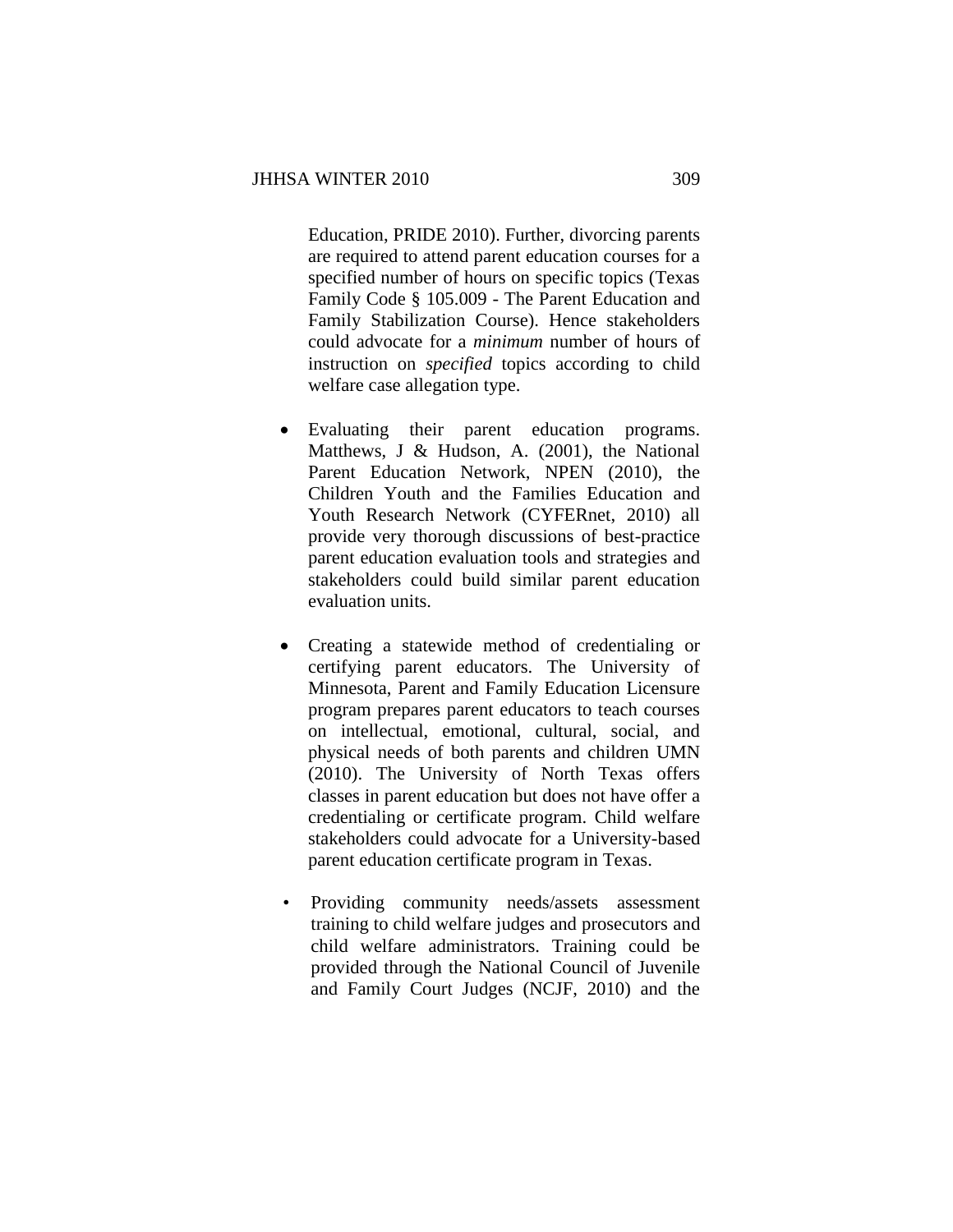Court Improvement Project (CIP, 2010). Court mediation programs, joint agency-court training, automated docketing, case tracking, linked agencycourt data systems, one judge/one family models, time-specific docketing are all CIP initiatives. And, community needs/assets assessments could be yet another training initiative.

• Advocating for 2-1-1 Texas to provide capacity and quality information. The Texas Health and Human Services Commission distributes and collects a standardized form to 23 regional Texas 2-1-1 community services data base providers. However, the standardized form does not have a section where agencies could indicate their capacity, accreditation, staff credentialing or evidence-based curriculum. Senators Patty Murray (D-WA) and Richard Burr (R-NC) are sponsoring S 211 and HR 211 which, if passed, will provide a grant to each state to assist with the establishment of a 2-1-1 system (United Way, 2010) and this money could be used to help create a 2-1-1 Texas community services data base that store agency capacity, quality and accessibility information needed by child welfare stakeholders.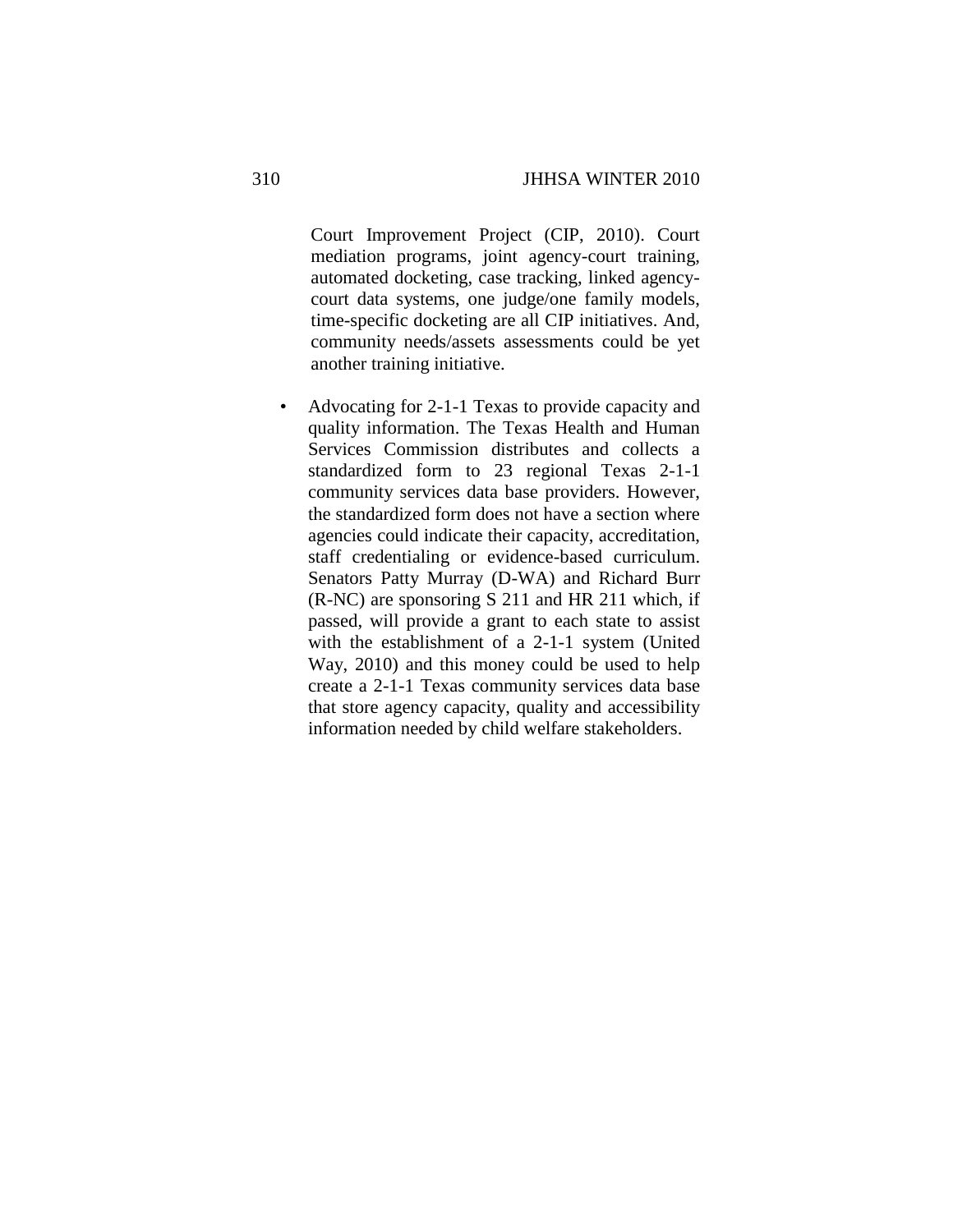



# **CONCLUSION**

This study served as the first stage of an assessment of the impact of service availability and proximity on the over-representation of minorities in child welfare. The intent of this initial stage was to call attention to a missing component of the child welfare disproportionality discussions and to demonstrate a methodology for assessing treatment service dimensions. However, a more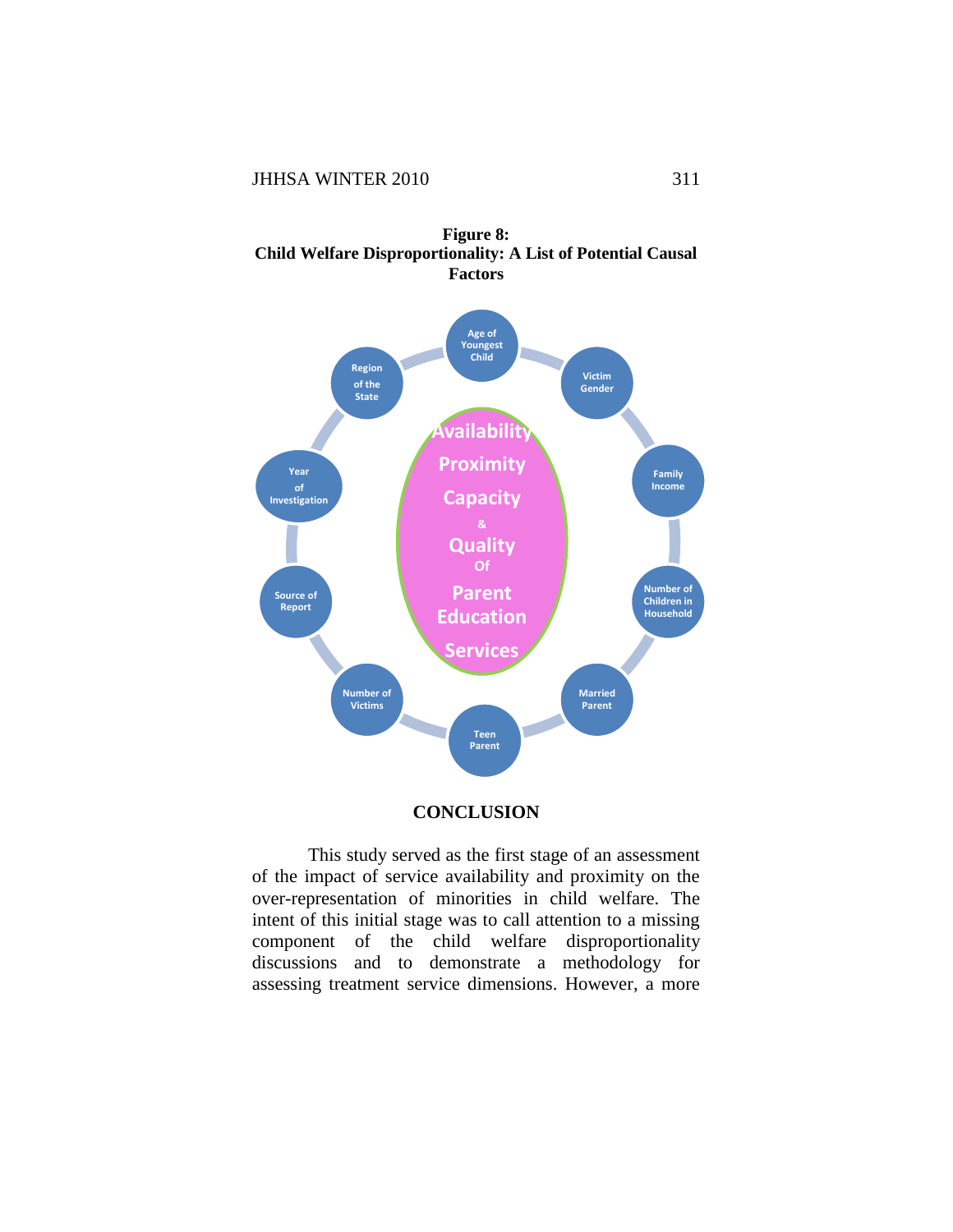rigorous research design is needed to perform a *comparative* community needs assessment across ethnic groups and areas of each city.

In some areas community services were not available, in some they were not proximal and in some there was no public transportation. Yet, it is possible parents were nonetheless able to attend parent education classes in spite of the distance of the nearest agency, the cost of gasoline or the cost of public transportation. However, can there be any doubt that these factors constitute substantial deterrents to completion of required parent education classes. GIS analyses of 2-1-1 community services data bases make it possible to produce objective assessments of service availability and proximity (and possibly even capacity and quality). Hence maps and analyses should be considered by caseworkers, administrators, judges and federal reviewers when determining whether reasonable (active and equitable) efforts have been made.

#### **REFERENCES**

- 2-1-1 Texas, Health & Human Services Commission. <https://www.211texas.org/211/search> (Retrieved April, 2010).
- Adoption Assistance and Child Welfare Act (Public Law 96-272, 1980). [http://thomas.loc.gov/cgi](http://thomas.loc.gov/cgi-bin/bdquery/z?d096:HR03434:@@@L%7CTOM:/bss/d096query.html%7C)[bin/bdquery/z?d096:HR03434:@@@L%7CTOM:/](http://thomas.loc.gov/cgi-bin/bdquery/z?d096:HR03434:@@@L%7CTOM:/bss/d096query.html%7C) [bss/d096query.html%7C](http://thomas.loc.gov/cgi-bin/bdquery/z?d096:HR03434:@@@L%7CTOM:/bss/d096query.html%7C)
- (Retrieved February, 2010).
- Alliance of Information and Referral Systems (AIRS). <http://www.airs.org/i4a/pages/index.cfm?pageid=1> (Retrieved from their Website, March, 2010).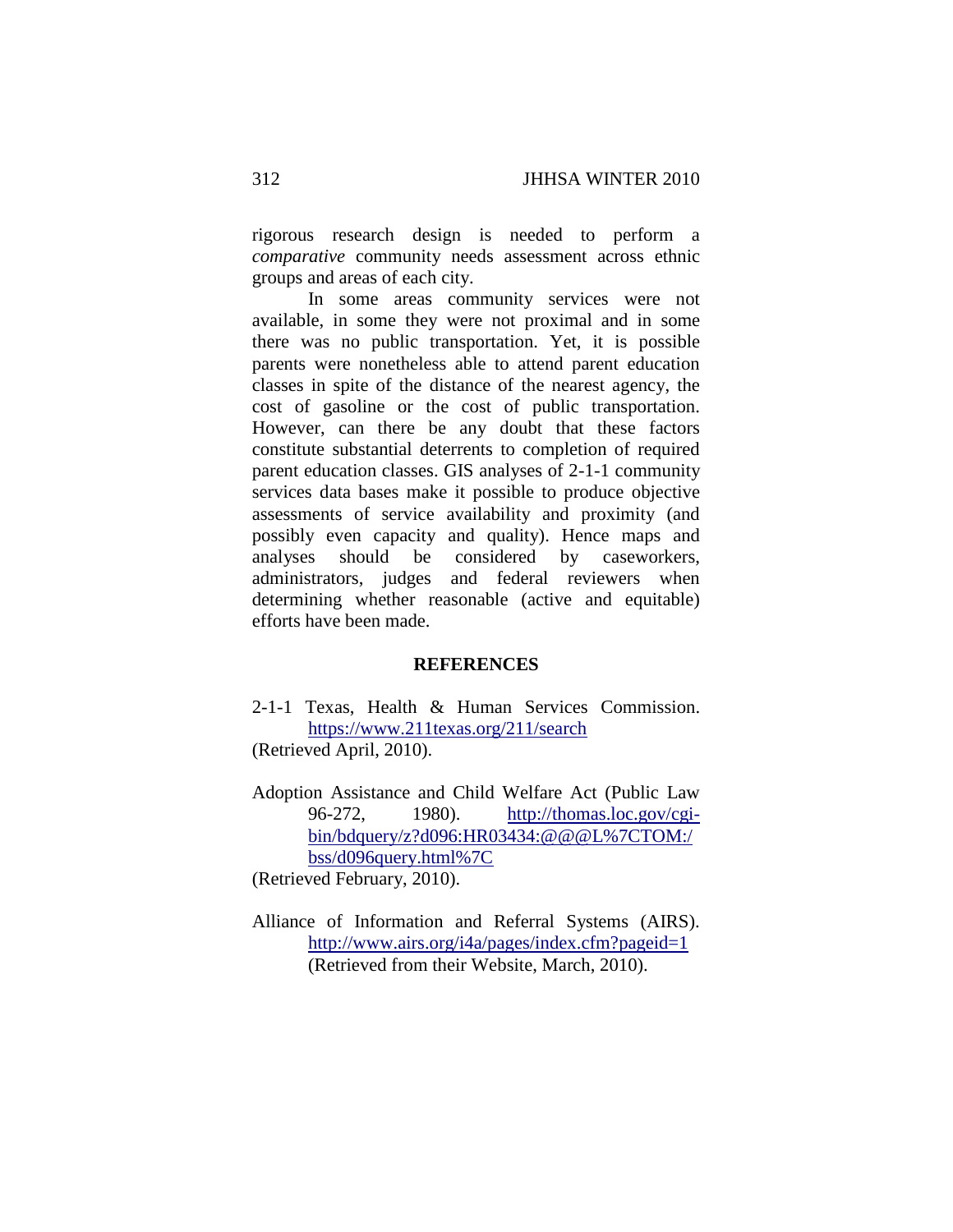- Andrews, M. (2002) "Active" Versus "Reasonable" Efforts: The Duties to Reunify the Family Under the Indian Child Welfare Act and the Alaskan Child of Aid Statues. *Alaska Law Review, 85.*
- [http://www.law.duke.edu/shell/cite.pl?19+Alaska+L.+Rev.](http://www.law.duke.edu/shell/cite.pl?19+Alaska+L.+Rev.+85)  $+85$
- Arundel, C., Clutterbuck, P., & Cleverly, S.,(2005). *Strong Neighbourhoods Task Force, Putting Theory into Practice: Asset, Mapping in Three Toronto Neighbourhoods,* Research Project #5.

[http://www.urbancentre.utoronto.ca/pdfs/curp/SNTF\\_Asset](http://www.urbancentre.utoronto.ca/pdfs/curp/SNTF_Asset-Mapping_RP5.pdf) [-Mapping\\_RP5.pdf](http://www.urbancentre.utoronto.ca/pdfs/curp/SNTF_Asset-Mapping_RP5.pdf) (Retrieved February, 2010).

- Barth, R. (2005). Parent Training Programs in Child Welfare Services: Planning for a More Evidence Based Approach to Serving Biological Parents, *Research on Social Work Practice*, Vol. 15. No. 5, 353-371.
- Bartholet, E. (2009). The Racial Disproportionality Movement in Child Welfare: False Facts and Dangerous Directions, *Harvard Law School Faculty Scholarship Series*, Paper 26, Harvard Law School
- [http://lsr.nellco.org/harvard\\_faculty/26](http://lsr.nellco.org/harvard_faculty/26) (Retrieved April, 2010).

Batchgeocode.

[http://www.gearthblog.com/blog/archives/2006/02/](http://www.gearthblog.com/blog/archives/2006/02/batchgeocode_co.html) [batchgeocode\\_co.html](http://www.gearthblog.com/blog/archives/2006/02/batchgeocode_co.html) (Retrieved April, 2010).

Bradshaw, J. (1972). A taxonomy of social need. *New Society,* (March) 640-643.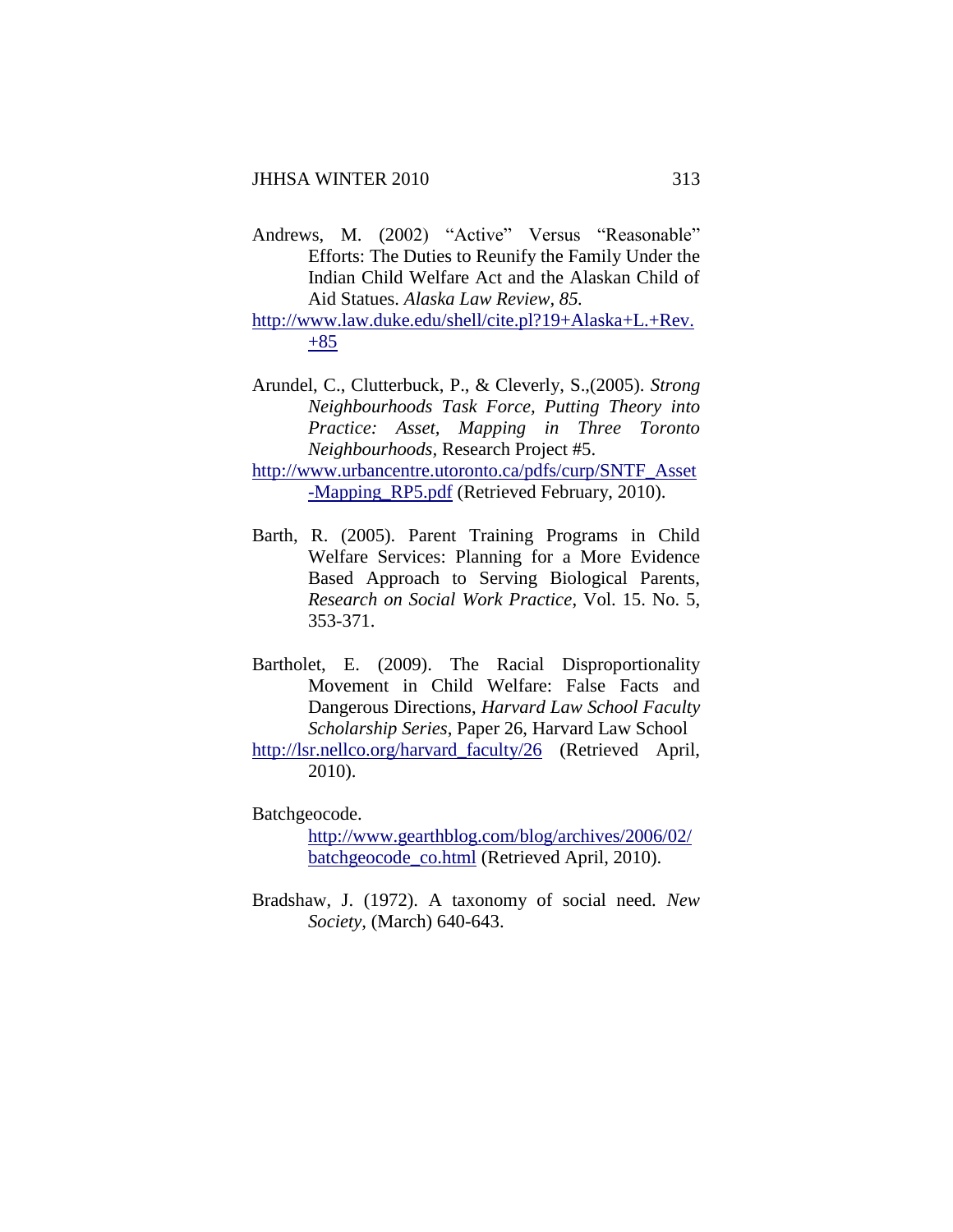- Casey Family Programs & Texas Child Protective Services (2007). Engaging Communities in Taking a Stand for Children and Families: Leadership Development and Strategic Planning in the Texas Child Welfare System, Appendix H, pp.56-57.
- Center for the Study of Social Policy (March, 2004) Fact Sheet 1: Basic Facts on Disproportionate Representation of African Americans in Foster Care.<http://www.cssp.org/> (Retrieved April 2010).
- Child Appointed Special Advocates, Reasonable Efforts. [http://www.casaforchildren.org/site/c.mtJSJ7MPIsE](http://www.casaforchildren.org/site/c.mtJSJ7MPIsE/b.5534749/k.18BE/Reasonable_Efforts_Report_from_ABA_and_NCWRC.htm) [/b.5534749/k.18BE/Reasonable\\_Efforts\\_Report\\_fro](http://www.casaforchildren.org/site/c.mtJSJ7MPIsE/b.5534749/k.18BE/Reasonable_Efforts_Report_from_ABA_and_NCWRC.htm) [m\\_ABA\\_and\\_NCWRC.htm](http://www.casaforchildren.org/site/c.mtJSJ7MPIsE/b.5534749/k.18BE/Reasonable_Efforts_Report_from_ABA_and_NCWRC.htm) (retrieved April 2010).
- Child Welfare Information Gateway (2006) Reasonable Efforts to Preserve or Reunify Families and Achieve Permanency for Children: Summary of State Laws. [http://www.childwelfare.gov/systemwide/laws\\_poli](http://www.childwelfare.gov/systemwide/laws_policies/statutes/reunify.cfm) [cies/statutes/reunify.cfm](http://www.childwelfare.gov/systemwide/laws_policies/statutes/reunify.cfm) (retrieve April 2010).
- Children Youth and Families Education and Youth Research Network (or CYFERnet). <http://www1.cyfernet.org/about.html> (Retrieved April, 2010).
- Court Improvement Program (CIP) [http://inotes.icfconsulting.com/hhs/cip.nsf/home%2](http://inotes.icfconsulting.com/hhs/cip.nsf/home) [0](http://inotes.icfconsulting.com/hhs/cip.nsf/home) (Retrieved April 2010).
- Derezotes, D Poertner, J., & Testa, M. (2005). Race Matters in Child Welfare, Child Welfare of America, 440 First Street, Third Floor, Washington, D C 2001-2085.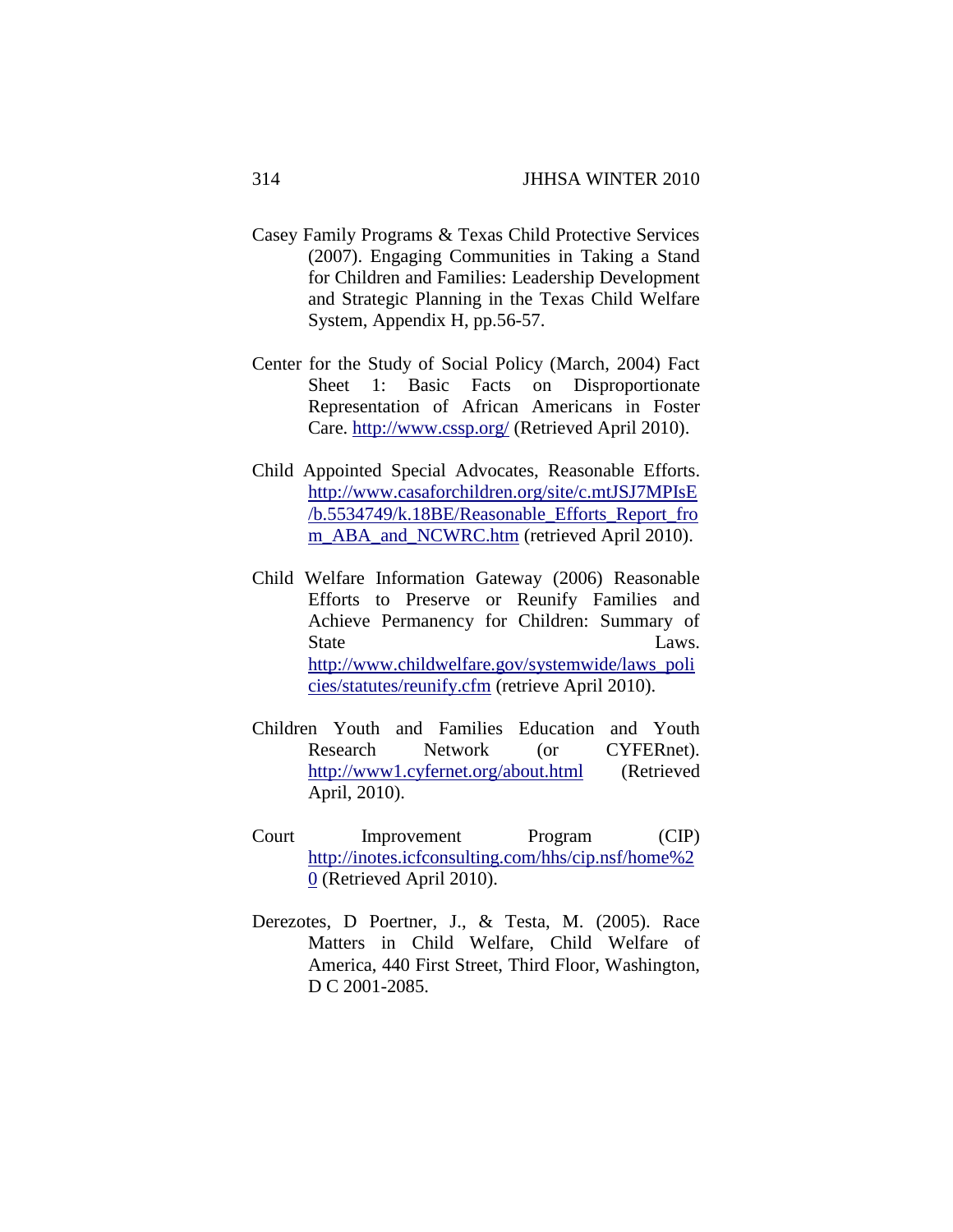- Ernst J. (2000). Mapping child maltreatment: looking at neighborhoods in a suburban county. *[Child Welfare.](javascript:AL_get(this,%20)* Sep-Oct, 79 (5) 555-72.
- Family Resource Centers. [http://www.familyresource](http://www.familyresource-nt.org/)[nt.org/](http://www.familyresource-nt.org/) (Retrieved March, 2010).Foundation Center Online. <http://foundationcenter.org/>(Retrieved April 2010).
- Hill, R. (2006). Synthesis of research on disproportionality in child welfare: An update, Casey-CSSP Alliance for Racial Equity in the Child Welfare System. [http://www.racemattersconsortium.org/docs/BobHil](http://www.racemattersconsortium.org/docs/BobHillPaper_FINAL.pdf) [lPaper\\_FINAL.pdf](http://www.racemattersconsortium.org/docs/BobHillPaper_FINAL.pdf) (Retrieved, March, 2010).
- Iowa State University Extension (ISUE). [http://www.extension.iastate.edu/communities/tools](http://www.extension.iastate.edu/communities/tools/assess/) [/assess/](http://www.extension.iastate.edu/communities/tools/assess/) (Retrieved April 2010).
- Indian Child Welfare Act (Public Law 95-608, 1978). [http://www.caicw.org/icw.html?gclid=CIKs25zA8KICFV](http://www.caicw.org/icw.html?gclid=CIKs25zA8KICFVwK2godkQ8Rjw) [wK2godkQ8Rjw](http://www.caicw.org/icw.html?gclid=CIKs25zA8KICFVwK2godkQ8Rjw) (Retrieved April, 2010).
- Kaminski, J., Valle, L., Filene, J., & Boyle, C. (2008). A Meta-analytic Review of Components Associated with Parent Training Program Effectiveness*. Journal of Abnormal Child Psychology.* Vol. 36, Number 4, May, 567-589.
- Kosanovich, A., & Joseph, R., (2005). Child Welfare Consent Decrees: Analysis of Thirty-Five Court Actions from 1995 to 2005. <http://www.cwla.org/advocacy/consentdecrees.pdf> (Retrieved April 2010).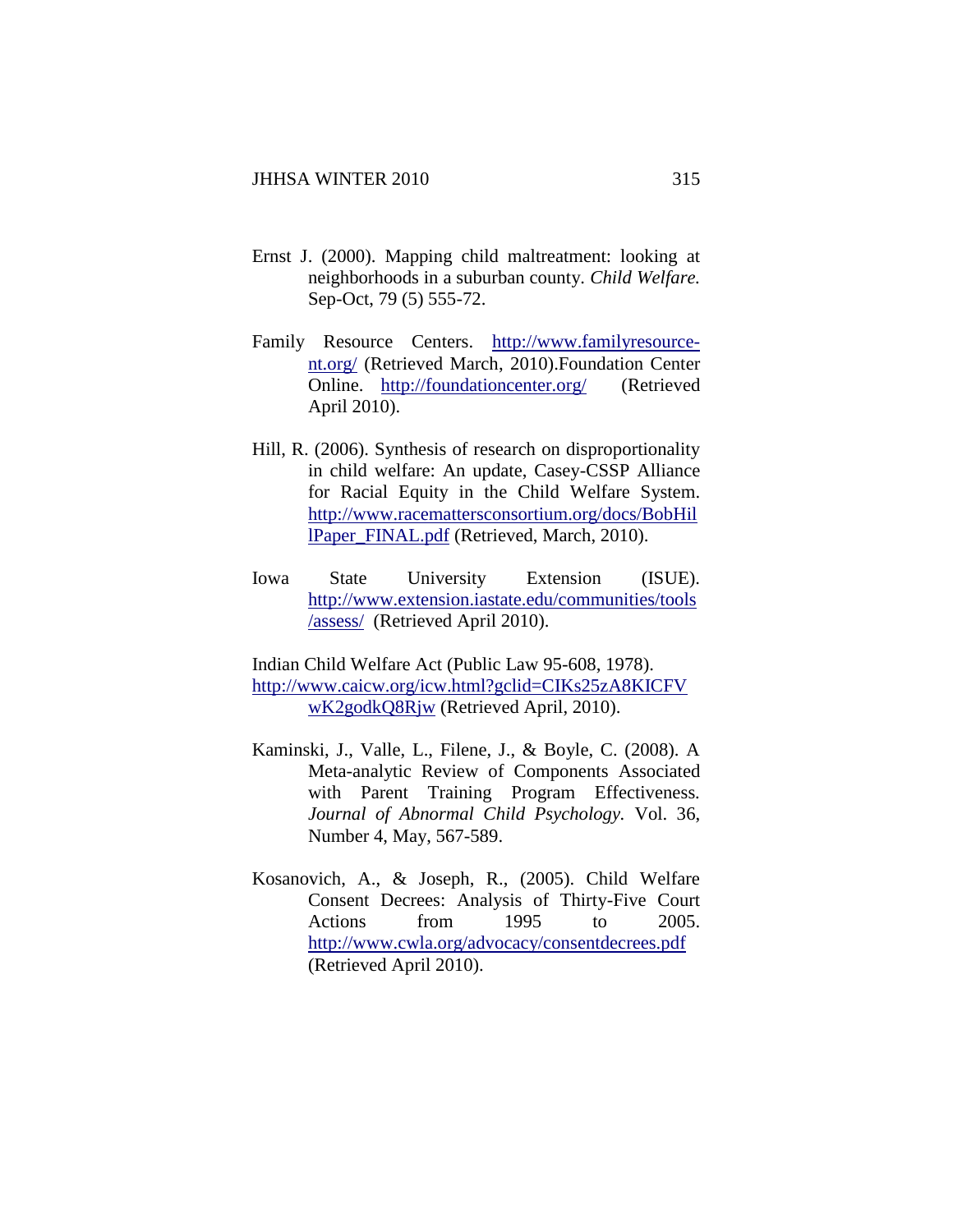- [Lundahl, B.](http://www.ncbi.nlm.nih.gov/pubmed?term=%22Lundahl%20B%22%5BAuthor%5D), [Risser, H.](http://www.ncbi.nlm.nih.gov/pubmed?term=%22Risser%20HJ%22%5BAuthor%5D), & [Lovejoy M.](http://www.ncbi.nlm.nih.gov/pubmed?term=%22Lovejoy%20MC%22%5BAuthor%5D) (2006). A metaanalysis of parent training: moderators and followup effects. *[Clinical Psychology Review](javascript:AL_get(this,%20)*. Jan 26 (1):86-104.
- Matthews, J & Hudson, A. (2001). Guidelines for Evaluating Parent Training Programs. *Family Relations, Volume*. 50 n1 p77-86.
- Meeker, E., & Levison-Johnson, J. (2005). Evidence-Based Parenting Education ProgramsLiterature Search, [http://www.socialwork.buffalo.edu/ebp/strategies/d](http://www.socialwork.buffalo.edu/ebp/strategies/documents/ParentingEducationLiteratureSearch.pdf) [ocuments/ParentingEducationLiteratureSearch.pdf](http://www.socialwork.buffalo.edu/ebp/strategies/documents/ParentingEducationLiteratureSearch.pdf) (Retrieved April 2010)
- Mobile Parent Education Project. <http://www.cyfs.org/Parenting%20Van.pdf> (Retrieved April 2010).
- National Council of Juvenile and Family Court Judges. <http://www.ncjfcj.org/content/view/15/75/> (Retrieved April, 2010).
- National Parent Education Network (NPEN). <http://www.npen.org/work/evaluating/index.html> (Retrieved April, 2010).
- National Resource Center for Family Centered Practice at the University of Iowa School of Social Work. [http://www.uiowa.edu/~nrcfcp/dmcrc/facts\\_and\\_fig](http://www.uiowa.edu/~nrcfcp/dmcrc/facts_and_figures.shtml) [ures.shtml](http://www.uiowa.edu/~nrcfcp/dmcrc/facts_and_figures.shtml) (Retrieved April 2010).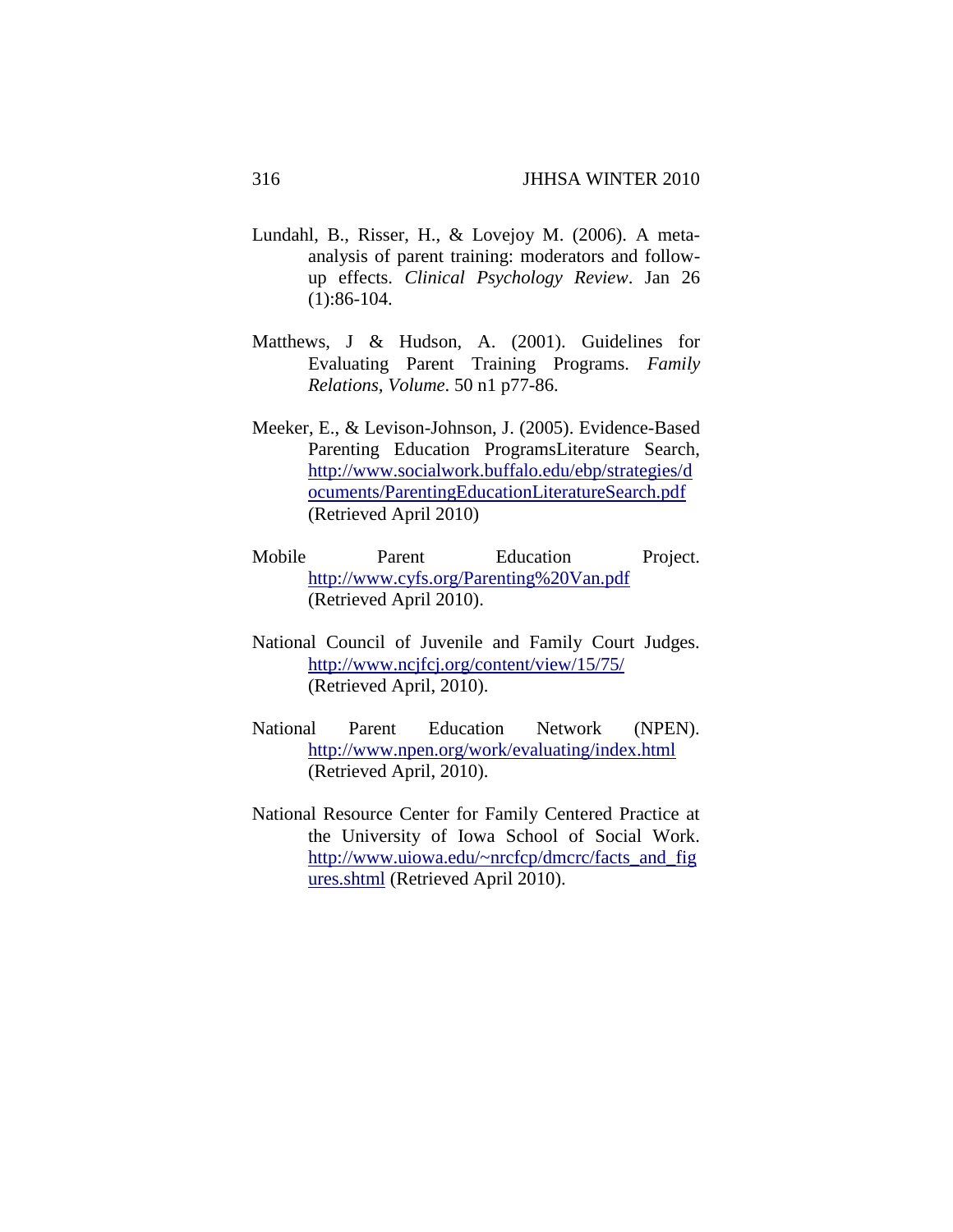- [Nutley, S., Walter, I., & Davies,](http://www.amazon.co.uk/s/ref=ntt_athr_dp_sr_1?_encoding=UTF8&search-alias=books-uk&field-author=Sandra%20M.%20Nutley%3B%20Isabel%20Walter%3B%20Huw%20T.O.%20Davies) T. (2007). Using Evidence: How Research Can Inform Public Services, Policy Press, University of Bristol, Fourth Floor, Beacon House, Queen's Road, Bristol BS8, 1QU UK.
- Parent Resource for Information, Development and Education (PRIDE). [\(http://www.tacfs.org/mc/page.do?sitePageId=5221](http://www.tacfs.org/mc/page.do?sitePageId=52213) [3](http://www.tacfs.org/mc/page.do?sitePageId=52213) (Retrieved April 2010).

#### Parenting Wisely.

[http://www.esc16.net/dept/isserv/title1swi/files/Gor](http://www.esc16.net/dept/isserv/title1swi/files/Gordon_Mulhern,%20Parenting%20Wisely%202006.pdf) [don\\_Mulhern,%20Parenting%20Wisely%202006.p](http://www.esc16.net/dept/isserv/title1swi/files/Gordon_Mulhern,%20Parenting%20Wisely%202006.pdf) [df](http://www.esc16.net/dept/isserv/title1swi/files/Gordon_Mulhern,%20Parenting%20Wisely%202006.pdf) (Retrieved April, 2010).

- Pelton, L.H. (1993). Enabling public child welfare agencies to promote family preservation.*Social Work*. 38(4), 491-493.
- Pew Charitable Trust. [http://www.pewtrusts.org/our\\_work\\_report\\_detail.a](http://www.pewtrusts.org/our_work_report_detail.aspx?id=49018) [spx?id=49018](http://www.pewtrusts.org/our_work_report_detail.aspx?id=49018)
- Roberts, D. (1999). Is There Justice in Children's Rights? The Critique of Federal Family Preservation Policy. *Journal of Constitutional Law*, *Volume* 2, p. 112 – 140.
- Robertson, J., & Wier, K. (1998). Using Geographical Information Systems to Enhance Community-Based Child Welfare Services. *Child Maltreat, Volume*, 3, Number 3, 224-234.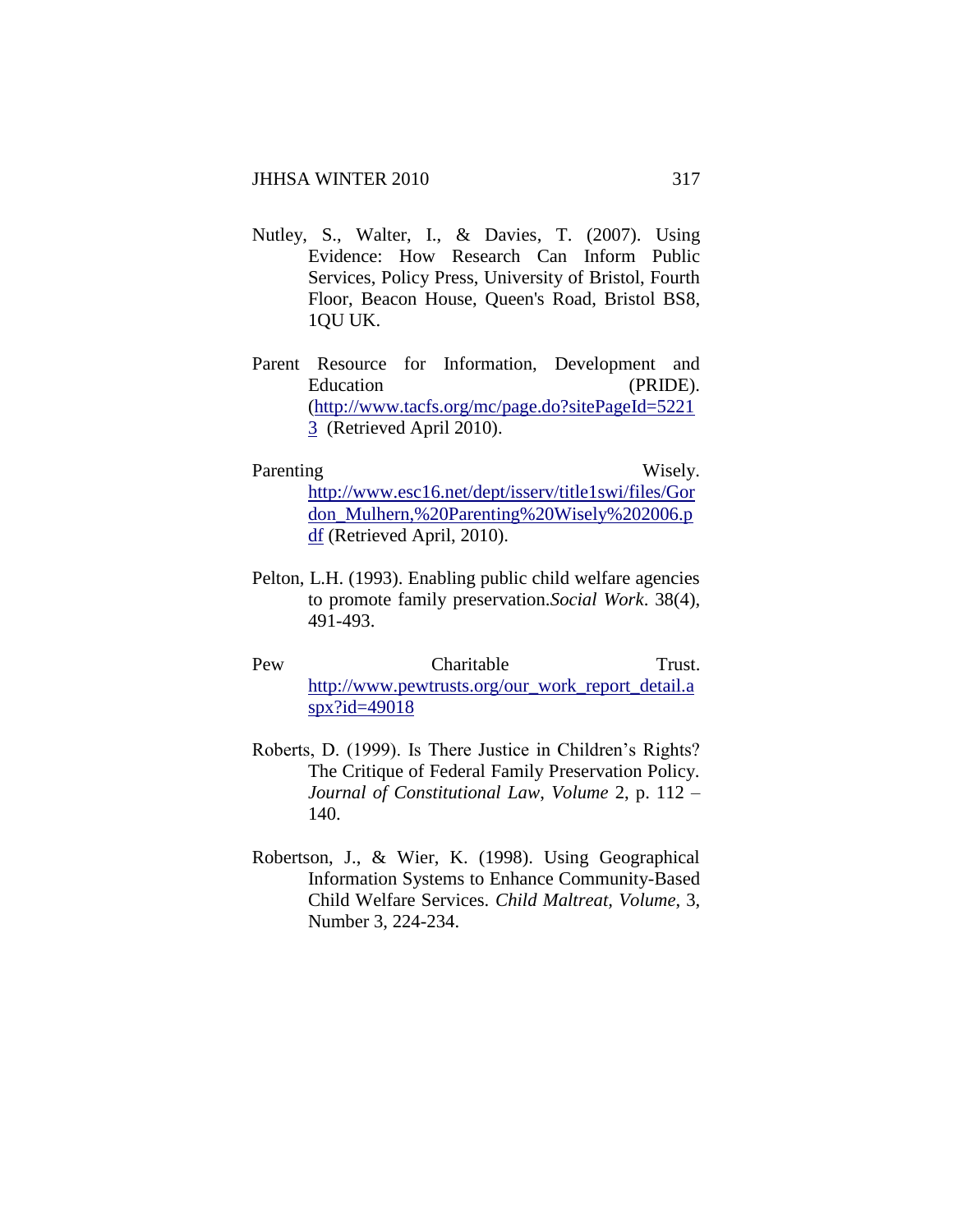- Sedlak, A., & Broadhurst, D., (2006). Third National Incidence Study of Child Abuse and Neglect [http://library.childwelfare.gov/cwig/ws/library/docs/](http://library.childwelfare.gov/cwig/ws/library/docs/gateway/Blob/13635.pdf?w=+NATIVE%28%27IPDET+PH+IS+%27%27nis-3%27%27%27%29&upp=0&rpp=-10&order=+NATIVE%28%27year%2Fdescend%27%29&r=1&m=6) [gateway/Blob/13635.pdf?w=+NATIVE%28%27IP](http://library.childwelfare.gov/cwig/ws/library/docs/gateway/Blob/13635.pdf?w=+NATIVE%28%27IPDET+PH+IS+%27%27nis-3%27%27%27%29&upp=0&rpp=-10&order=+NATIVE%28%27year%2Fdescend%27%29&r=1&m=6) [DET+PH+IS+%27%27nis-](http://library.childwelfare.gov/cwig/ws/library/docs/gateway/Blob/13635.pdf?w=+NATIVE%28%27IPDET+PH+IS+%27%27nis-3%27%27%27%29&upp=0&rpp=-10&order=+NATIVE%28%27year%2Fdescend%27%29&r=1&m=6)[3%27%27%27%29&upp=0&rpp=-](http://library.childwelfare.gov/cwig/ws/library/docs/gateway/Blob/13635.pdf?w=+NATIVE%28%27IPDET+PH+IS+%27%27nis-3%27%27%27%29&upp=0&rpp=-10&order=+NATIVE%28%27year%2Fdescend%27%29&r=1&m=6) [10&order=+NATIVE%28%27year%2Fdescend%2](http://library.childwelfare.gov/cwig/ws/library/docs/gateway/Blob/13635.pdf?w=+NATIVE%28%27IPDET+PH+IS+%27%27nis-3%27%27%27%29&upp=0&rpp=-10&order=+NATIVE%28%27year%2Fdescend%27%29&r=1&m=6) [7%29&r=1&m=6](http://library.childwelfare.gov/cwig/ws/library/docs/gateway/Blob/13635.pdf?w=+NATIVE%28%27IPDET+PH+IS+%27%27nis-3%27%27%27%29&upp=0&rpp=-10&order=+NATIVE%28%27year%2Fdescend%27%29&r=1&m=6) (Retrieved April 2010).
- Shotton, A. (1989-1990). Making Reasonable Efforts in Child Abuse and Neglect Cases: Ten Years Later. *California Western Law Review*, *Volume*, 26, Number.
- Smith, C., Cudaback, D., Goddard, H. W., & Myers-Walls, J. (1994). National Extension Parent Education Model Of Critical Parenting Practices, National Extension Parent Education Model, Manhattan, Kansas: Kansas Cooperative Extension Service.
- SUTER et al. v. ARTIST M et al. 503 U.S. 347 (1992). <http://supreme.justia.com/us/503/347/>(Retrieved February, 2010).
- Texas Child and Family Services Review (February, 2009)[.http://www.dfps.state.tx.us/documents/about/](http://www.dfps.state.tx.us/documents/about/pdf/2009-02-01_2008_Texas%20CFSR.pdf) [pdf/2009-02-01\\_2008\\_Texas%20CFSR.pdf](http://www.dfps.state.tx.us/documents/about/pdf/2009-02-01_2008_Texas%20CFSR.pdf) (Retrieved April, 2010).
- Texas Family Code § 105.009, Parent Education and Stabilization. [http://www.texasafcc.org/pdfs/Parent%20Education](http://www.texasafcc.org/pdfs/Parent%20Education_statute.pdf) [\\_statute.pdf](http://www.texasafcc.org/pdfs/Parent%20Education_statute.pdf) (Retrieved April, 2010).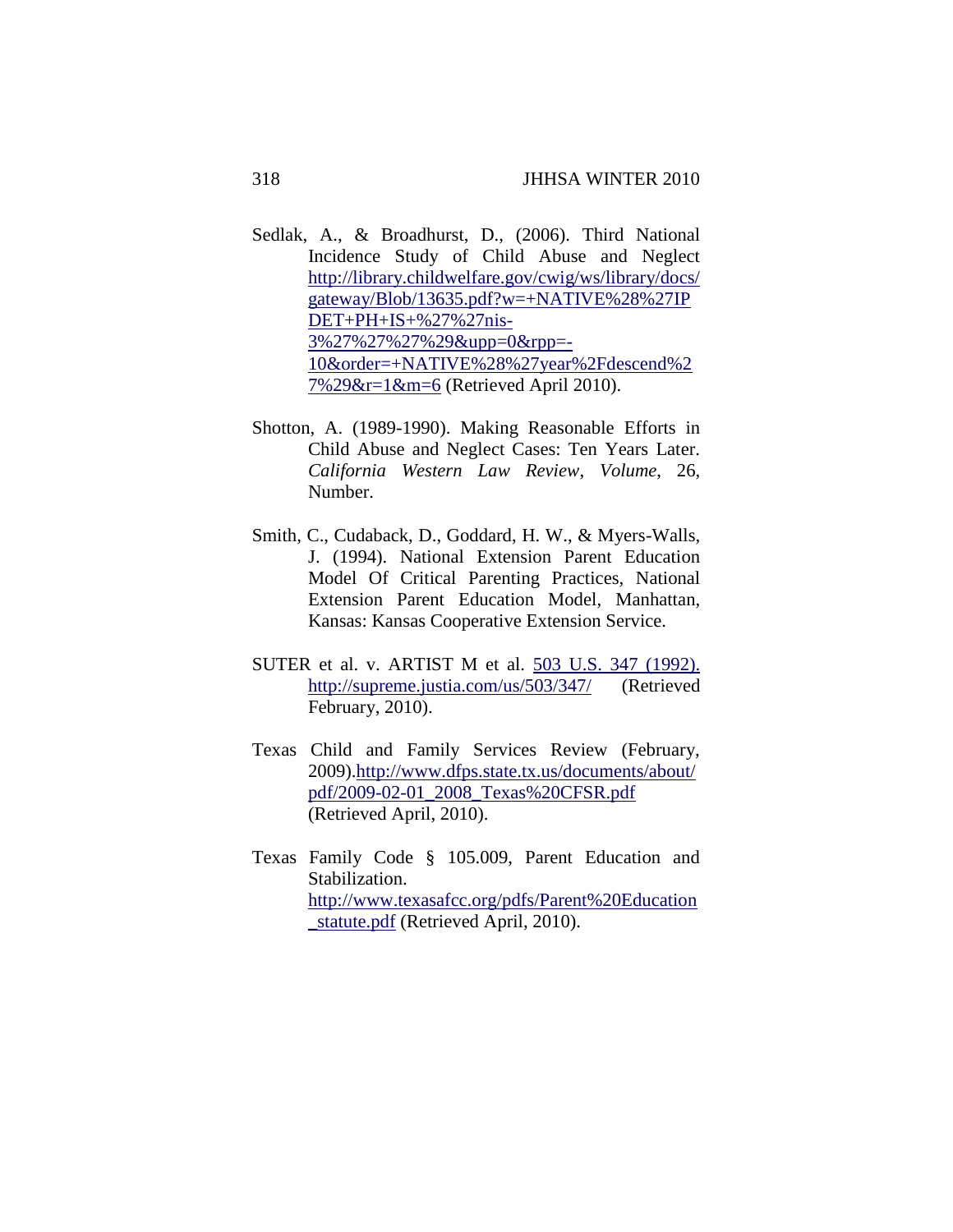- Texas Health and Human Services Commission, Department of Family and Protective Services Disproportionality in Child Protective Services, Statewide Reform Effort Begins With Examination of the Problem Services (Jan. 2006). [http://www.dfps.state.tx.us/documents/about/pdf/20](http://www.dfps.state.tx.us/documents/about/pdf/2006-01-02_Disproportionality.pdf) [06-01-02\\_Disproportionality.pdf](http://www.dfps.state.tx.us/documents/about/pdf/2006-01-02_Disproportionality.pdf) (Retrieved February, 2010).
- Texas Health and Human Services Commission and the Department of Family and Protective Services. *Disproportionality in Child Protective Services - Policy Evaluation and Remediation Plan* (July 2006). [http://www.dfps.state.tx.us/Documents/about/pdf/20](http://www.dfps.state.tx.us/Documents/about/pdf/2006-07-01_Disproportionality.pdf) [06-07-01\\_Disproportionality.pdf](http://www.dfps.state.tx.us/Documents/about/pdf/2006-07-01_Disproportionality.pdf) (Retrieved from website February 20, 2010).
- Texas Health and Human Services Commission and The Department of Family and Protective Services. *Disproportionality in Child Protective Services - Policy Evaluation and Remediation Plan* (March, 2010). [http://www.dfps.state.tx.us/documents/about/pdf/20](http://www.dfps.state.tx.us/documents/about/pdf/2010-03-25_Disproportionality.doc) [10-03-25\\_Disproportionality.doc](http://www.dfps.state.tx.us/documents/about/pdf/2010-03-25_Disproportionality.doc) (Retrieved from
- website April 20, 2010). Texas Senate Bill 758
- [http://www.dfps.state.tx.us/Documents/About/pdf/2](http://www.dfps.state.tx.us/Documents/About/pdf/2007-12-31_SB758.pdf) [007-12-31\\_SB758.pdf](http://www.dfps.state.tx.us/Documents/About/pdf/2007-12-31_SB758.pdf) (Retrieved April 2010).
- United Way Way Website. [http://www.211us.org/documents/Pass211/2-1-1-](http://www.211us.org/documents/Pass211/2-1-1-Leave-Behind-SENATE-03-2010.pdf) [Leave-Behind-SENATE-03-2010.pdf](http://www.211us.org/documents/Pass211/2-1-1-Leave-Behind-SENATE-03-2010.pdf) (Retrieved April 2010).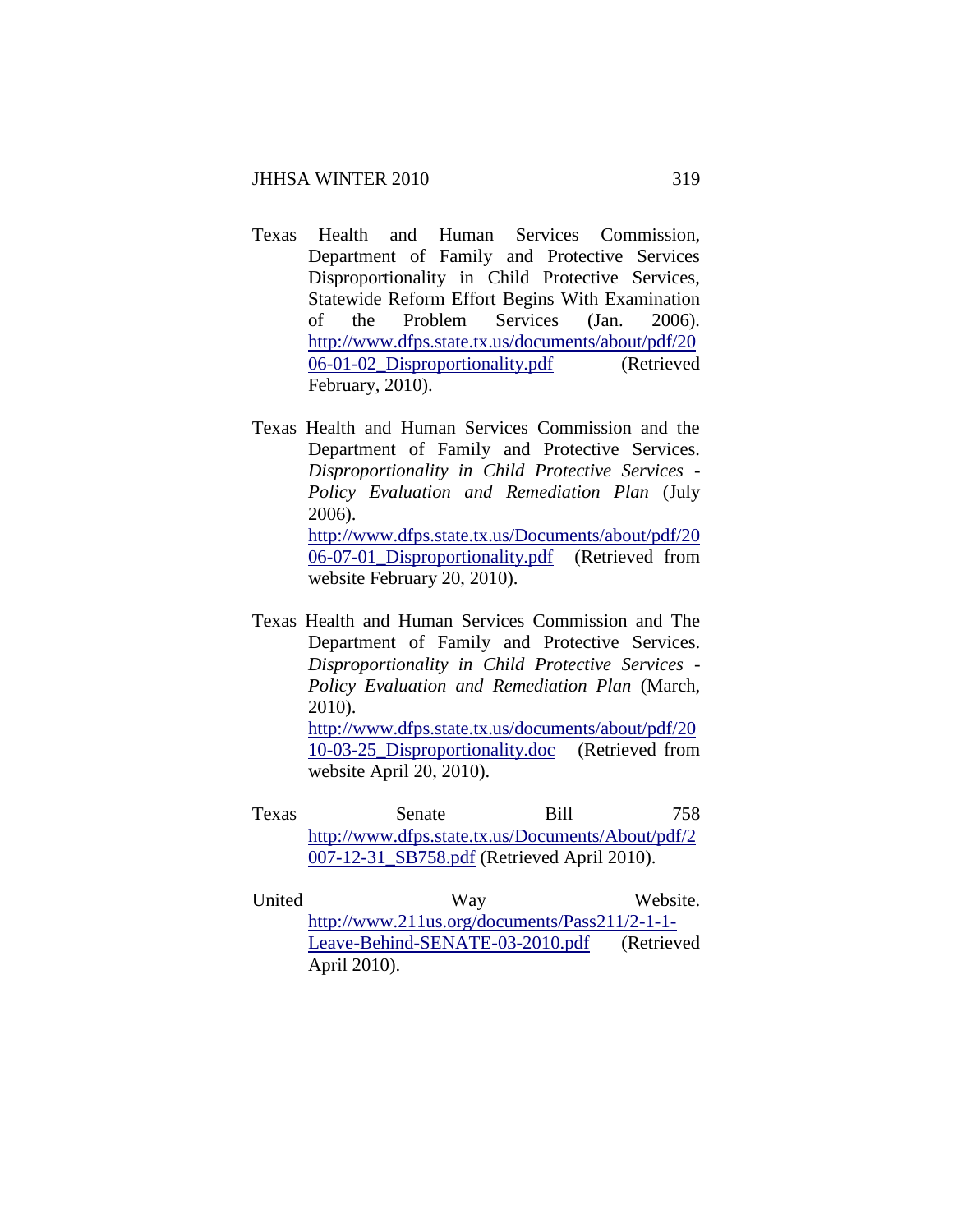- University of Minnesota, Parent and Family Education Licensure. [http://www.cehd.umn.edu/ci/Programs/FYC/parent.](http://www.cehd.umn.edu/ci/Programs/FYC/parent.html) [html](http://www.cehd.umn.edu/ci/Programs/FYC/parent.html) (Retrieved April, 2010).
- University of North Texas, College of Education, Center for Parent Education and Family Support. <http://www.coe.unt.edu/cpe>(Retrieved April, 2010).
- Witkin, B. (1994) Needs assessment since 1981: The state of the practice. *Evaluation Practice Volume* 15, Issue 1, Pages 17-27.